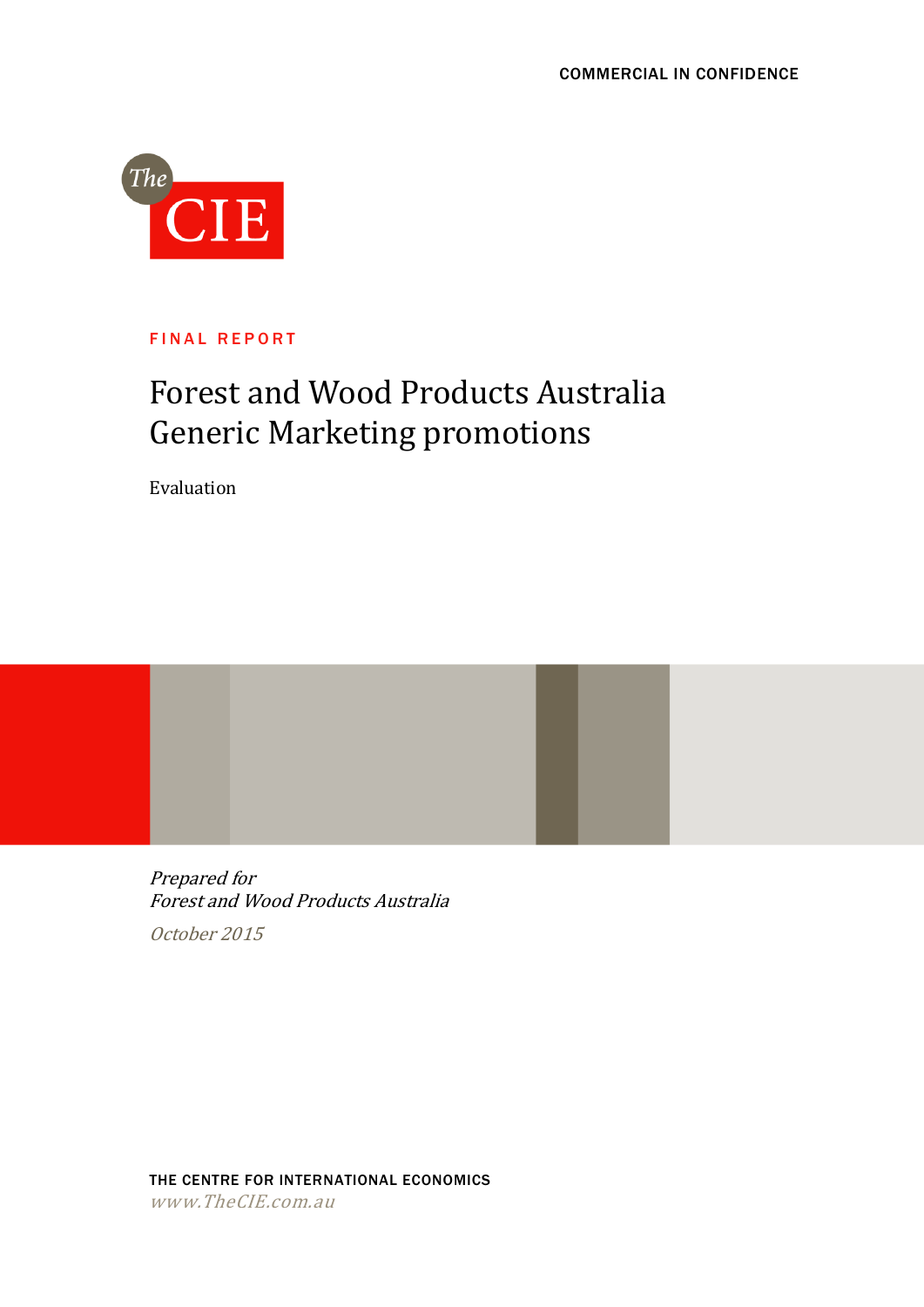The Centre for International Economics is a private economic research agency that provides professional, independent and timely analysis of international and domestic events and policies.

The CIE's professional staff arrange, undertake and publish commissioned economic research and analysis for industry, corporations, governments, international agencies and individuals.

#### © Centre for International Economics 2015

This work is copyright. Individuals, agencies and corporations wishing to reproduce this material should contact the Centre for International Economics at one of the following addresses.

#### C A N B E R R A

Centre for International Economics Ground Floor, 11 Lancaster Place Majura Park Canberra ACT 2609

GPO Box 2203 Canberra ACT Australia 2601

Telephone +61 2 6245 7800 Facsimile +61 2 6245 7888 Email cie@TheCIE.com.au Website www.TheCIE.com.au

#### **SYDNEY**

Centre for International Economics Suite 1, Level 16, 1 York Street Sydney NSW 2000

GPO Box 397 Sydney NSW Australia 2001 Telephone +61 2 9250 0800 Facsimile +61 2 9250 0888 Email [ciesyd@TheCIE.com.au](mailto:ciesyd@TheCIE.com.au) Website [www.TheCIE.com.au](http://www.thecie.com.au/)

#### DISCLAIMER

While the CIE endeavours to provide reliable analysis and believes the material it presents is accurate, it will not be liable for any party acting on such information.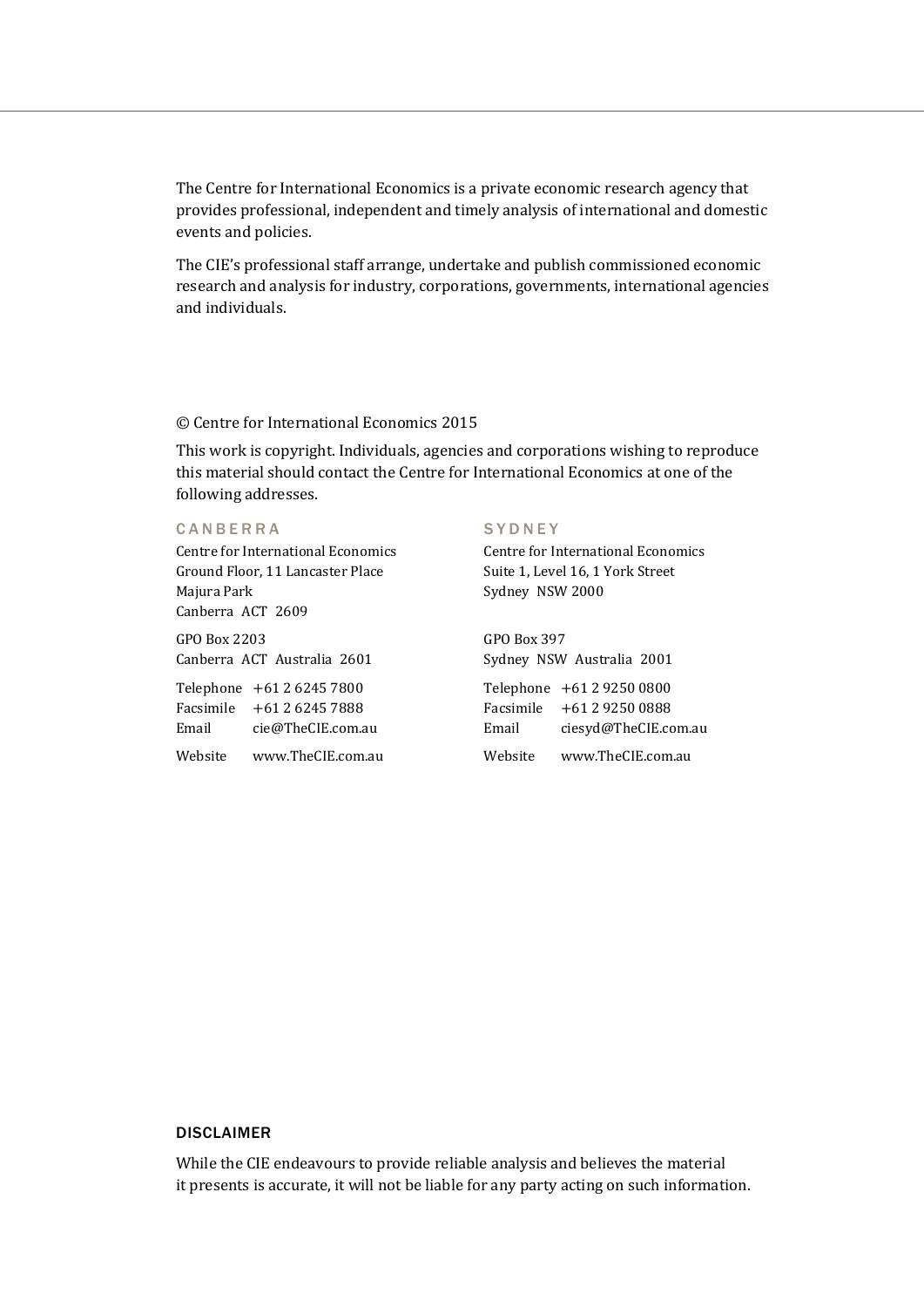# **Contents**

|              | <b>Abbreviations</b>                                                   | 6              |
|--------------|------------------------------------------------------------------------|----------------|
|              | <b>Summary</b>                                                         | $\overline{7}$ |
| 1            | This evaluation                                                        | 11             |
|              | Staged methodology                                                     | 11             |
| $\mathbf{2}$ | Evolution of FWPA generic marketing activities                         | 13             |
|              | Wood. Naturally Better - Consumers                                     | 14             |
|              | WoodSolutions                                                          | 16             |
|              | Wood. Naturally Better - Partner program                               | 18             |
|              | Comparative investment and initiatives                                 | 18             |
| 3            | Mechanics of generic marketing activities                              | 20             |
|              | Progressing from why and how to using wood                             | 20             |
|              | Strategy differs by market segments                                    | 22             |
| 4            | Assessment of consumer marketing outputs                               | 25             |
|              | Preferences for wood and wood products                                 | 27             |
|              | Understanding of environmental attributes                              | 27             |
|              | Attitudes towards forestry activities and the forest and wood products |                |
|              | industry                                                               | 28             |
|              | Direct attribution of advertising to purchasing activities             | 30             |
|              | Willingness to pay for environmental properties                        | 32             |
| 5            | Assessment of specifier marketing outcomes                             | 35             |
|              | Perceptions of wood relative to other building materials               | 37             |
|              | <b>Engagement with WoodSolutions</b>                                   | 38             |
|              | <b>Timber Design Awards</b>                                            | 40             |
|              | Ability to drive use of wood products - future expectations            | 41             |
| 6            | Translating marketing awareness into sales                             | 42             |
|              | Distinction between generic marketing and brand marketing              | 42             |
|              | Factors that affect the size of a consumer advertising elasticity      | 45             |
|              | Estimating the scale of consumer advertising effect                    | 46             |
| 7            | Impact analysis of generic marketing activities                        | 50             |
|              | Determining the costs of the campaign                                  | 50             |
|              | Evaluating the potential impact of advertising activities              | 52             |
|              | Estimated market value of sawn wood and wood panels                    | 54             |
|              | Estimating the market based benefit cost ratio                         | 56             |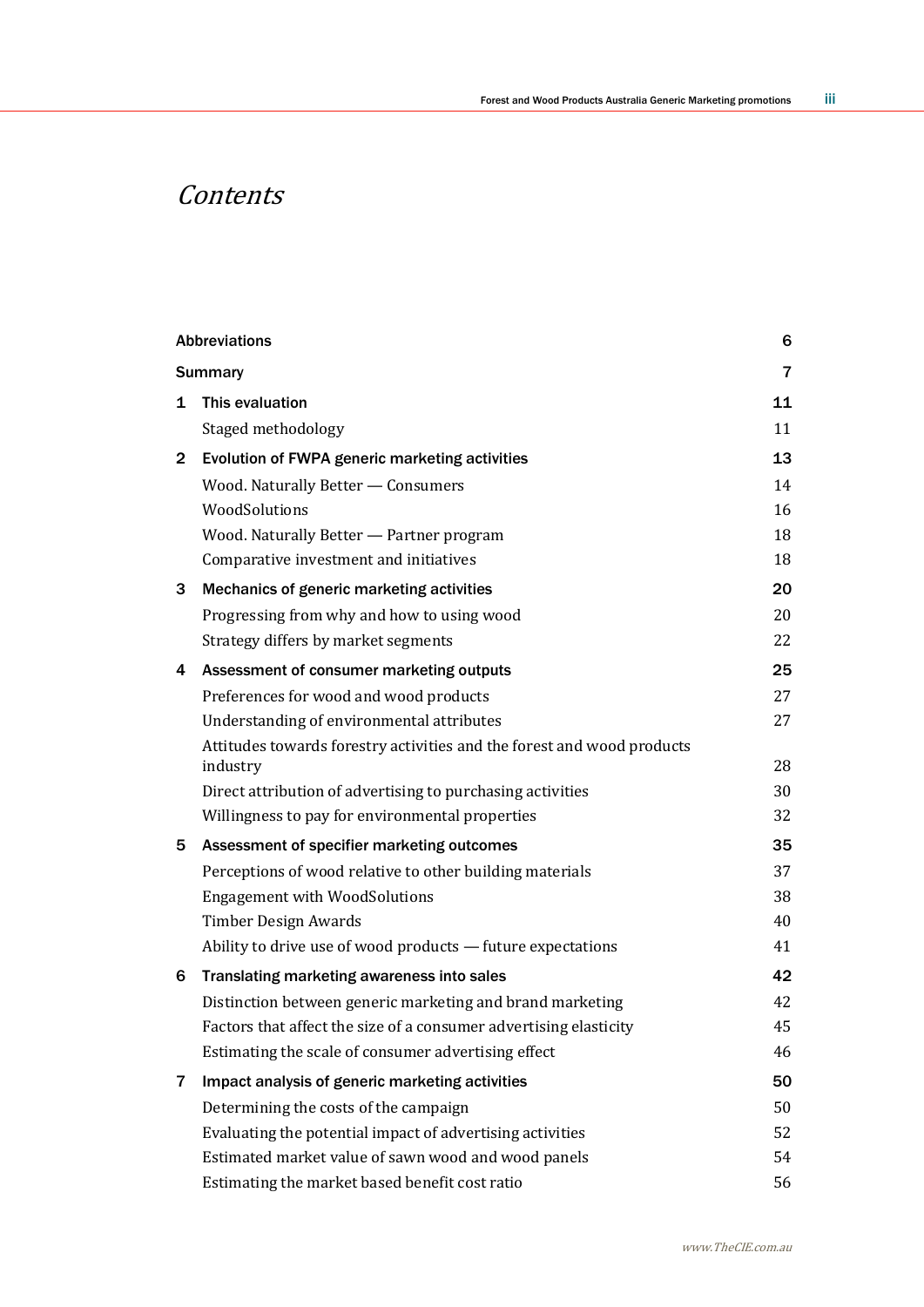| 8 | <b>Sensitivity analysis</b>                         | 61 |
|---|-----------------------------------------------------|----|
|   | Time profile                                        | 61 |
|   | Advertising elasticity                              | 63 |
|   | Discount rate                                       | 65 |
| 9 | <b>Conclusions and future work</b>                  | 66 |
|   | The methodology of quantifying the impact           | 66 |
|   | Conceptualising FWPA's generic marketing activities | 67 |
|   | <b>Reference list</b>                               | 69 |

### BOXES, CHARTS AND TABLES

| $\mathbf{1}$ | Application of advertising elasticities                                  | 9  |
|--------------|--------------------------------------------------------------------------|----|
| 2            | Time profile of cumulative advertising impact                            | 10 |
| 1.1          | The evaluation methodology                                               | 12 |
| 2.1          | Stated objectives of generic promotion in FWPA Annual Reports            | 15 |
| 2.2          | FWPA generic marketing activities                                        | 19 |
| 3.1          | Generic marketing loop to promote the use of wood                        | 21 |
| 3.2          | Market segmentation and identified barriers and constraints              | 24 |
| 4.1          | Consumer familiarity with FWPA marketing messages                        | 25 |
| 4.2          | Influence matrix – consumer take outs and shifters of demand for wood    | 26 |
| 4.3          | Understanding of carbon storage properties of wood                       | 28 |
| 4.4          | Reliability of organisation to provide environmental information         | 29 |
| 4.5          | Consumer attitudes around wood use and sustainably managed forests       | 30 |
| 4.6          | Level of agreement with statements following viewing the advertisement   | 31 |
| 5.1          | <b>WoodSolutions brand awareness</b>                                     | 35 |
| 5.2          | Representative effect of WoodSolutions on wood specification             | 36 |
| 5.3          | Association of materials with durability                                 | 37 |
| 5.4          | Association of materials with availability                               | 38 |
| 5.5          | Association of materials with value for money                            | 39 |
| 5.6          | Take up of WoodSolutions initiatives                                     | 40 |
| 6.1          | Expected relative scale - marketing elasticities advertised              |    |
|              | commodities/products                                                     | 43 |
| 6.2          | Influences on FWPA marketing elasticity                                  | 47 |
| 6.3          | Estimated benefit cost ratios for generic and branded product promotions | 48 |
| 6.4          | Estimated advertising elasticities for generic and branded product       |    |
|              | promotions                                                               | 49 |
| 7.1          | Impact analysis methodology                                              | 51 |
| 7.2          | Evaluation of FWPA generic marketing cost component                      | 51 |
| 7.3          | Influence matrix for FWPA generic marketing activities in                |    |
|              | construction/furniture                                                   | 52 |
| 7.4          | Time profile of cumulative advertising impact                            | 53 |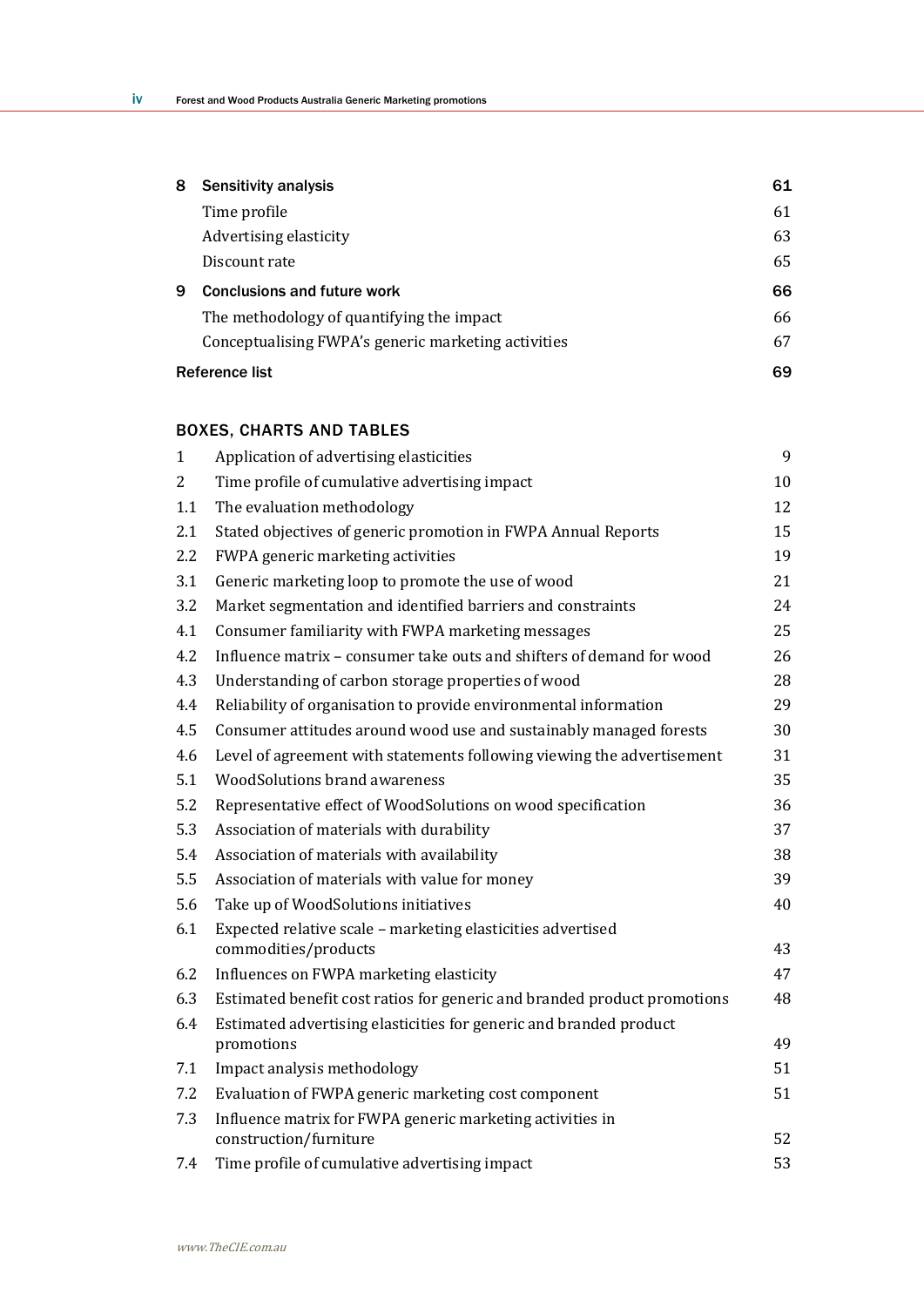| 7.5 | ABS aggregations to sawn wood and wood panels                        | 54 |
|-----|----------------------------------------------------------------------|----|
| 7.6 | Estimated value of apparent consumption of sawn wood and wood panels | 55 |
| 7.7 | Value of apparent consumption by sawn wood and wood panels           | 55 |
| 7.8 | Advertising elasticities by product and market segment               | 58 |
| 7.9 | Application of advertising elasticities                              | 59 |
|     | 7.10 Time profile of marketing impact                                | 59 |
| 8.1 | Alternative impact time profiles for sensitivity analysis            | 62 |
| 8.2 | Effect of alternate impact time profiles on estimated BCR            | 62 |
| 8.3 | Sensitivity analysis of advertising elasticity impact profile        | 64 |
| 8.4 | Breakdown of market segment contribution to benefit cost ratio       | 64 |
| 9.1 | Generic marketing loop to promote the use of wood                    | 68 |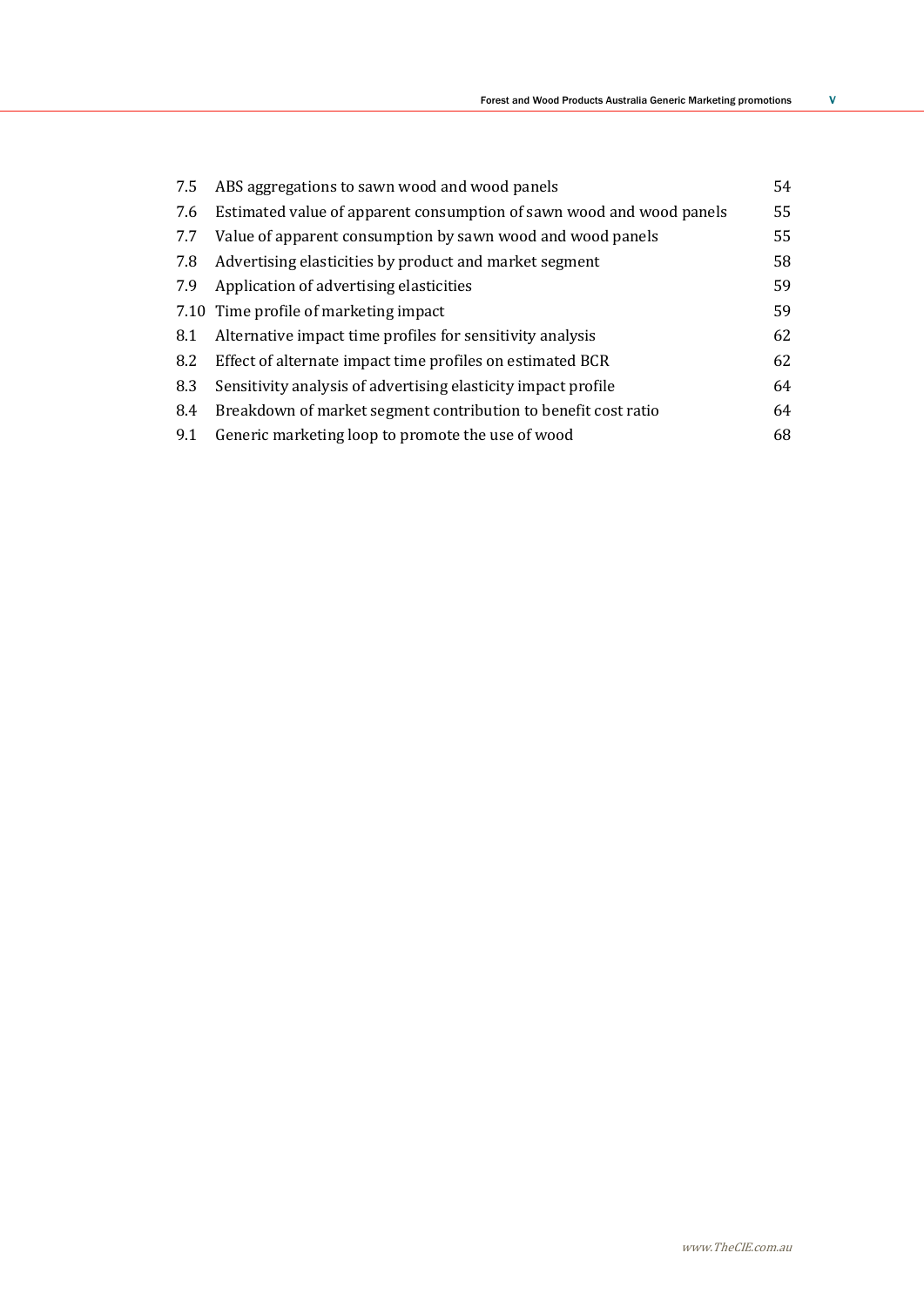# Abbreviations

| <b>BCA</b>  | <b>Benefit Cost Analysis</b>         |
|-------------|--------------------------------------|
| CIE.        | Centre for International Economics   |
| <b>FWPA</b> | Forestry and Wood Products Australia |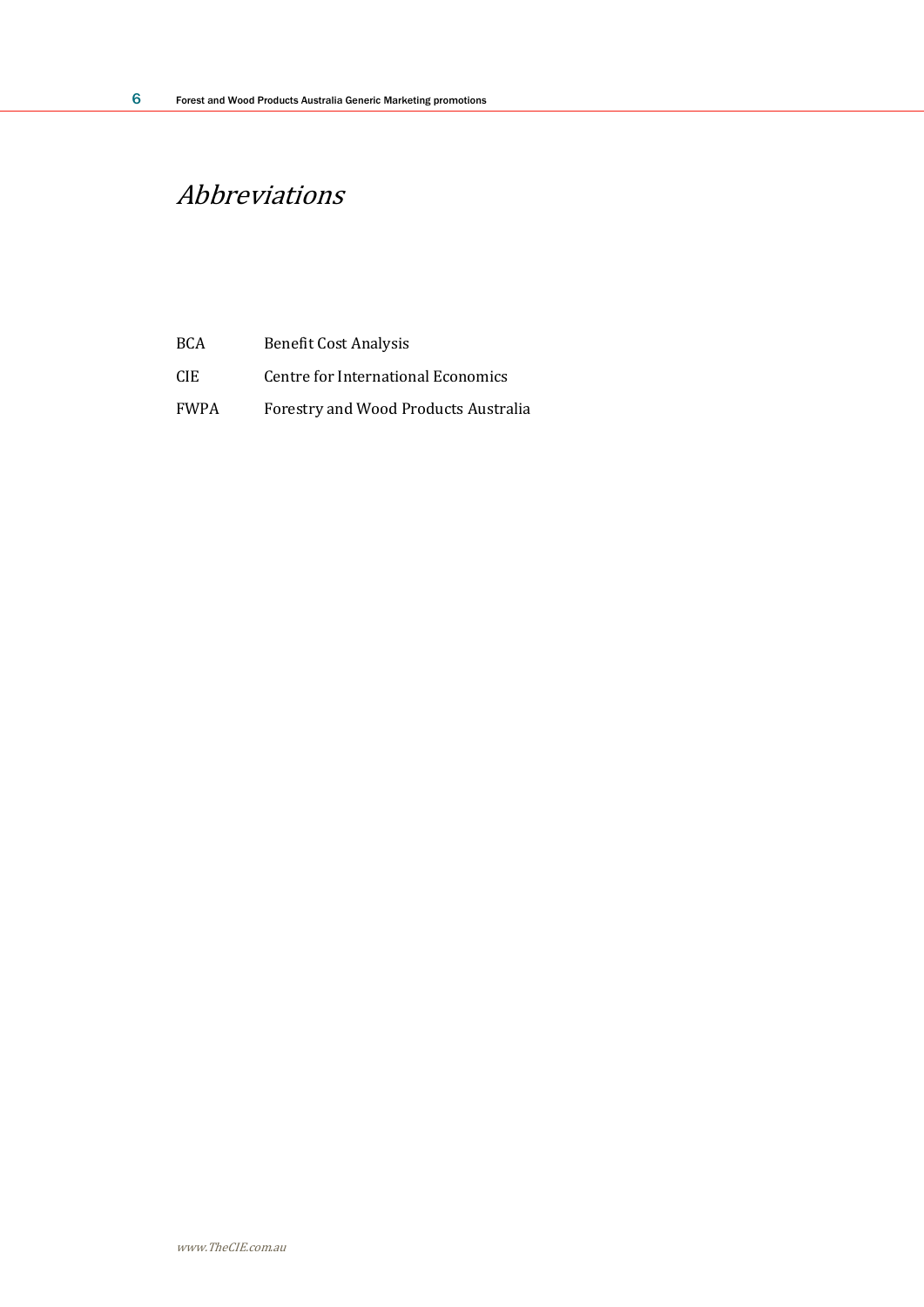# Summary

Forest and Wood Products Australia Limited (FWPA) have been conducting generic marketing activities to promote the use of wood and wood products in Australia since 2007-08. FWPA have commissioned the Centre for International Economics (CIE) to conduct an independent evaluation of these marketing activities over the period to 2014-15.

The current analysis has shown that FWPA's generic marketing activities over the period 2007-08 to 2014-15 have generated an economic return to the market for wood and wood products in Australia. The activities are estimated to have generated a gross return of \$230 million, achieving a BCR of 7.2.

The methodology employed in the evaluation has built on:

- 1 marketing tracking studies conducted by FWPA across consumers and building professionals,
- 2 international studies on the relative scale of advertising effects in different markets and
- 3 a quantification of the value of Australia' market for wood and wood products.

Importantly, the analysis is focussed on quantifying the effect on the market for wood and wood products that has occurred due to the marketing activities over the period 2007-08 to 2014-15. The methodology explicitly excludes analysis of any future marketing activities that may be undertaken by FWPA after this period and includes a decay function in the impact analysis that allows for the impact of advertising activities to continue for a finite period into the future once current marketing activities cease. This methodology does not imply that any future marketing activities will not have any effect on the market, only that the current activities will have a finite influence on the market.

In real terms, FWPA have dedicated \$32 million to generic marketing activities in the either years to 2014-15. The CIE has estimated that the value of apparent consumption of sawn wood and wood panels (target raw products for FWPA marketing activities) in Australia over this time is approximately \$88 billion. Due to the relative scale of any shift in demand required to generate a positive economic return on FWPA's generic marketing activities, it is unlikely to be observed within aggregated national level data.

To overcome this problem, the CIE drew on surveys of consumers and building professionals conducted by FWPA and international studies of empirical advertising elasticities that measured the proportional change in sales expected from a proportional change in advertising expenditure.

The activities undertaken by FWPA were reviewed in light of these international studies with inferences drawn on how FWPA's generic marketing activities may be expected to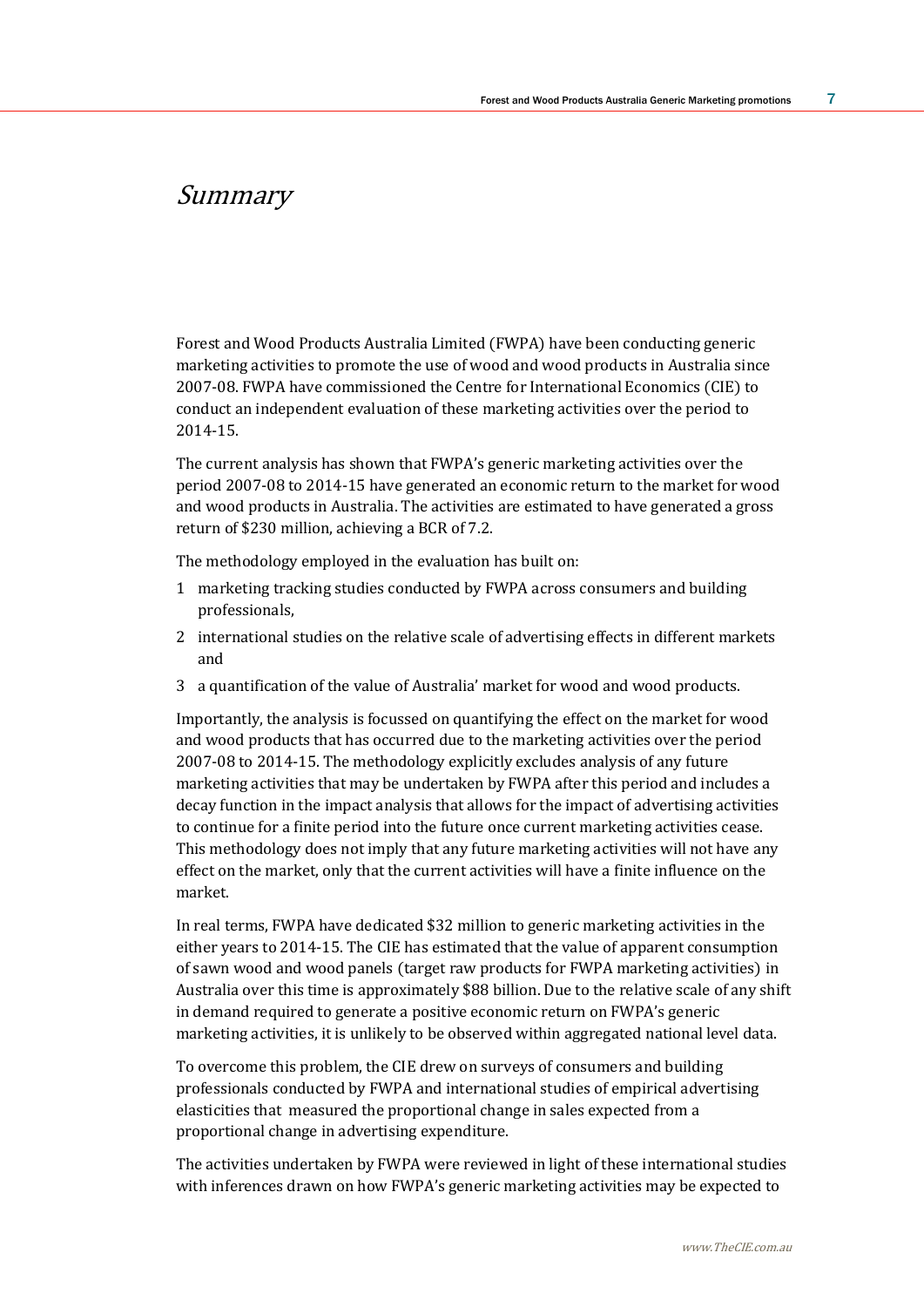have influenced the value of apparent consumption for sawn wood and wood panels in Australia.

The first delineation was to identify FWPA's consumer based marketing activities as promoting a generic material. This category of marketing activities has the hardest marketing task. The objective is to attract entirely new consumption to the market, either through attracting new consumers or increasing purchases from existing consumers by promoting wood in general without reference to a single product type or brand. This introduces an additional hurdle for consumers to translate marketing messages to purchasing decisions.

FWPA's WoodSolutions activities are slightly different as they may be seen as promoting a generic product to the market. The marketing activities are highly specific to building products in defined settings, without reference to branding. To be successful, the marketing still needs to generate new sales in the sector, but there is a closer link between the marketing message and the specification or purchasing decisions by building professionals. All else being equal, generic product advertising is expected to generate a greater response in the market than generic material advertising.

Overall, factors that are considered to influence the scale of advertising elasticities of FWPA activities relative to internationally published elasticities include:

- The commodity nature of wood as the product being advertised towards consumers (downward impact)
- The generic product nature of wood as a building product as advertised to building professionals through WoodSolutions (neutral impact)
- The predominantly mature nature of wood as a product (downward impact)
- The durable characteristics of wood as a product (upward impact)
- The presence of new or novel wood products in the market (upward impact)
- The ability of consumers to retain advertising messaging and to change their consumption patterns (upward impact)

In light of the international literature on advertising elasticities and the characteristics of the market for sawn wood and wood panels, the CIE has utilised a maximum impact advertising elasticity of 0.08 for activities directed at consumers, and 0.13 for activities directed at building professionals.

The CIE has also classified individual segments of the market for sawn wood and wood panels based on the likelihood that they have been influenced by FWPA marketing activities over 2007-08 to 2014-15 as follows:

- Single dwelling residential: project build negligible impact
- Single dwelling residential: private build moderate impact
- Multi-dwelling residential— small impact
- Renovations and landscaping moderate impact
- Commercial and non-residential moderate impact
- Furniture moderate impact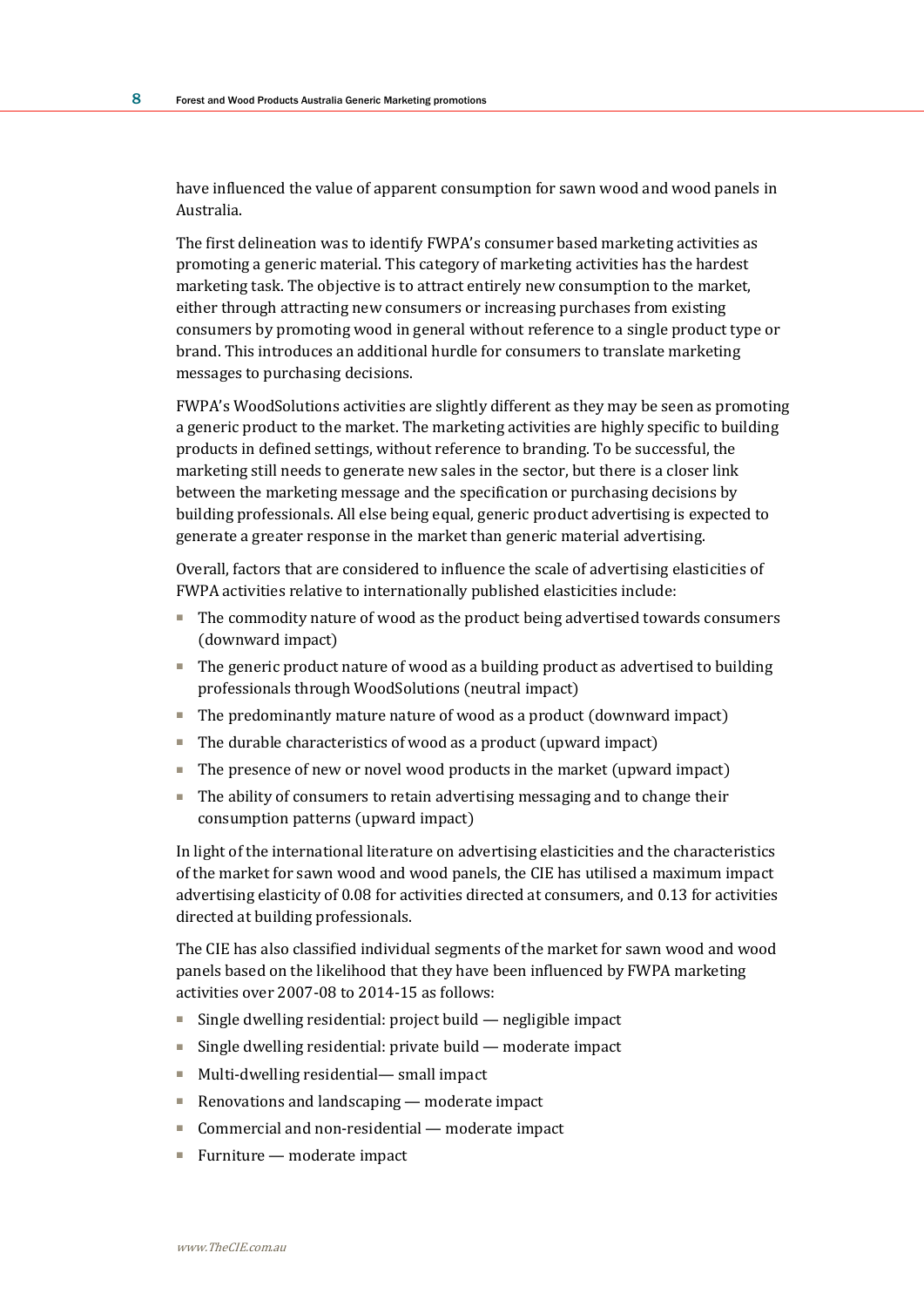For the most influenced consumer market segments an advertising elasticity of 0.08 is applied, which is progressively reduced based on the flexibility of the market segments. An advertising elasticity of 0.13 is considered a longer term upper bound on building professionals responding to the WoodSolutions marketing activities.1 This elasticity is progressively reduced depending on the responsiveness observed in market segments over the period 2007-08 to 2014-15.

Table 1 presents the advertising elasticities utilised for the respective market segments as well as the utilisation of a 10 per cent, final year change in advertising expenditure. At maximum impact, FWPA's marketing activities could result in a 0.27 per cent shift in the value of apparent consumption.

| <b>Market segment</b>                          | <b>Current proportion of</b><br>wood and wood<br>product construction<br>market | <b>Potential scale of</b><br>marketing<br>influence off<br>current base | <b>Inferred</b><br>marketing<br>elasticity | Aggregated market<br>impact from 10 per<br>cent advertising<br>change |
|------------------------------------------------|---------------------------------------------------------------------------------|-------------------------------------------------------------------------|--------------------------------------------|-----------------------------------------------------------------------|
| Single dwelling residential<br>- project build | 60 per cent                                                                     | Small                                                                   | 0.10%                                      | 0.060%                                                                |
| Single dwelling residential<br>- private build | 5 per cent                                                                      | Medium                                                                  | 0.80%                                      | 0.040%                                                                |
| Multi-dwelling residential                     | 10 per cent                                                                     | Small                                                                   | 0.30%                                      | 0.030%                                                                |
| <b>Renovations and</b><br>landscaping          | 10 per cent                                                                     | <b>Medium</b>                                                           | 0.50%                                      | 0.050%                                                                |
| Commercial and non-<br>residential             | 5 per cent                                                                      | <b>Medium</b>                                                           | 0.80%                                      | 0.040%                                                                |
| <b>Furniture</b>                               | 10 per cent                                                                     | Medium                                                                  | 0.50%                                      | 0.050%                                                                |
| <b>Total market impact</b>                     |                                                                                 |                                                                         |                                            | 0.27%                                                                 |

#### 1 Application of advertising elasticities

 $\overline{a}$ 

*Note:* Current market proportions are based on anecdotal assessments of the current market for wood and wood products and inferences developed through assessment of ABS national Input Output tables. They are provided for indicative purposes only. Source: CIE.

To apply these elasticities, it is important to note that the promotion objective of FWPA is a cumulative task, not well suited to a single year of investment and measurement of return. This is because FWPA's generic marketing activities are aimed at firstly building the social licence of the industry and addressing information gaps on the environmental, structural and durability characteristics of wood before then attempting to change purchasing decisions at both the consumer and designer level.

Chart 2 illustrates the representative time profile of impact for FWPA's generic marketing activities. The analysis is focussed on activities that have been conducted to date and therefore, the growth and decay impact function is based on a total spend to 2014-15 and not any future spending activities. As can be seen, the maximum expected marketing impact is estimated to be reached in the 2012-13 financial year.

<sup>1</sup> Current regulatory restrictions are expected to be dampening the ability of building professionals to respond to the marketing activities. It is expected that should regulatory restrictions on the use of structural timber in higher rise building be lifted, building professionals will have greater capacity to respond to all areas of the WoodSolutions program.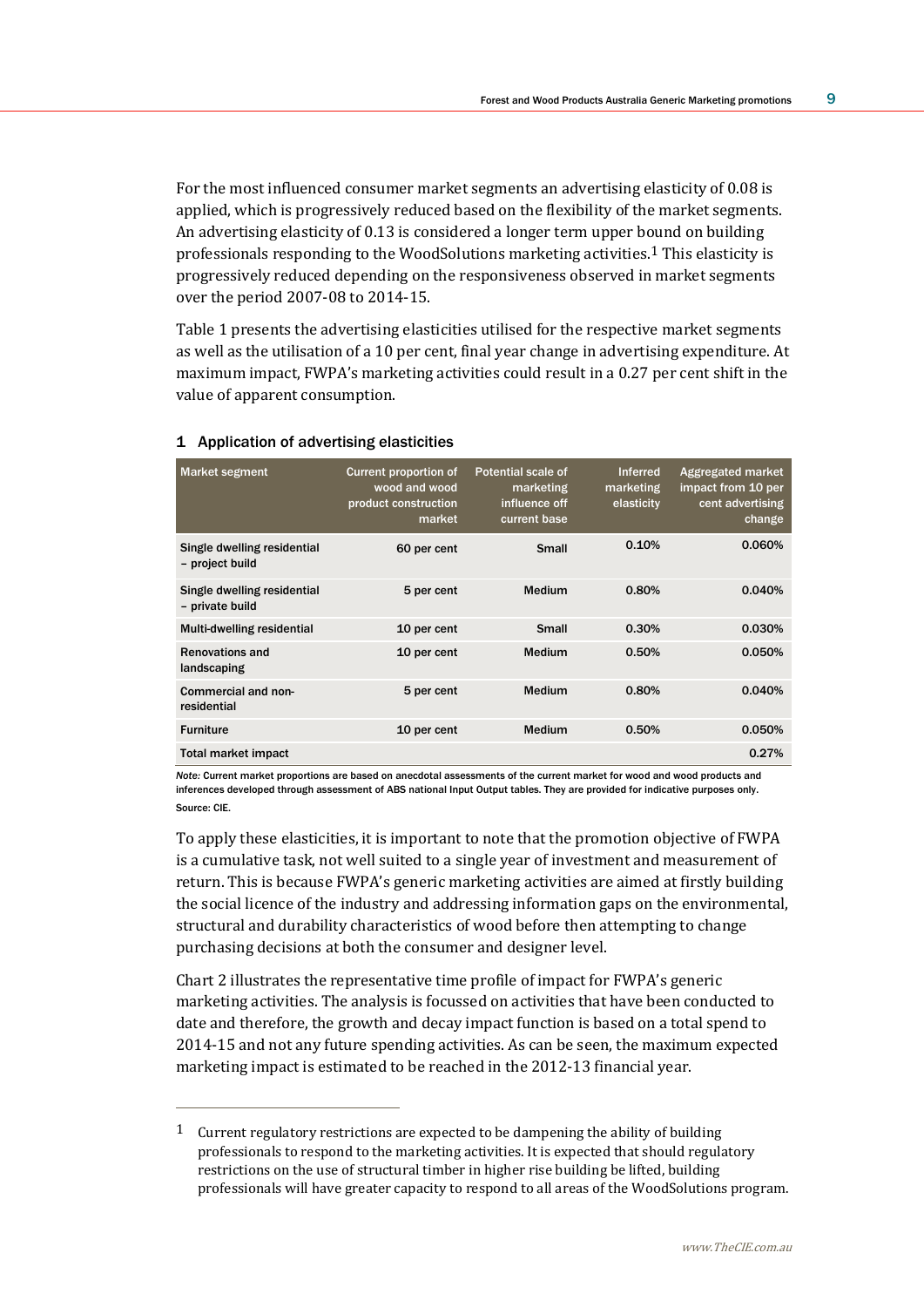The market impact is likely to extend beyond the finalisation of 2014-15 marketing activities, in line with extended advertising elasticities being observed for durable goods as well as a general declining influence of marketing over time. The representative time profile assumes a decaying impact effect until the 2019-20 financial year.



### 2 Time profile of cumulative advertising impact

A sensitivity analysis has been undertaken on the model and shows that the finding of a positive economic return is reasonably robust to uncertainty in the variables. The BCR of 7.2 implies that even if the advertising elasticities and market impact evaluations were extremely optimistic, a net return is still likely to have been achieved by the program over the years 2007-08 to 2014-15.

*Data source:* The CIE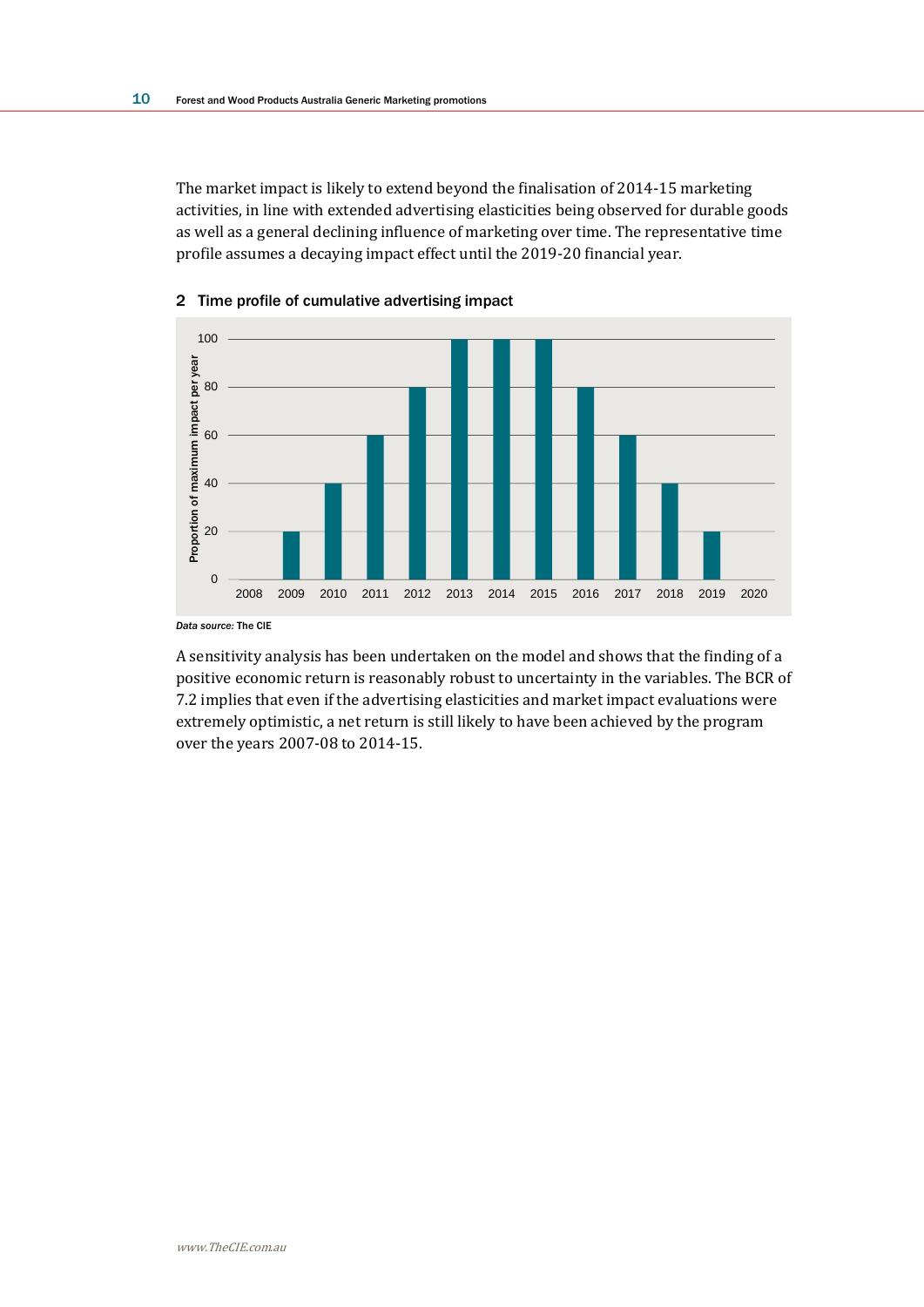# 1 This evaluation

Forest and Wood Products Australia Limited (FWPA) is the sector's service company and is responsible for range of activities such as generic marketing, R&D investments and building codes and standards. FWPA have commissioned the Centre for International Economics (CIE) to conduct an independent evaluation of the payoffs of its investments in promotion activities over the period 2007-08 to 2014-15. This benefit cost analysis (BCA) forms part of the FWPA's overall assessment of its marketing and R&D investments. The key audiences for such an evaluation are:

- FWPA members and levy payers
- Australian Government.

The BCA approach taken is consistent with the Council of Rural R&D Corporations Methodology2 and therefore robust and widely accepted in public policy circles.

# Staged methodology

 $\overline{a}$ 

The methodology to approach this BCA is outlined in chart 1.1. This methodology is built around five key processes:

- evidence gathering including published literature, survey details and results and stakeholder consultations
- modelling market impact parameters using published empirical studies on advertising elasticities to evaluate the mechanisms through which FWPA's generic marketing activities may impact the market for wood and wood products in Australia
- quantifying the costs direct costs associated with FWPA marketing activities
- quantifying the benefits —firstly estimating the value of apparent consumption of wood and wood products in Australia then secondly, reviewing the key market segments and the degree to which each segment may be influenced by FWPA's generic marketing activities
- evaluation and sensitivity analysis calculating a cost benefit ratio and establishing the robustness of the outcome by testing key underlying assumptions.

These steps area made within a narrative of how the program has evolved over time in response to both external and internal industry drivers.

<sup>2</sup> The Rural R&D corporation website <http://www.ruralrdc.com.au/Page/Evaluation/Methodology+.aspx> viewed at 1 June 2015.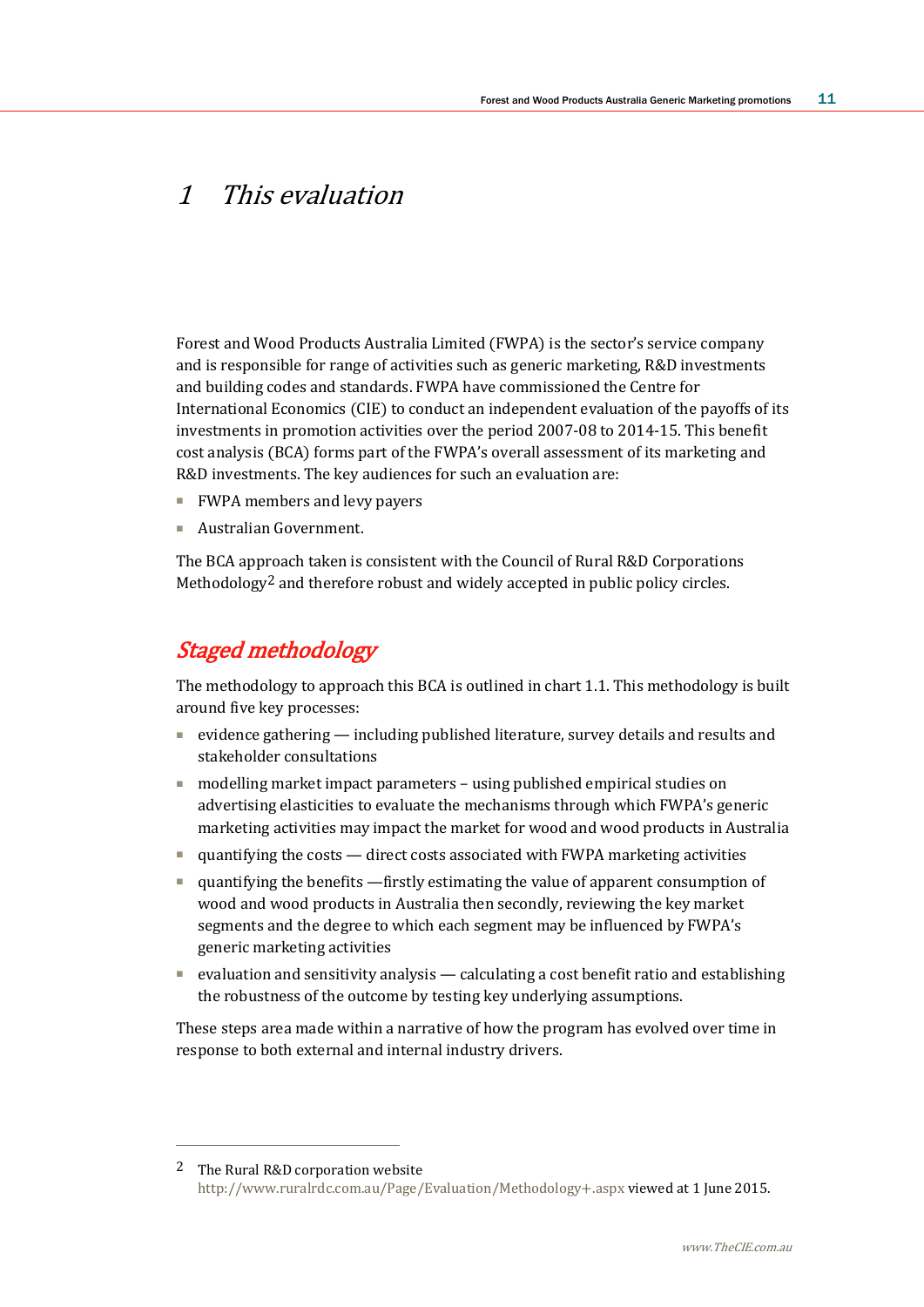#### 1.1 The evaluation methodology



*Data source:* CIE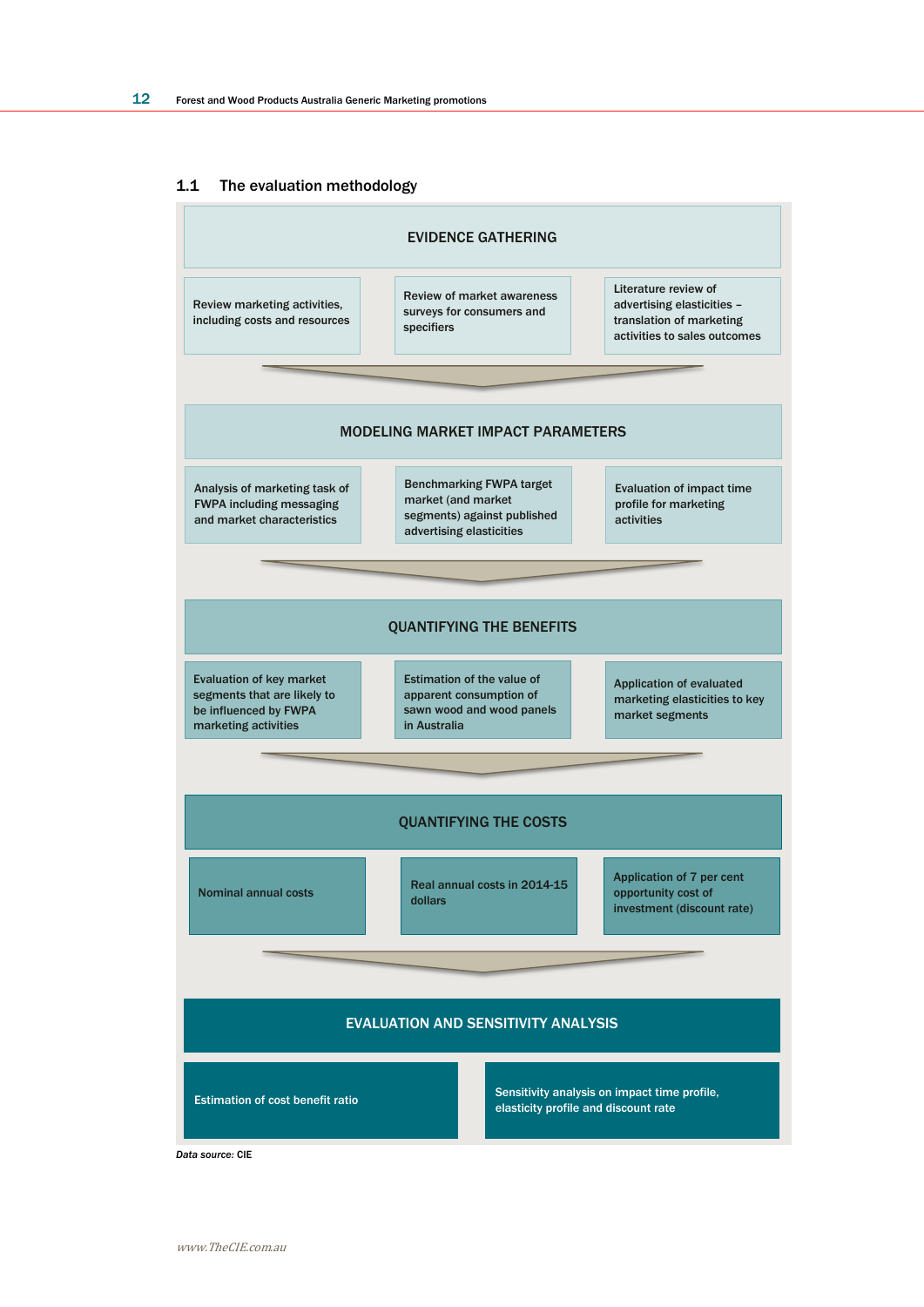# 2 Evolution of FWPA generic marketing activities

The FWPA formally began generic promotion activities in 2007-08. The primary objective was to increase the value of wood-based products sold in Australia by increasing demand and reducing constraints on their use and supply'.3 Over the 7 years to 2104-15, the generic promotion activities have been expanded and refined and currently cover three main approaches:

- Wood. Naturally Better targeted at a retail and consumer audience
- WoodSolutions targeted at building specifiers and other professionals
- Wood. Naturally Better, partner program allowing industry stakeholders to leverage marketing, promotional and branding activities of FWPA.

A review of the annual reports published by FWPA over the history of the formal generic marketing campaign show how this three-pronged approach has developed in response to a greater understanding of the information gaps in the market that act as barriers to growth. For example for the first two years, the generic promotion campaign was reported as a single, aggregated task, with a single aggregated budget. By 2009-10, the importance of distinguishing between consumer and professional targeted activities was formally recognised and the reporting of the generic promotion activities and associated budgets was divided into consumer and specifier based activities.

In 2008-09, an additional note was made to the objectives of the program, expanding them to include 'rebuild the industry's confidence in itself and confirm its role as a valuable contributor to sustainable and productive national economy'.

In 2009-10, the objective of the program was adjusted slightly to provide increased emphasis on developing a positive attitude towards wood products, rather than an explicit objective of increasing the value of sales of wood products.

In 2011-12 (and in subsequent annual reports), a range of intended stakeholder benefits of generic promotion were reported, including:

- improving market awareness of, and satisfaction with, forest and wood products
- increasing consumption of forest products and services that can avoid carbon dioxide emissions by replacing more energy intensive alternative materials with wood
- increasing sequestration of carbon dioxide in the built environment through the carbon stored in wood products and avoiding emissions from more energy-intensive alternative materials
- building the social licence that allows the industry to operate with broad community approval

<sup>3</sup> FPWA (2008) Forest and Wood Products Australia Annual Report, 2007-08. p14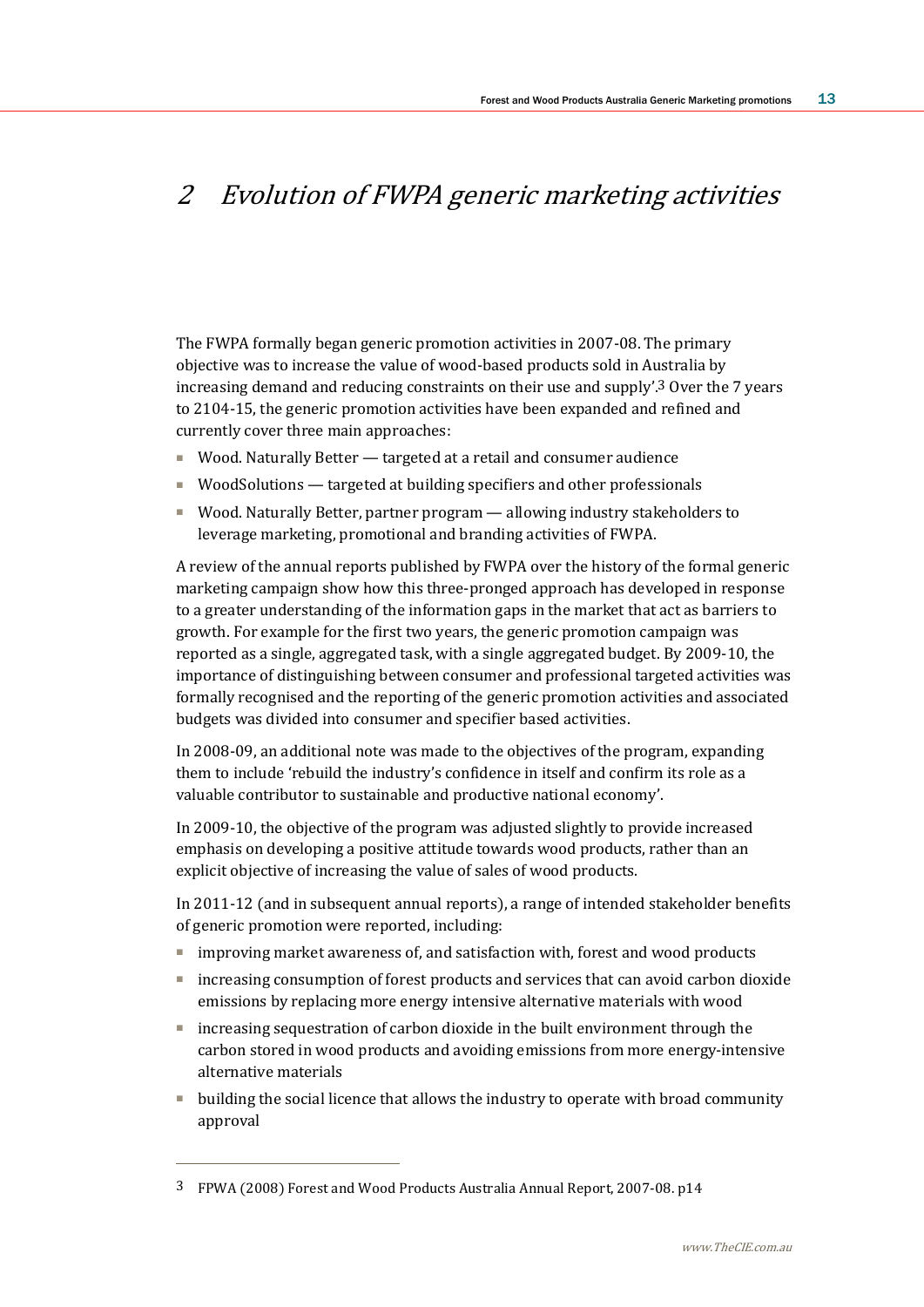Box 2.1 charts the evolution of the stated objectives of FWPA's generic promotion campaign as outlined in respective Annual Reports.

# Wood. Naturally Better — Consumers

The Wood. Naturally Better campaign was the first formal step taken towards a generic marketing and promotion program by FWPA. Launched in October 2008, the program released a predominantly print media campaign covering newspapers, newspaper insert magazines and magazines. In the first year, it was estimated to have reached an audience of just over 9 million.

The campaign was widened over the period February to June 2009, covering a broader array of print formats, estimated to reach over 10 million readers. In support of the print media campaign, online advertising through a range of websites also ran between February and April 2009, reaching a primary audience of almost 3 million users.

A review of the progress and effectiveness of the print campaign in 2010-11 considered that the campaign had plateaued in terms of its ability to reach the target audience. In response, a television infomercial was developed to reach a wider, new audience. The infomercial was hosted by Peter Maddison and was developed as part of Planet Ark's Environmental Edge campaign, promoting the carbon storage benefits of wood products. The media budget for the infomercial in the first year was in excess of \$1 million and was targeted at audiences of building and renovation programs, complemented by other high rating shows.

The consumer campaign has continued to evolve and now covers a range of activities and promotional materials, undertaken both individually by FWPA and in conjunction with Planet Ark, including:

- Peter Maddison television commercial
- continuation of the print media campaign (in reduced form over time)
- Make it wood, video, noted to be an Australian adaptation of the 'A Convenient Truth' video developed by the UK Forest Commission4
- bus advertising, featuring 'woodenised' landmarks, relevant to the market<sup>5</sup>
- Wood. The Untold Story released as both a short animated video and a Community Service Announcement television and radio commercials6
- Charlie the Carbon Catcher a live show aimed at explaining the carbon cycle and the benefits of trees to children (and parents) at various home shows
- promotion of wood encouragement policies for local councils.

Over eight years to 2014-15, in nominal terms approximately \$13.5 million has been allocated to the consumer program, Wood. Naturally Better.

<sup>4</sup> FWPA (2012) Forest and Wood Products Australia Annual Report, 2011-12, p28

<sup>5</sup> FWPA (2013) Forest and Wood Products Australia Annual Report, 2012-13, p22

<sup>6</sup> FWPA (2013) Forest and Wood Products Australia Annual Report, 2012-13, p22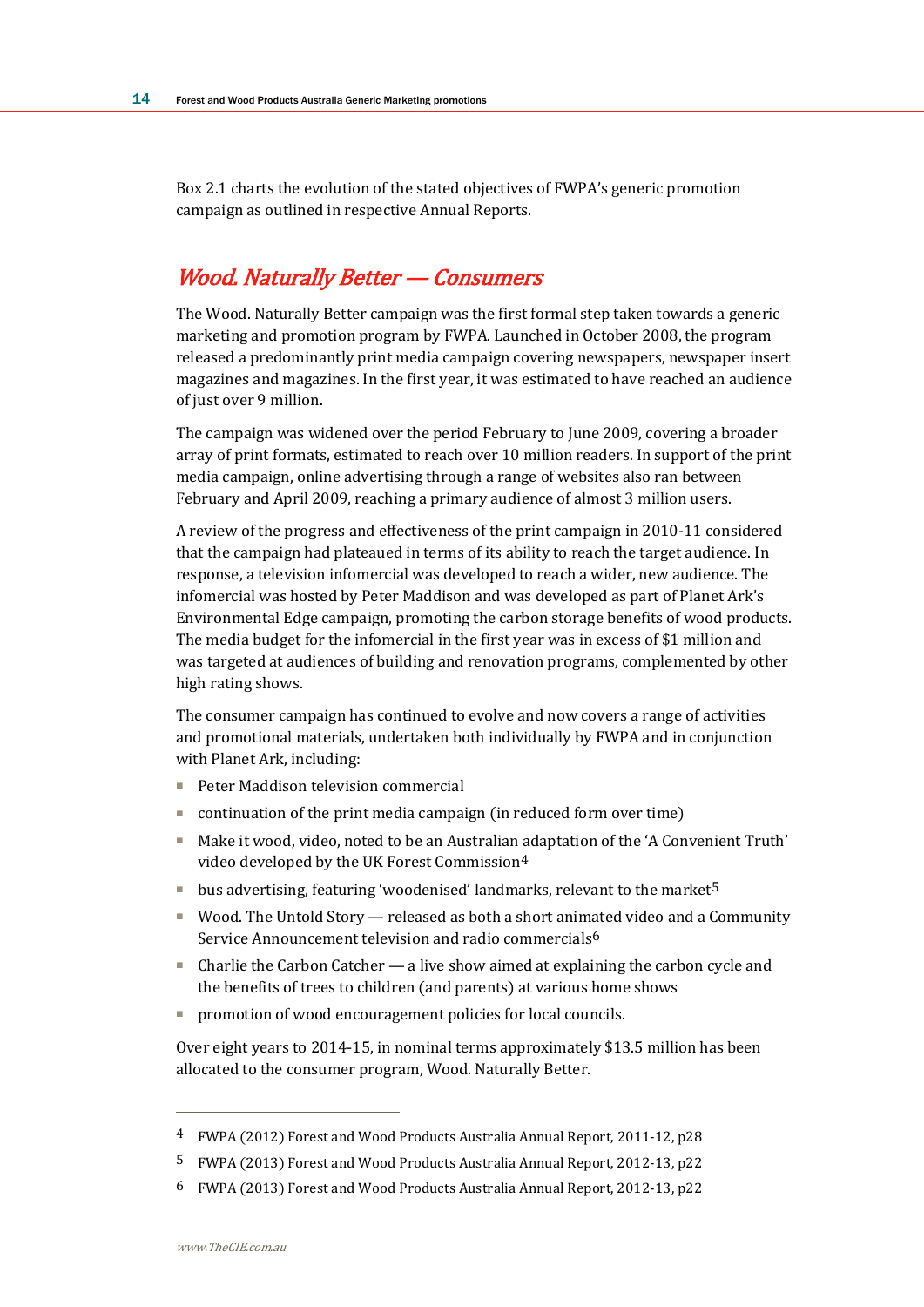#### 2.1 Stated objectives of generic promotion in FWPA Annual Reports

- 2007-08 designed to increase the value of wood-based products sold in Australia by increasing demand and reducing constraints on their use and supply.
- 2008-09 —dual goals, primarily to increase the value of wood-based products sold in Australia by increasing demand and reducing constraints on their use and supply and secondary to rebuild the industry's confidence in itself and confirm its role as a valuable contributor to sustainable and productive national economy.
- 2009-10 to generate a positive attitude to the use of wood products and to have wood products used more widely in both decorative and structural applications. A secondary objective was to create opportunities for the industry to promote itself and present a confident image to its key audiences.
- 2010-11 this strategy aimed to increase the use of forest and wood products by promoting the benefits of wood. The means of achieving this was 'by engendering a positive attitude to the use of wood products and an awareness of their advantages, their use will increase in both decorative and structural applications'. A secondary objective was to promote the forest and wood products industry itself (social licence).
- 2011-12 the stated objective to 'promote the benefits and use of forests and wood products, in accord with changing community attitudes, environmental awareness, and market trends'. The objective was to deliver the following benefits to stakeholders:
	- improving market awareness or and satisfaction with forest and wood products
	- increasing consumption of forest products and services that can avoid carbon dioxide emissions by substituting wood for more energy-intensive alternative materials
	- increasing sequestration of carbon dioxide in the built environment through the carbon stored in wood products avoiding emissions from more energyintensive alternative materials.7
- 2012-13 the stated objective to 'promote the benefits and use of forests and wood products, in accord with changing community attitudes, environmental awareness, and market trends'. Also includes a statement about the intended stakeholder benefits.
- 2013-14 to promote the use of wood and wood products, the program seeks to generate a positive attitude towards wood products and to have them used more widely in both decorative and structural applications. The generic promotion program will achieve this by promoting the positive benefits of wood and addressing any real or perceived impediments to its use. Also includes the statement of stakeholder benefits.

<sup>7</sup> FWPA (2012) Annual report p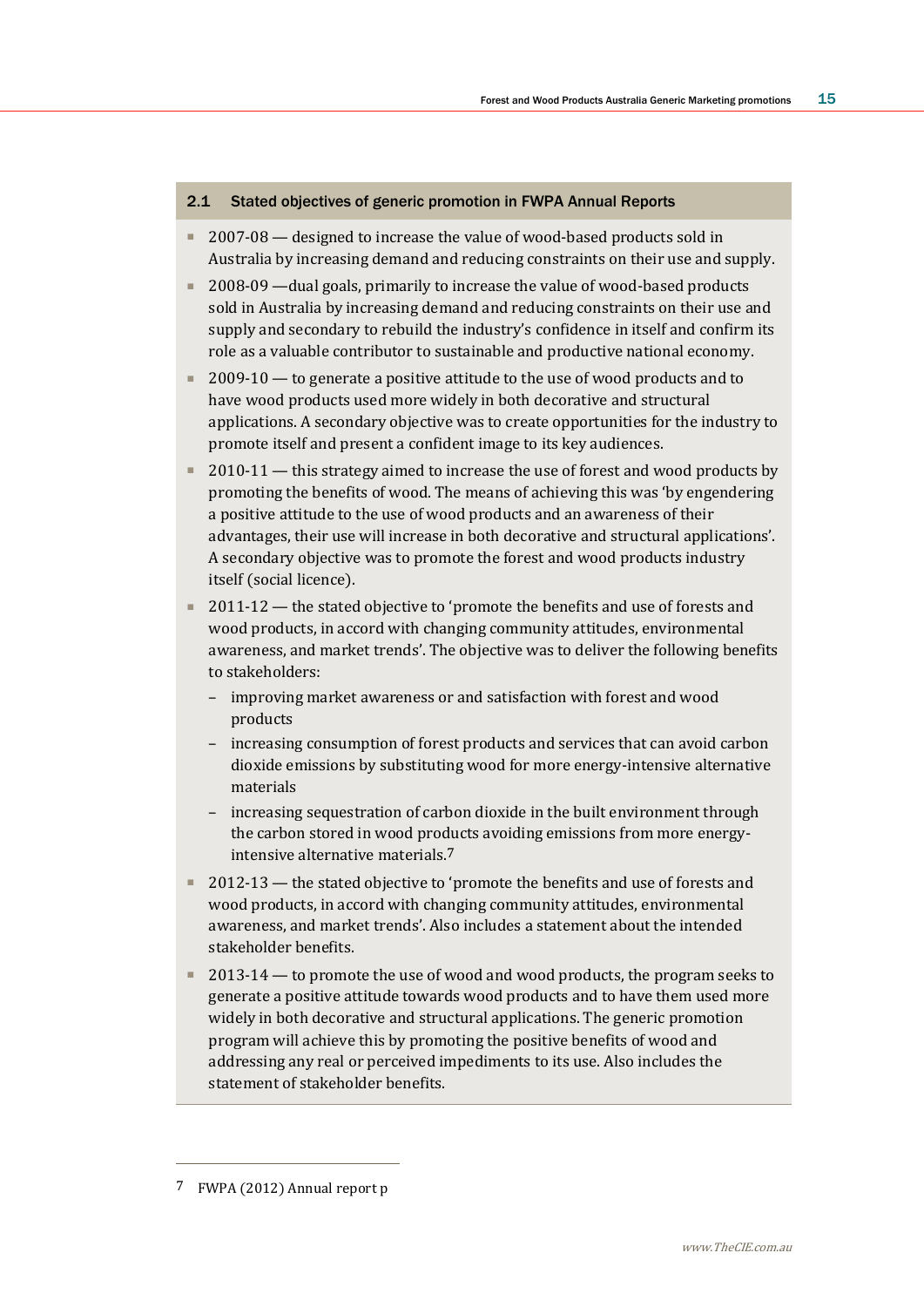## **WoodSolutions**

Beginning as a subset of the Wood. Naturally Better program, specifier targeted activities were first individually branded under the WoodSolutions name in 2009. This distinction was an important one as it is considered that building specifiers are the industry group with 'the potential to have the greatest influence on increasing the market share of wood products used in Australia'.8

However, while there is considered to be large potential for growth in the use and specification of wood in the building sector, there are also a large number of constraints that have been identified. Preliminary market research in 2009, surveying the building specifier and construction sector, identified a lack of information on the properties and benefits of wood as a major impediment to its specification in construction.<sup>9</sup> These findings have been echoed widely across the industry, including in 2011, where constraints were found to exist along the education, training and technical spectrum such as:

- timber technology courses have a reduced level of rigour, leaving a gap in the education of builders and specifiers, leaving few professionals with the knowledge and understanding of how to specify or design with wood;
- educators not being provided with adequate support or course content, particularly at the university course level;
- a limited number and availability of training course in the use of new timber technologies.10

In response to this finding, the WoodSolutions program was developed with the objective of improving product knowledge and confidence in wood for four primary professional audiences:

- architects (including architects, interior designers and landscape designers)
- engineers (including structural engineers)
- building designers (including building designers and drafting services)
- building professionals (including quantity surveyors, building surveyors and building sustainability assessors).

Under the WoodSolutions branding, there are a range of activities undertaken. The suite of programs have evolved in response to greater understanding over time of the challenges and constraints to the use and specification of wood across the sector.

**Diam Online industry database** — in 2010-11, the WoodSolutions database was launched, providing a central repository of information about the use of wood and timber products for building specifiers. The objective of the database was to overcome the reported lack of accessible information and wider understanding on the applications of wood.

<sup>8</sup> FWPA (2009) Forest and Wood Products Australia Annual Report, 2008-09, p15

<sup>9</sup> FWPA (2009) Forest and Wood Products Australia Annual Report, 2008-09, p16

<sup>10</sup> Mitchell, P. and Tucker, S (2011) Investment plan for increasing the use of wood products in residential construction. Prepared for FWPA, p17-18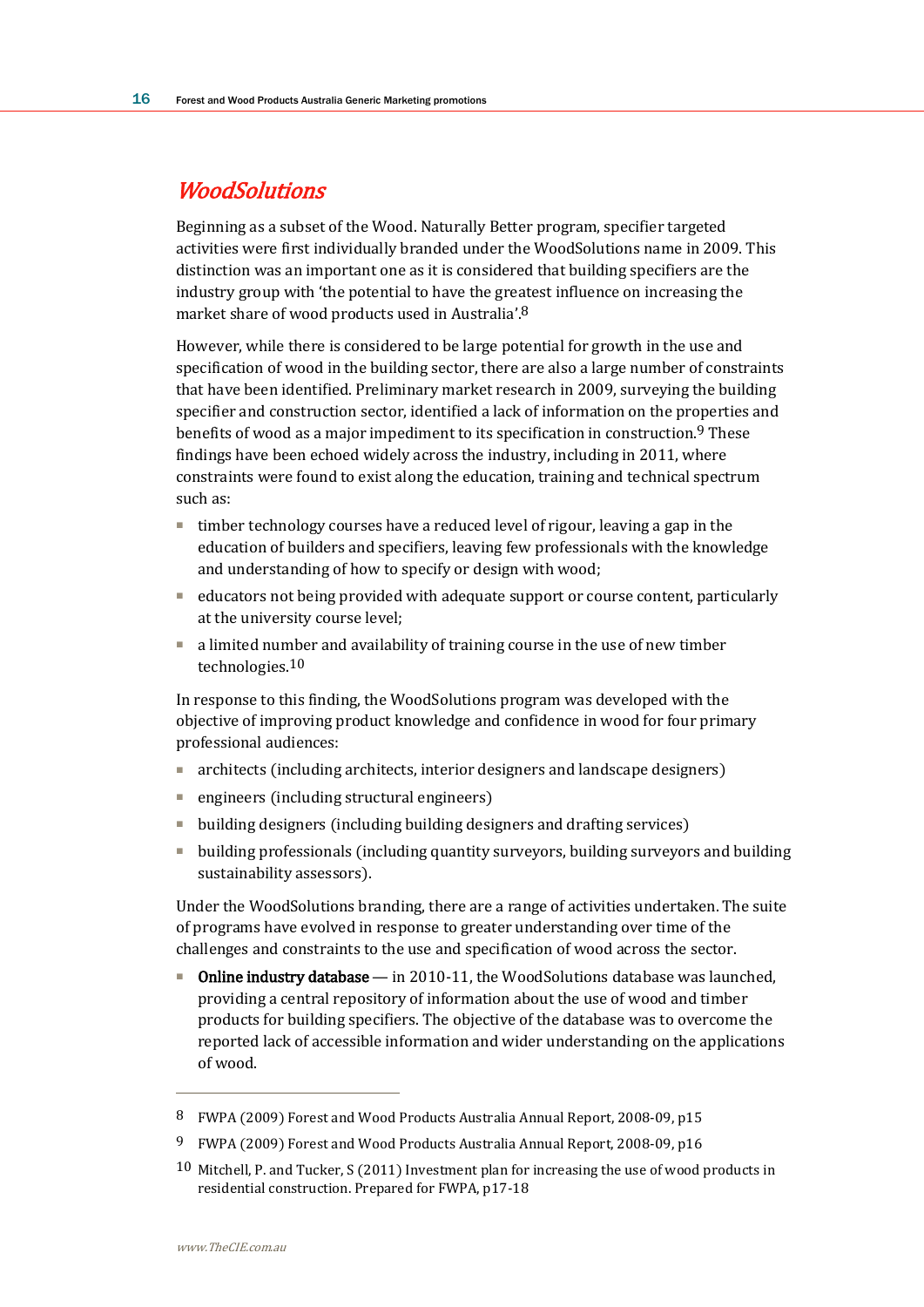- Technical design guides there are 24 technical design guides available for download off the WoodSolutions website, as of August 2015. These technical design guides are 'part of a suite of technical and training resources produced to support the use of wood and how it can be specified'.11
- Sponsorship and events continuously over the 8 years to 2014-15, the WoodSolutions program has been involved in sponsoring conferences, awards and other events, reaching a wide range of audiences and trading off the reputation of event organisers to promote the messages of the WoodSolutions program.
- Partnerships strategic partnerships, primarily with Planet Ark and allow FWPA to leverage the work of other organisations, and provide additional content to partner activities, providing a benefit to both parties.
- Seminar Series and Workplace tutorials the first round of Seminars and Workplace tutorials were delivered in 2011-12, providing both centralised one-day information events (seminars) and on location technical and training services (tutorials).
- **Tertiary education activities** recognising the importance of reaching building and design professionals at all stages of their careers, the WoodSolutions program includes activities such as the 'Structural Timber Kit Survey', an education micro-site and activities of the WoodSolutions Education Advisory Group.

### Timber design awards

FWPA, through the WoodSolutions program, provides Platinum level sponsorship to the Timber Design Awards, a national competition that promotes timber as a "functional, cost-effective and environmentally rewarding building material"12. The Timber Design Awards are organised by the Timber Development Association and have been running since 1999. FWPA has been involved since 2008-09.

There are nine application categories that cover the range of uses of timber in building, structural and decorative applications:

- 4 Residential Class 1 New Building
- 5 Residential Class 1 Alteration or Addition
- 6 Multi-Residential
- 7 Public or Commercial Building
- 8 Interior Fit-out Residential Class 1
- 9 Interior Fit-out Commercial
- 10 Landscape

 $\overline{a}$ 

- 11 Stand-Alone Structure
- 12 Furniture or Joinery

Distinction categories have also been developed around key elements of timber use:

<sup>11</sup> FWPA (2011) Annual report, 2010-11, p19

<sup>12</sup> FWPA (2010) Annual report, 2009-10, p24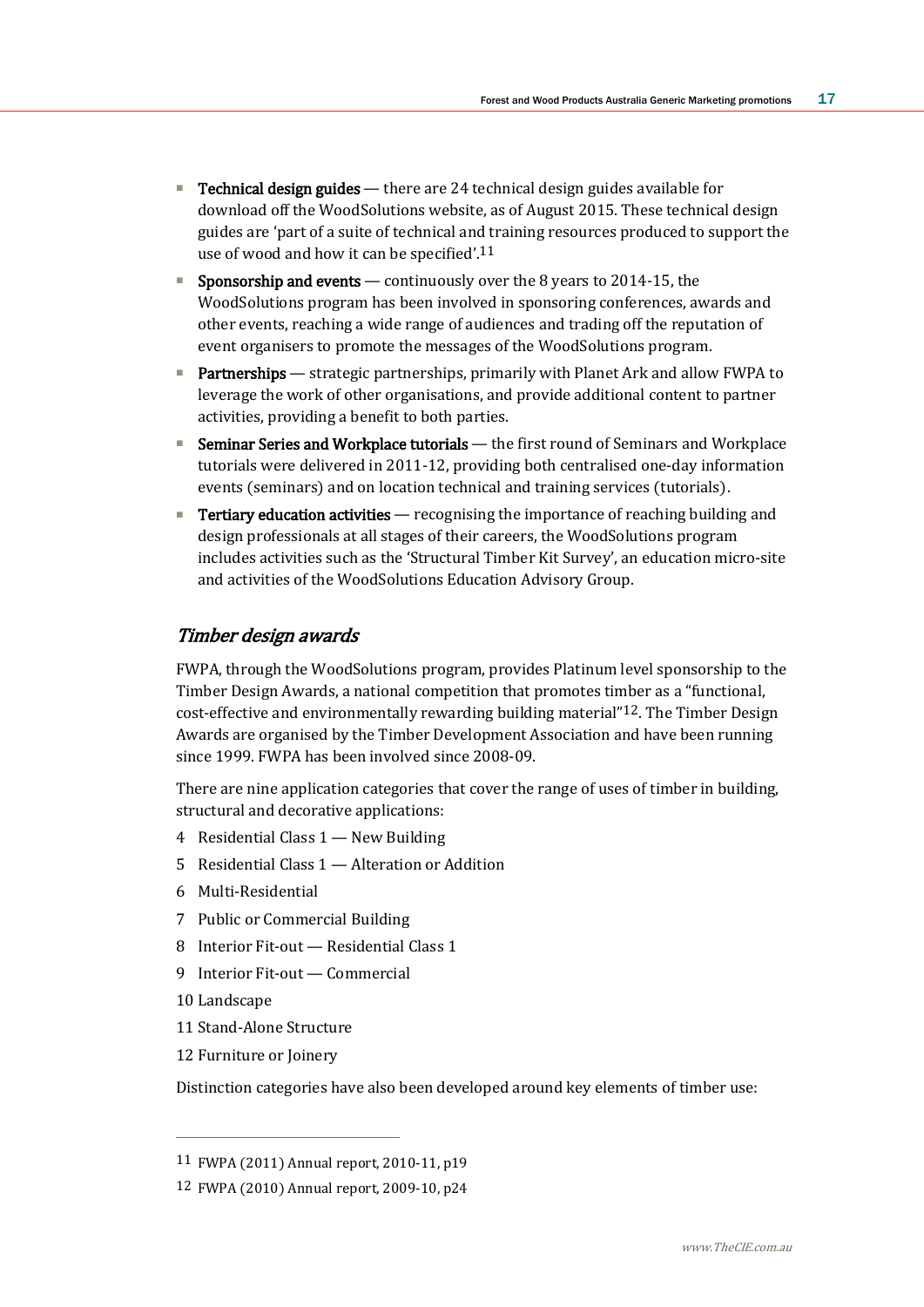- 1 The Sustainability Award the entry that makes best use of sustainable design principles that includes timber. This includes all items of the sustainable design, not just that timber has been included. Judging for this category is conducted separately by Planet Ark's Make it Wood campaign. They are particularly interested in how timber use has added to sustainable design.
- 2 The Rising Star Award the best entry from an entrant who was  $(1)$  aged 35 or under on the date of project's completion or (2) enrolled in fulltime study on the completion date. The designer must be responsible for a substantial portion of the design and not just be a team member.
- 3 The Small Budget Projects Award the best entry based on a project costing less than \$200,000.13

There are further timber product classification categories that allow for distinct timber use activities (for example certified timber, engineered timber products, cladding, flooring, panels and veneers) to compete against each other in unique design and structural settings.

At an aggregate level, the Timber Design Awards provide a national platform to promote, recognise and encourage the use of timber in structural and decorative areas, working as both a rewards program for professionals and a marketing and education opportunity for the industry as a whole.

## Wood. Naturally Better — Partner program

The Wood. Naturally Better partner program was designed to allow industry partners to leverage the wider promotional activities, with free licencing of logos and access to promotional materials. In 2008, the website, [www.naturallybetter.com.au](http://www.naturallybetter.com.au/) was launched with the objective to:

Provide support to the program partners, validate the propositions made in the advertising and direct knowledge seekers to appropriate industry sites for more detailed information.  $14$ 

The partner program has always been the lowest cost component of FWPA's generic marketing promotions. As a low cost initiative, it allows stakeholders free licencing of the Wood. Naturally Better logo and provides access to branded promotional items.

## Comparative investment and initiatives

Chart 2.2 provides an overview of the generic promotion activities over the period 2007-08 to 2014-15, including an apportionment of costs across the three streams, the nature of activities that were undertaken and the outputs that have been reported.

<sup>13</sup> http://www.timberawards.com.au/entry

<sup>14</sup> FWPA (2009) Annual Report 2008-09, p17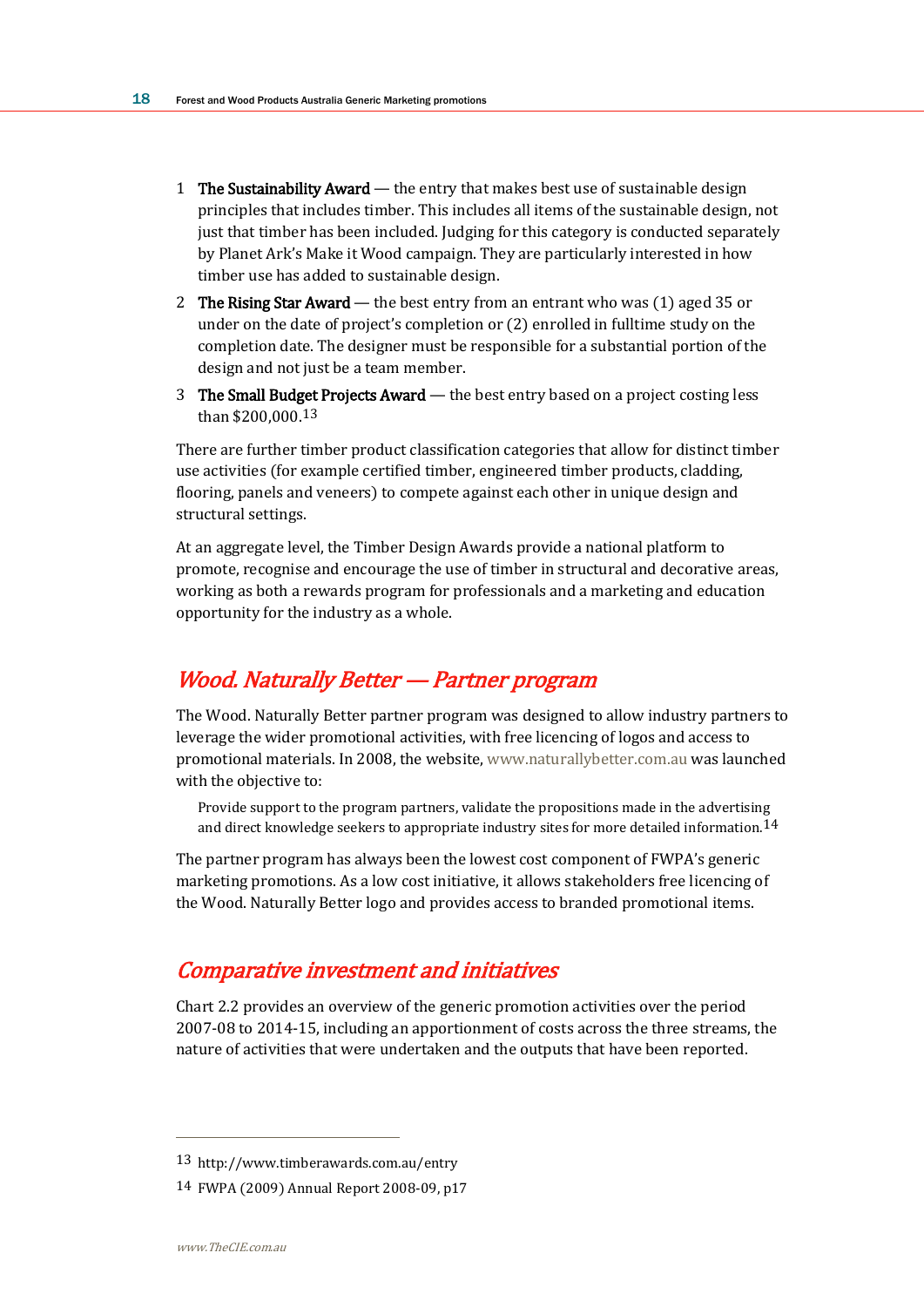

#### 2.2 FWPA generic marketing activities

*Data source:* The CIE

Just over half of the total budget for generic promotion has been allocated to the consumer targeted activities, followed by almost 30 per cent being directed to specifier activities under WoodSolutions. Overheads (including research, survey and analysis of campaign coverage) have accounted for just over 10 per cent of the total program spend in eight years.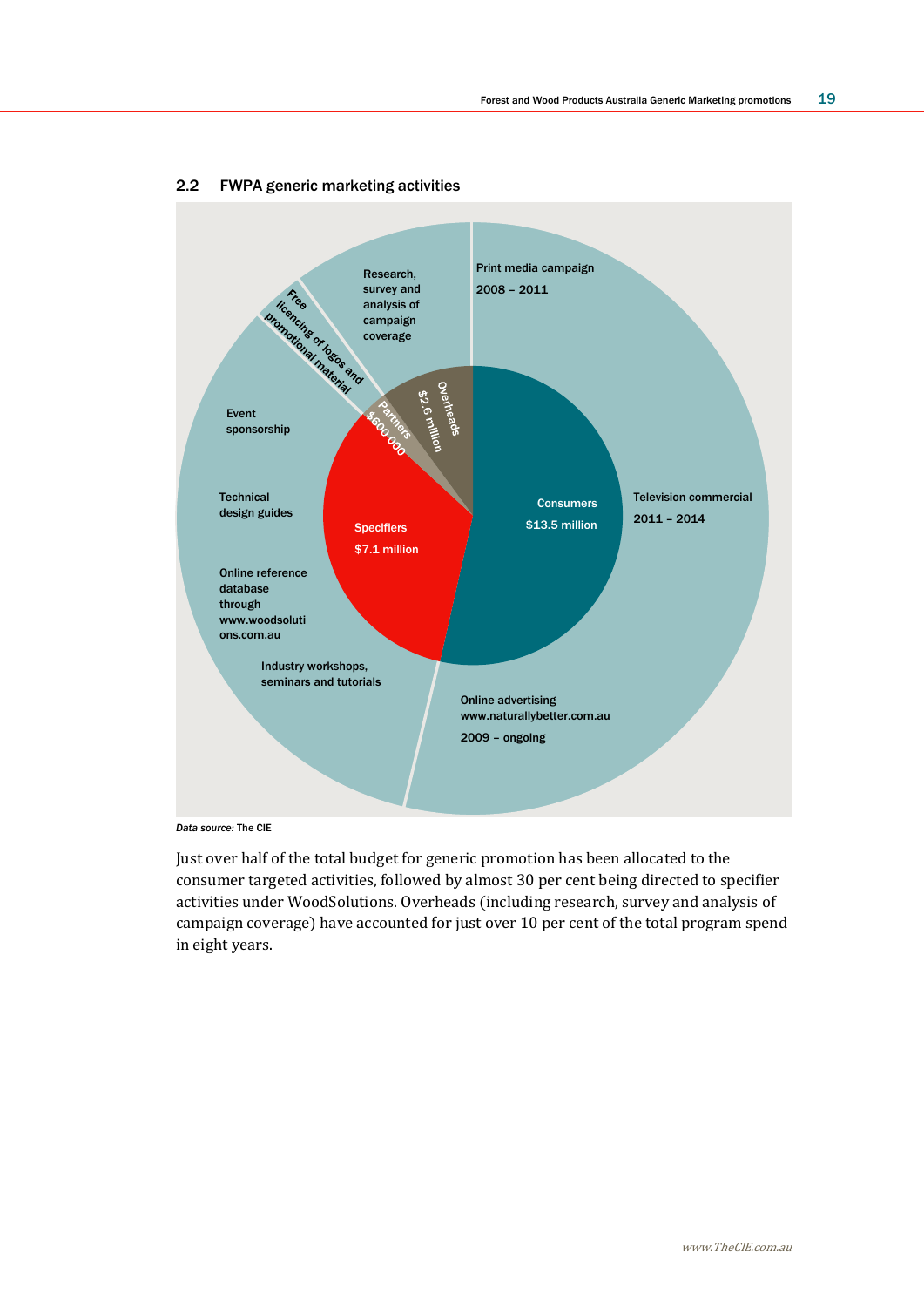# 3 Mechanics of generic marketing activities

FWPA's generic marketing activities are often described along two lines — Wood. Naturally Better that aims to educate consumers on why to use wood, and WoodSolutions that aims to educate building and design professionals on how to use wood. However, there is a third, important element of the generic marketing campaign that has not been articulated explicitly — the promotion of actually using wood.

Chart 3.1 illustrates a closing of the marketing loop to incorporate the act of using wood through the Timber Design awards and similar activties as follows:

- Wood. Naturally Better educates consumers on why to use wood;
- WoodSolutions educates professionals on how to use (design/build with) wood; and
- Timber Design Awards, Planet Ark's Make it Wood promotions and similar activities, encourage, promote and market the final use of wood.

# Progressing from why and how to using wood

### Why to use wood

Wood. Naturally Better is a traditional generic consumer marketing campaign, aimed at increasing the awareness of consumers to the product category as a whole. Through concurrent consumer tracking studies, these marketing activities are well attuned to changing consumer attitudes and awareness of products and their applications in different settings. However, there is limited quantitative evidence of the ability of generic commodity promotion to drive strong changes in consumer level sales and longer term consumption habits due to the nature of the market and the advertising task. 15

The consumer campaign has shown positive results in increasing the knowledge consumers have around the carbon properties of wood products (a specific education message that was promoted). However, as wood has been viewed positively throughout the entire media campaign, there have only been marginal changes in collective preferences for wood's aesthetic and more emotional properties.

Ultimately, the consumer generic marketing campaign could be viewed as a successful education campaign that has increased the social licence for the industry and paved the way for consumers to be more willing to accept and welcome wood products in the built environment.

<sup>15</sup> Pollinate (2015) Project Toy Story Key Findings. Presentation to FWPA, p17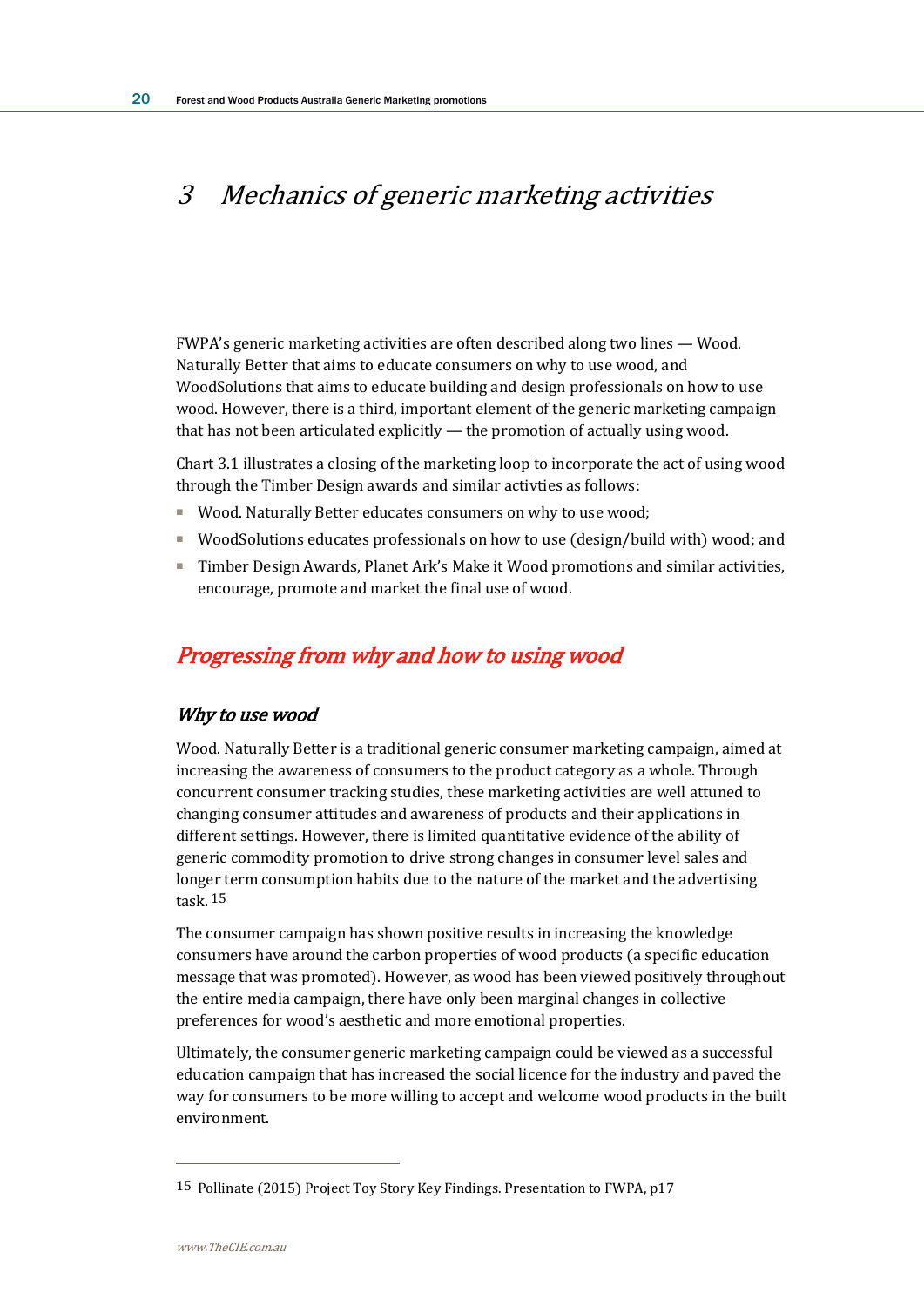

#### 3.1 Generic marketing loop to promote the use of wood

*Note:* Pie segments indicate the current relative marketing spend by FWPA on each element *Data source:* CIE.

### How to use wood

The WoodSolutions program, in contrast, has taken on a distinctly different approach and objective. Developed for building professionals such as architects, engineers, designers and building specifiers this is a highly targeted campaign aimed at increasing the use of wood in the built environment using direct approaches and structuring examples and tutorial based information in a practical manner.

Intuitively these two programs work together hand in hand, with WoodSolutions promoting the diversity of ways wood can be used in the built environment and promoting the advantages of wood over alternate materials. The ultimate goal is to inspire more projects that incorporate an additional volume or value of wood. In support of this 'push' from the professional sector, the Wood. Naturally Better consumer program aims to increase the social licence and acceptance of wood products within the built environment as well as providing an additional layer of demand for wood products in public and commercial buildings.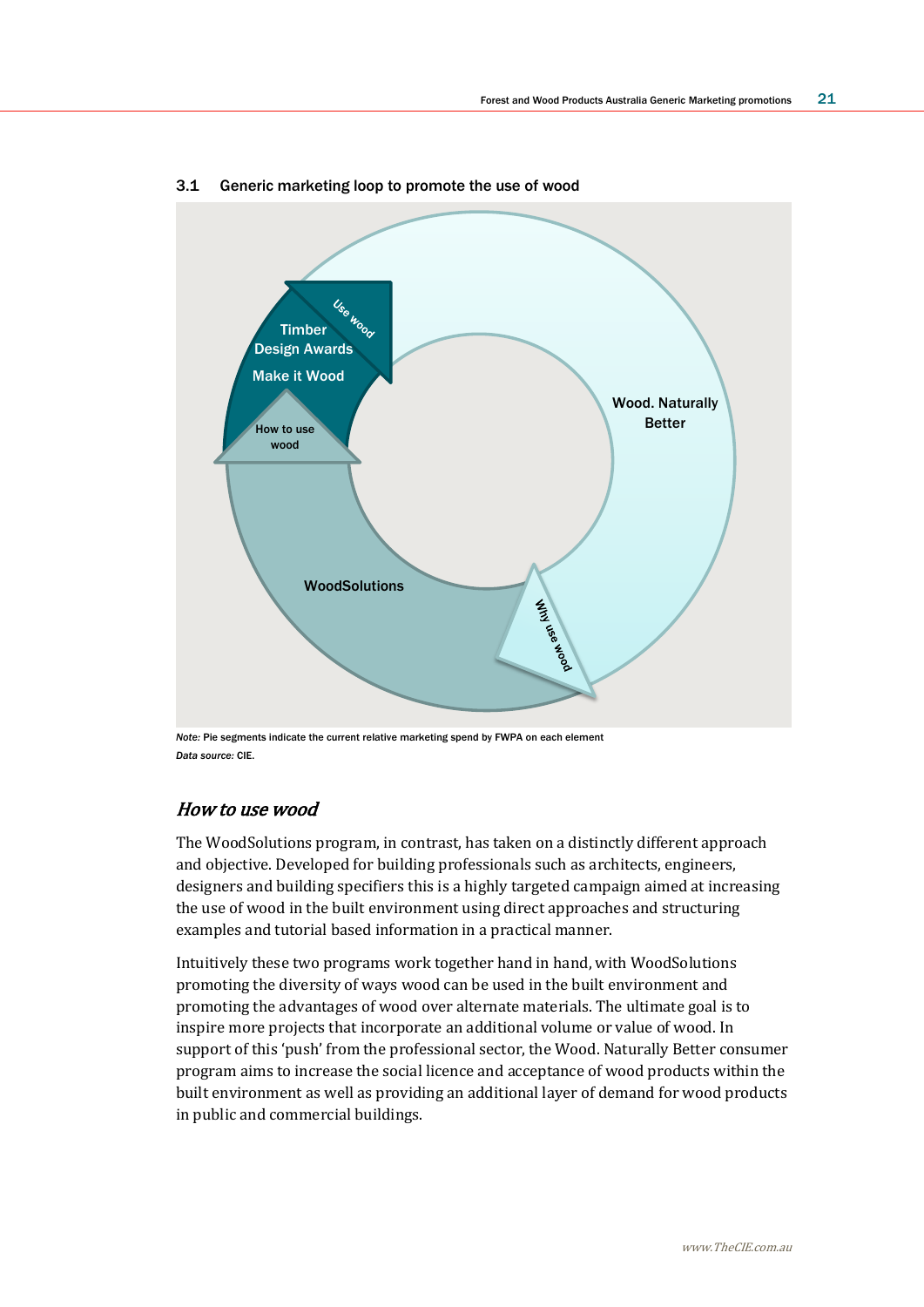### Do use wood

These two elements of the marketing campaign, when operating successfully are likely to have a positive effect on the use of wood in the marketplace, by promoting consumer demand and providing the resources and knowledge for builders and designers to meet demand. However, the increased use of wood due to these elements alone is likely to be a long term prospect. Additional marketing effort is able to bring forward the market returns from using wood by providing additional encouragement, promotional opportunities or marketing support for final use activities.

Activities such as the Timber Design Awards and Planet Ark's Make it Wood campaign (both supported through the WoodSolutions program) are key examples of such activities focussed on generating a return, or promoting the final end use of wood and wood products. They provide this final step in the wood consumption loop, generating near term recognition, marketing opportunities and economic returns for high quality wood design projects.

Currently, activities focused on this third category of promotion are relatively small. However, this is not a criticism of the allocation of funds within the generic promotion budget. An optimal division of marketing funds across the three categories would require detailed data and information on the direct sales effects of all activities. This level of data detail is not currently available.

## Strategy differs by market segments

The Australian market for wood and wood products may, at a high level, be divided into five broad segments:

- direct consumer purchasing of wood based products, such as furniture, optional design features in houses (wood flooring, windows etc) and landscaping choices
- project building company based single dwelling residential sector
- private build residential sector
- multi-dwelling, residential construction sector
- non-residential, commercial and public building construction sector.

For an effective marketing campaign, it is important to understand the current barriers and constraints on consumption, as well as the market segments with the greatest potential for growth. The underlying objective of FWPA's marketing campaigns and promotional activities is to provide information to consumers and building professionals that reduces or removes impediments to their use of wood and wood products.

To be able to achieve this objective effectively, concurrent consumer and specifier market studies have attempted to identify the key information impediments for each target audience. Aligning the marketing messages to these information impediments ensures that the information provided has the greatest potential to reduce market barriers and promote sales of wood products.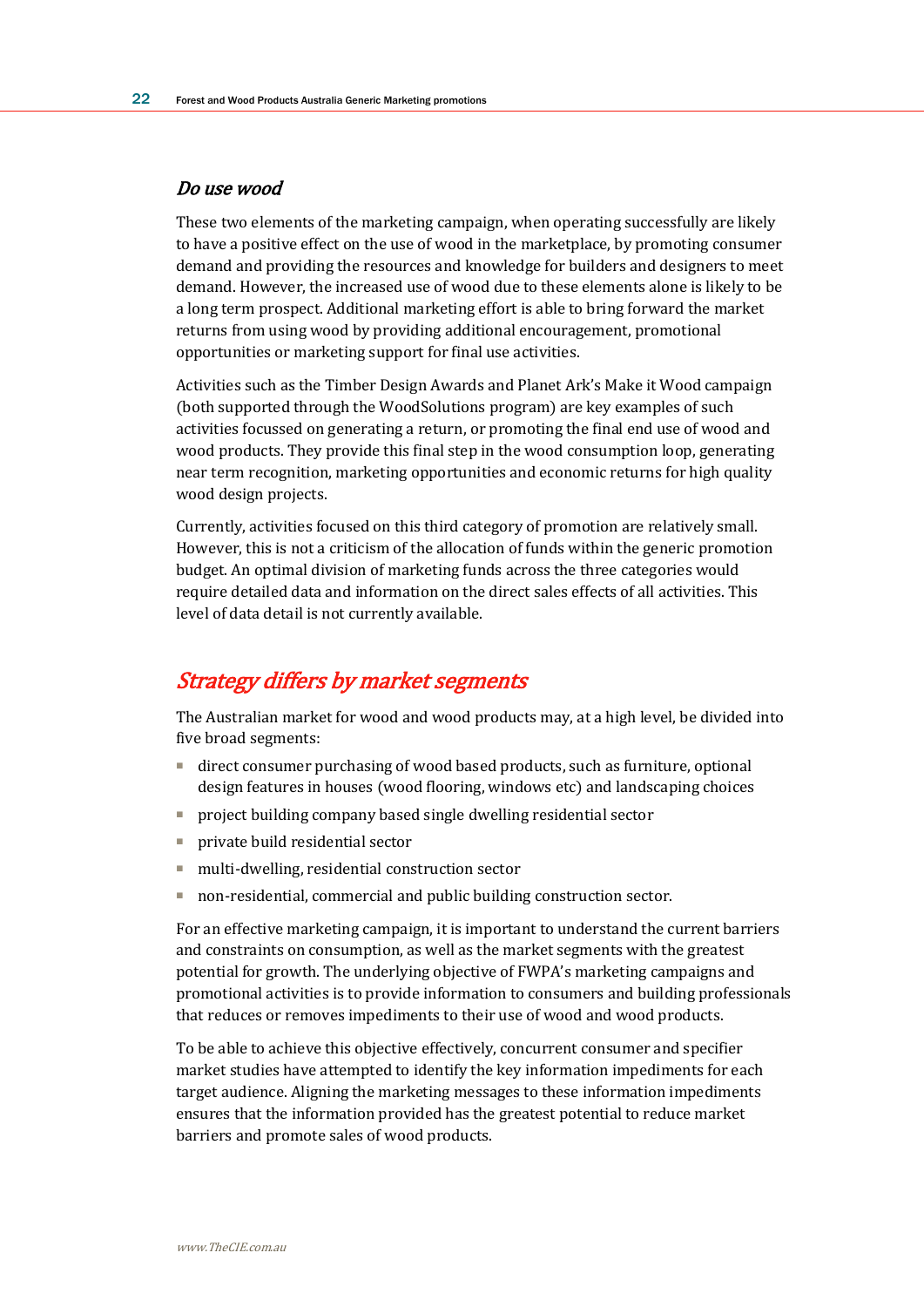In the Australian timber market, the vast majority of timber use is for structural applications in the building industry.<sup>16</sup> At a national industry level, consumers are only able to directly affect a small portion of the market through immediate consumption choices. These immediate consumption choices cover products such as furniture and finishing in houses, as well as landscaping materials.

In contrast, a large portion of Australian timber use is directed into new, residential housing projects. In 2013-14:

- 58 per cent of total dwellings were are single dwelling, detached houses
- 42 per cent were multi-dwelling residential (up from 30 per cent in 2008-09). 17

This segment of the market is now dominated by large construction companies that construct detached and semi-detached houses around variations in a set portfolio of house designs. These construction companies have built a business model around repetition of known designs with known fit outs and have limited flexibility in terms of use of materials. Discussions with industry representatives have indicated that large project builders are often reluctant to make changes to these designs due in part to cost implications but also due in part to known consumer preferences for house styles in Australia. In addition, for multi-dwelling residential, key barriers to increased wood use include perceptions around its strength and fire resistance properties. This would indicate that shifting demand in this segment would be a long term proposition. However, if successful, a relatively small shift in demand would have a substantial impact on total demand for wood due to the size of this market segment.

The non-residential, commercial and public building construction segment centres on singularly designed, special purpose buildings that have a large degree of design flexibility incorporated. This market segment has been identified as currently experiencing strong information and perception barriers to increased specification of wood with key constraints being perceptions around strength and fire resistance. However, it also represents the greatest opportunity for marketing and promotion activities. 18

Chart 3.2 provides an illustrative representation of this market segmentation.

<sup>16</sup> Kapambwe, M. et al (2009) Dynamics of carbon stocks in timber in Australian Residential Housing. Prepared for FWPA, p15, quoting BIS-Shrapnel (2008) Sawn timber in Australia 2008-2022.

<sup>17</sup> ABS Catalogue no. 8752.0, table 33.

<sup>18</sup> FWPA (2009) Forest and Wood Products Australia Annual Report, 2008-09, p15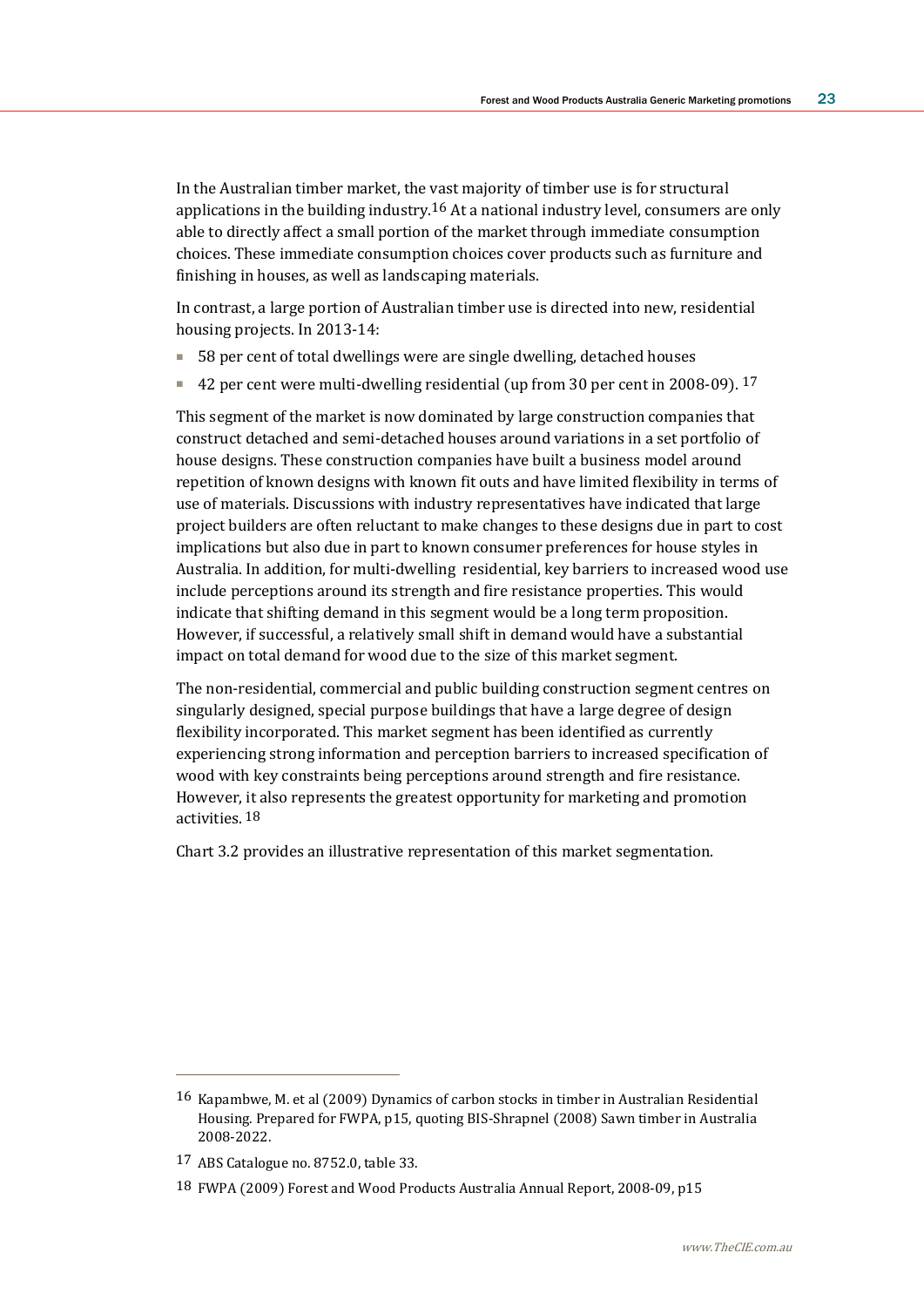|                                                                    | <b>Identified</b><br>market<br>barriers                                   |                                                                                  |
|--------------------------------------------------------------------|---------------------------------------------------------------------------|----------------------------------------------------------------------------------|
| <b>Direct consumer</b><br>purchasing                               | <b>Environmental</b><br>understanding                                     | <b>Small base</b><br>with relatively<br>small growth<br>potential                |
| Project built residential<br>single dwelling                       | <b>Conservative</b><br>market, strong<br>business model<br>on set designs | Larger base<br>volume with<br>smaller<br>proportional<br>potential for<br>growth |
| Private build single<br>dwelling residential                       | <b>Conservative</b><br>market and lack<br>of information                  | Small base with flexibility<br>for future growth                                 |
| Multi-dwelling residential                                         | Lack of<br>information and<br>regulatory<br>contraints                    | Potential for future growth                                                      |
| Non-residential,<br>commercial and public<br>building construction | Lack of<br><b>information</b>                                             | Smaller base volume with<br>significant potential for growth                     |
|                                                                    |                                                                           |                                                                                  |

### 3.2 Market segmentation and identified barriers and constraints

*Data source:* CIE.

www.TheCIE.com.au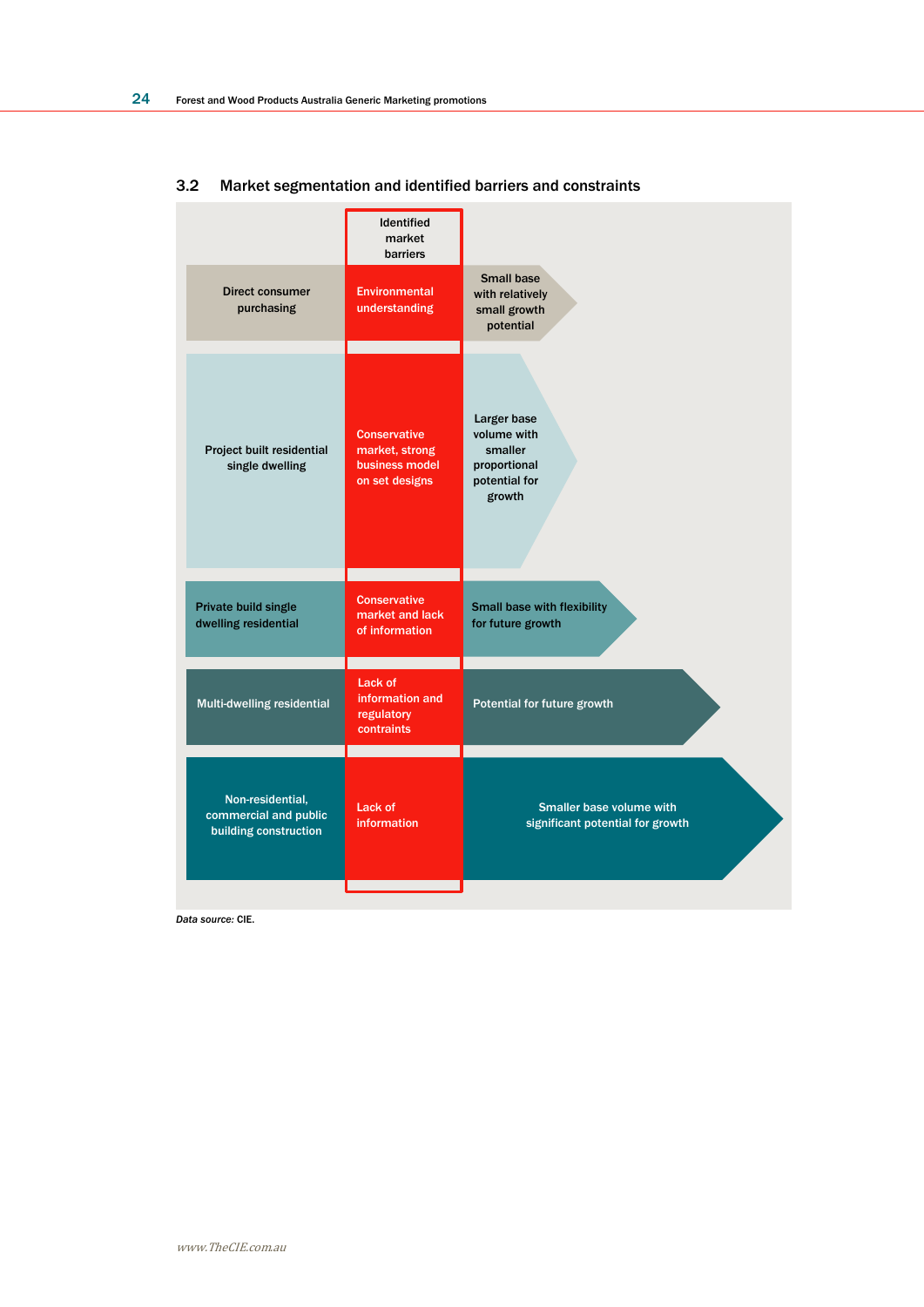# 4 Assessment of consumer marketing outputs

Consumer tracking results have shown a trend of increased consumer awareness of FWPA's marketing activities, with year on year growth. Chart 4.1 highlights the growing consumer familiarity with FWPA marketing messages, indicating that more than a third of consumers are aware of both the Wood. Naturally Better message and the Wood Stores Carbon For Life message.



#### 4.1 Consumer familiarity with FWPA marketing messages

*Data source:* Pollinate (2015) Project Toy Story Key Findings. Presentation to FWPA

The CIE considers that the consumer marketing activities have the ability to affect demand for wood and wood products through three possible avenues:

- direct influence on sales decisions this direct demand effect is unlikely to be high due to the generic nature of the promotion of wood as a material rather than promotion of specific wood products
- indirect influence on design decisions this is an indirect demand effect where consumers increase their appreciation of wood as a design and construction material and seek more wood in the built environment
- increased social licence where consumers are more likely to accept wood in the built environment, recognising that there are not necessarily net environmental or social costs from the associated forestry activities.

While these three elements cannot be measured directly, a cross referencing of findings from the consumer tracking studies highlights which particular consumer measures might be able to contribute to select demand shifters. Tracking studies of consumer attitudes and understanding of wood and wood products have been conducted on behalf of FWPA since October 2008. Conducted over the course of the Wood. Naturally Better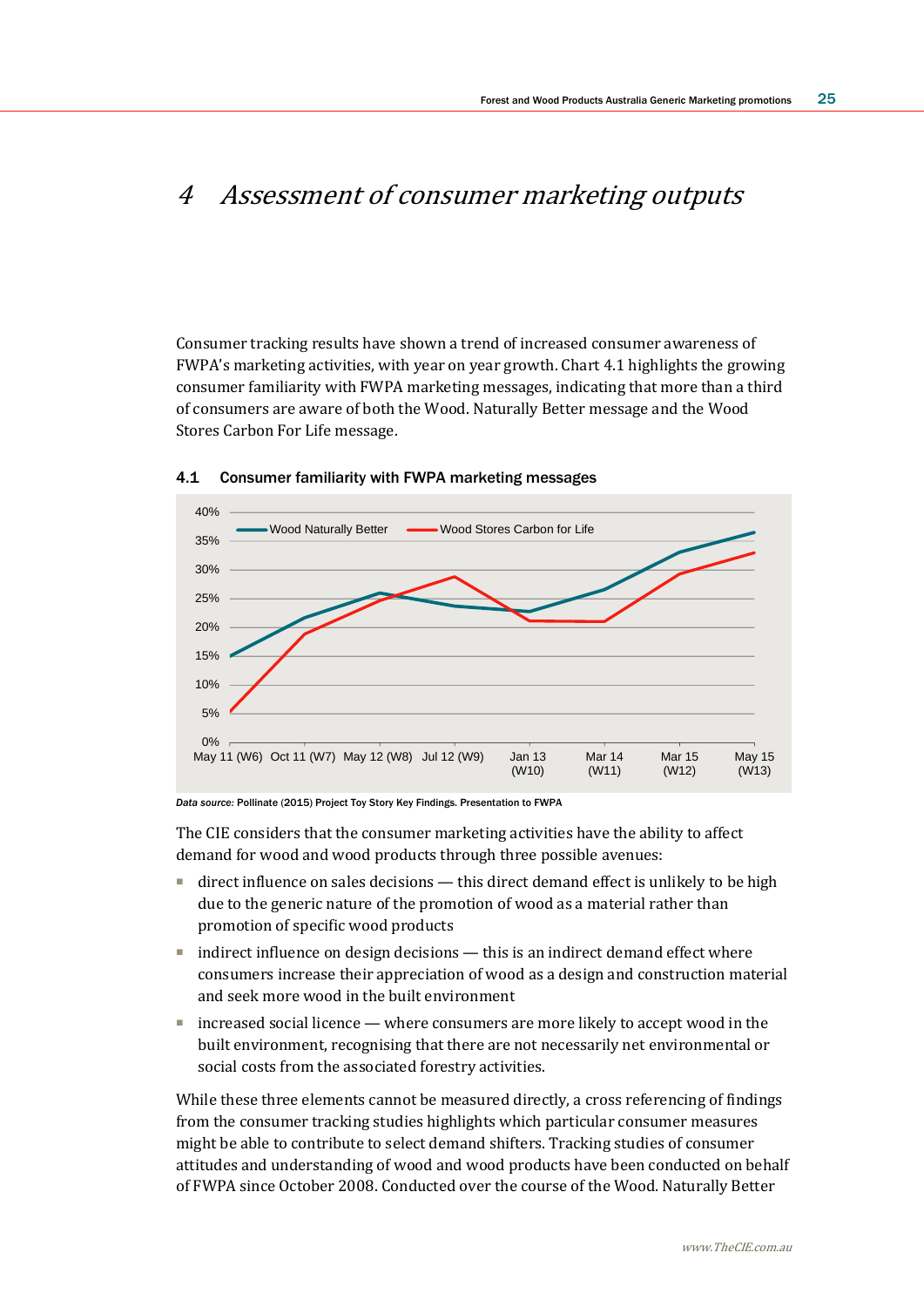campaign, these tracking studies have attempted to provide an insight into issues such as:

- preferences for wood and wood products, including emotional associations
- understanding of the environmental and carbon storage properties of wood products
- attitudes towards forestry activities and the forest and wood products industry.

Table 4.2 illustrates this matrix of influence, indicating the likely strength of different consumer measures to affect the identified demand shifters for wood and wood products.

#### 4.2 Influence matrix – consumer take outs and shifters of demand for wood

|                                                                | Direct purchase decision | Indirect demand | Increased social licence |
|----------------------------------------------------------------|--------------------------|-----------------|--------------------------|
| General preferences and<br>emotional attachment to<br>wood     |                          |                 |                          |
| <b>Understanding of</b><br>environmental properties<br>of wood |                          |                 |                          |
| <b>Attitudes towards forestry</b><br>activities                |                          |                 |                          |
| Source: CIF.                                                   |                          |                 |                          |

Each of these elements will be explored further, however, a high level overview is provided here. Where general preferences and emotional attachment to wood are, and have remained high since 2008, this element of the marketing campaign is considered to have a slight positive impact on each of the three demand elements.

In contrast, where understanding of the environmental properties of wood and wood products were not as universally held in the early years of the marketing campaign, increased awareness is considered to have a distinct effect on indirect demand as well as measures of social licence. Only a small direct demand effect is expected, due to the generic promotion of a material rather than a single product that consumers can identify.

Finally, the consumer tracking studies have reported increased trust attributed to the forest and wood products industry over the period of the consumer awareness campaign, and this is likely to have a strong positive effect on the social licence of the sector.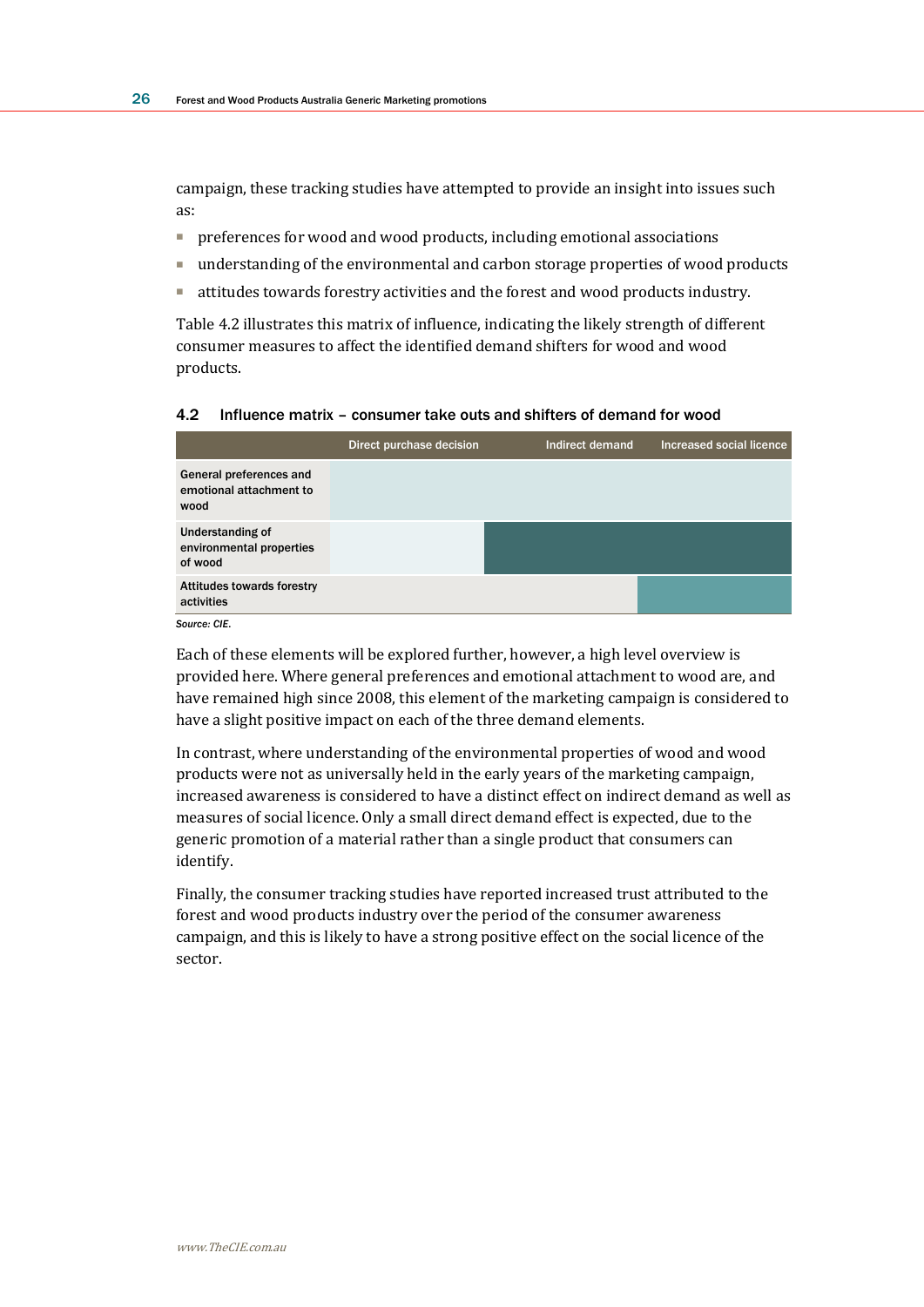# Preferences for wood and wood products

A review of 15 waves of consumer surveys shows that there is an ongoing appreciation of the aesthetics of wood and wood products that has remained consistently high.19 In general, consumer tracking surveys have found:

- a high proportion of consumers (79-86 per cent) like or love wood as a material, without reference to a type of product<sup>20</sup>
- wood has remained a contender in the primary decision set for 'materials' for between 63 and 57 per cent of respondents, without reference to a type of product  $21$
- FWPA's advertising activities have the ability to improve attitudes towards wood products, in particular due to environmental messaging and emotional associations. 22

In general, when compared to other materials such as steel, concrete and bricks, wood is found to lead the way in terms of nearly all positive emotional and attitudinal characteristics (for example, warmth, timelessness, uplifting, unique etc).

As these positive attitudes towards wood and wood products have remained high since the beginning of the consumer tracking surveys, it is unlikely that the advertising campaigns have had a significant influence on the perception of wood as a premium and emotionally pleasing material. However, continual reinforcement of the messaging has likely helped to solidify the further messages of environmental credentials and sustainable forestry activities.

# Understanding of environmental attributes

Over the course of the consumer tracking studies, there is evidence of an increasing awareness of the carbon storage properties of wood and wood products. Chart 4.3 shows a progressive trend increase in consumer understandings (with a data anomaly in May 2011) for the topics of carbon storage in wood, the permanence of carbon storage in wood and the role of wood products in the home to store carbon.

<sup>19</sup> Pollinate (2015) Project Toy Story Key Findings. Presentation to FWPA

<sup>20</sup> Pollinate (2015) Project Toy Story Key Findings. Presentation to FWPA, p21

<sup>21</sup> Pollinate (2015) Project Toy Story Key Findings. Presentation to FWPA, p22

<sup>22</sup> Pollinate (2015) Project Toy Story Key Findings. Presentation to FWPA, p23 and 24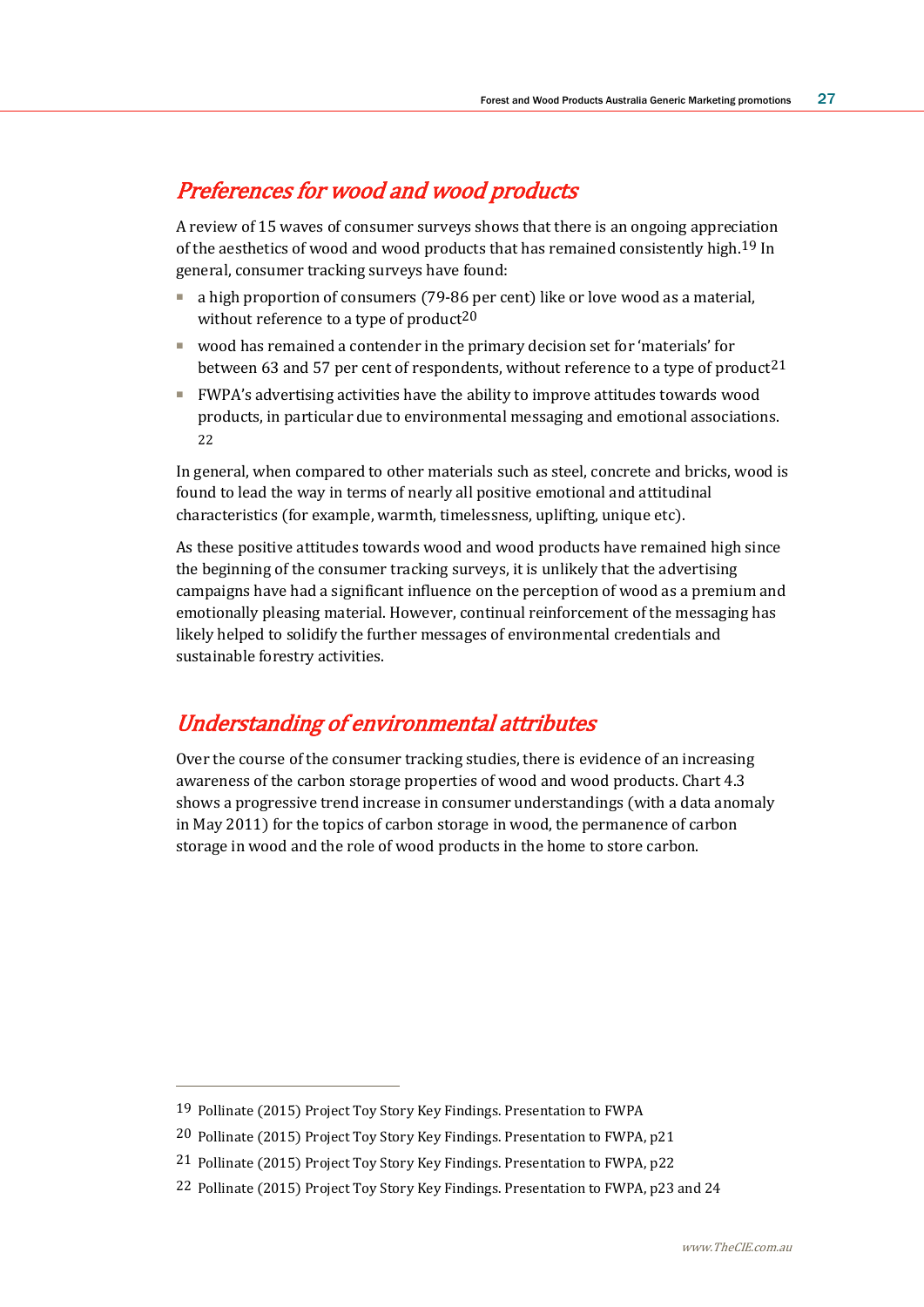

4.3 Understanding of carbon storage properties of wood

# Attitudes towards forestry activities and the forest and wood products industry

Over the period of FWPA's generic marketing program there has been a notable increase in the level of trust consumers are willing to place in the forest and wood products sector. As shown in chart 4.4, in 2008 just less than 60 per cent of respondents ranked the forest and wood products sector as a reliable source of environmental information. By May 2015, this had increased to 65 per cent. This increase in trust for the forest and wood products industry has occurred at a time when environmental groups have lost the trust of consumers, dropping from 77 per cent in 2008 to 62 per cent in 2015.23

*Data source:* Pollinate (2015) Project Toy Story Key Findings. Presentation to FWPA, p34

<sup>23</sup> Pollinate (2015) Project Toy Story Key Findings. Presentation to FWPA, p32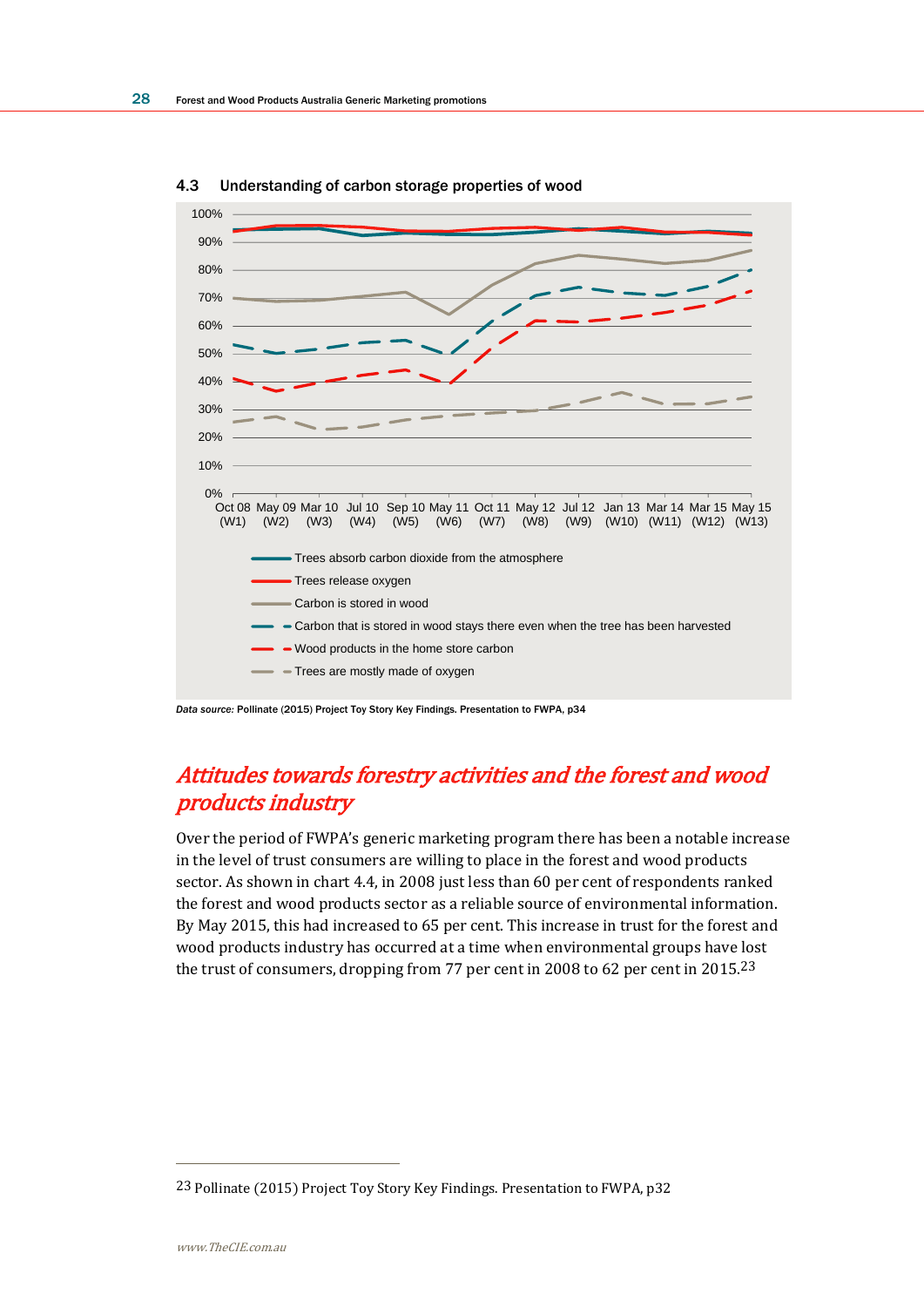

4.4 Reliability of organisation to provide environmental information

*Data source:* Pollinate (2015) Project Toy Story Key Findings. Presentation to FWPA, p32

While the link between this data and increased wood use is complex, they provide insight into the attitudes and approaches of consumers when seeking information. Market observers have noted that other industry-wide activities were limited over this time period — as such it would be reasonable to conclude that FWPA's generic marketing program has been responsible for most if not all of this increase in acceptance of the forest and wood products industry as a reliable information source.24

Longer term attitudes towards forestry activities associated with wood and wood products have not demonstrated significant longer term trends overall, as illustrated in chart 4.5. However, there are some key movements in attitude worthy of highlighting:

- almost 60 per cent of consumers (up from a low of 45 per cent in 2010) agree that more wood products should be used because wood is 'more environmentally friendly' than other products
- the number of respondents who consider cutting down trees as unconditionally bad for the environment has reduced from 67 per cent in 2008 to 50 per cent in 2015
- a downward trend since 2010 in the proportion of respondents agreeing that forests should not be cut down for wood products in Australia.

<sup>24</sup> Howrad Parry-Husbands, pers comm 28/08/2015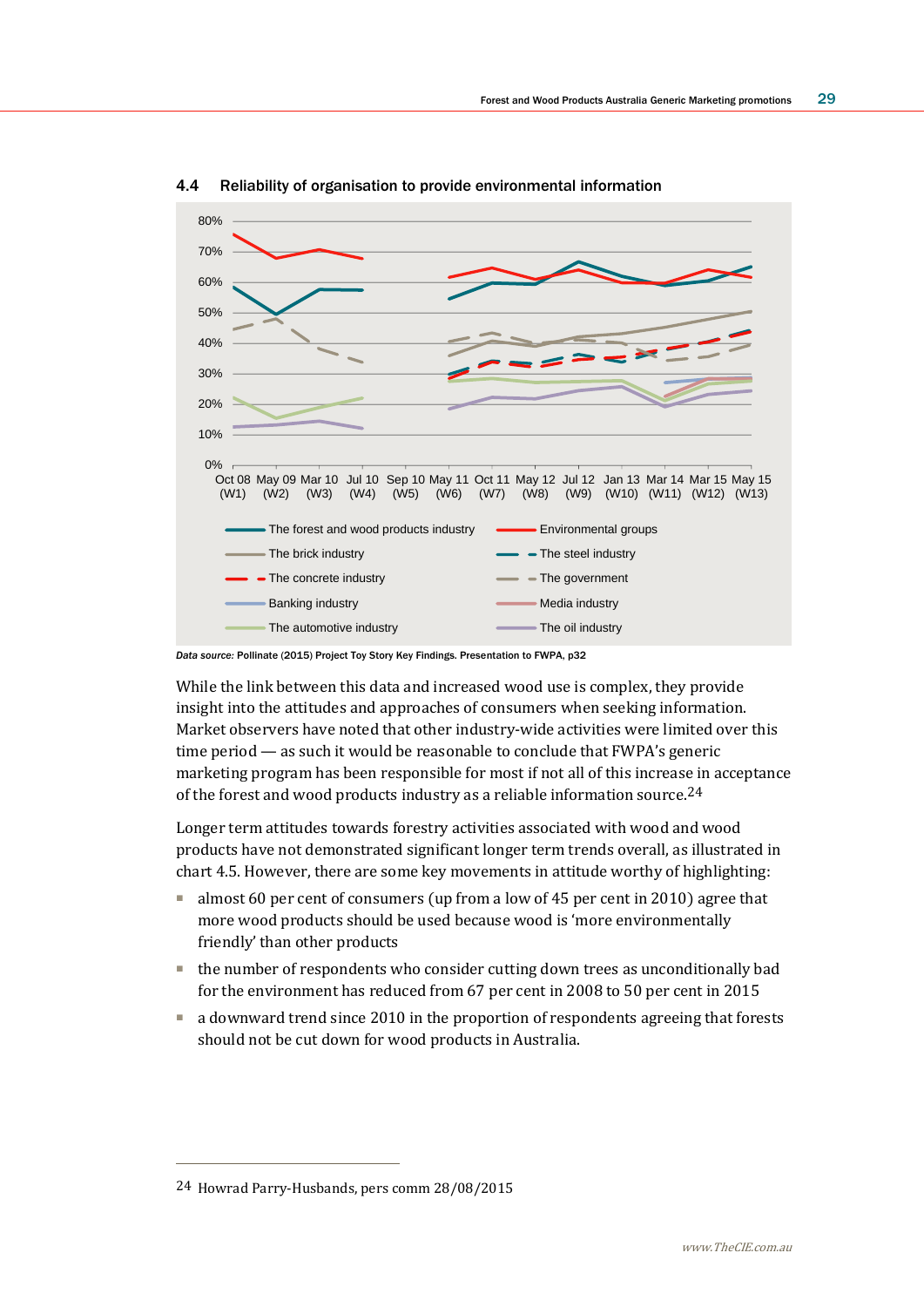

4.5 Consumer attitudes around wood use and sustainably managed forests

*Data source:* Pollinate (2015) Project Toy Story Key Findings. Presentation to FWPA, p36

# Direct attribution of advertising to purchasing activities

Assessment of the television commercials have noted that they have been very successful in laying the groundwork for future purchases of wood and wood products rather than directly driving increased consumption. A review of the FWPA consumer campaigns in 2015 noted that the television commercials have 'shifted attitudes towards wood, however this has not translated into increased consideration or purchase of wood'.25

It is likely that this assessment is justified in terms of not being able to pinpoint a particular wood product that has experienced increased sales from the marketing activities. However, some elements of the marketing campaign and subsequent consumer surveys have been able to indicate an increased preference for wood purchases and increased discussion of wood as a product between consumers.

<sup>25</sup> Pollinate (2015) Project Toy Story Key Findings. Presentation to FWPA, p17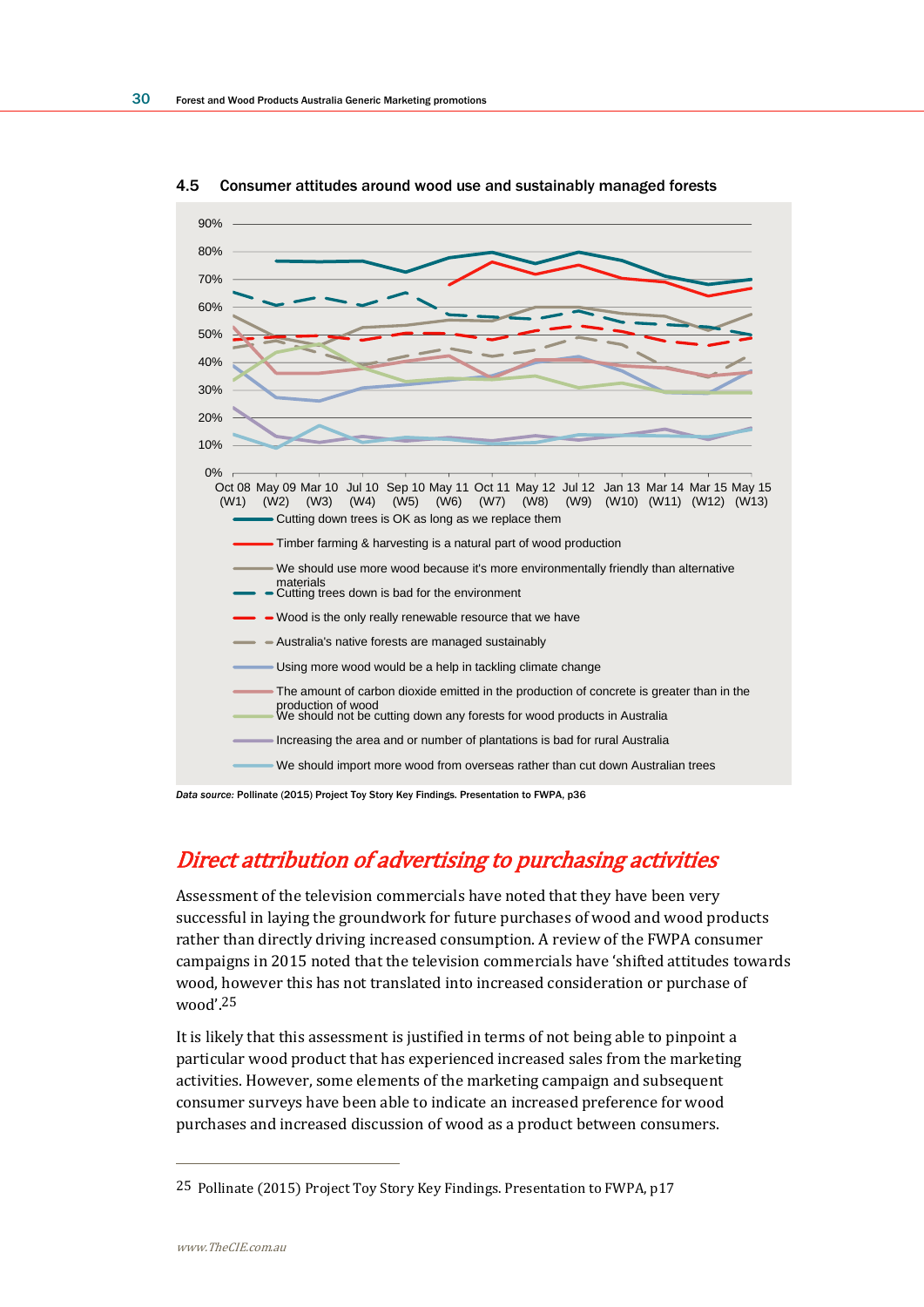An ongoing set of questions within the consumer tracking survey asks respondents to agree with a range of statements following a screening of FWPA's advertising campaigns. Chart 4.6 shows the level of agreement that survey participants had with various statements following viewing the April 2014 Environmental Edge advertising campaign. The key responses of interest to assessing a change in purchasing habits are highlighted in red. That is:

- $\blacksquare$  The points made in the ad were relevant to me  $-$  54 per cent
- This advert would encourage me to recommend to others to use wood products 49 per cent
- Wood became more appealing to me  $-41$  per cent
- $\blacksquare$  The advert would encourage me to go online and find out more  $-29$  per cent.

#### 4.6 Level of agreement with statements following viewing the advertisement



*Data source:* Pollinate (2014) Project Buzz: Carbon TVC evaluation. Presentation made to FWPA

Similar levels of responses were also observed in 2015 consumer tracking surveys, indicating that consumers are showing an interest in discussing wood products and in further educating themselves around the properties of wood. In terms of a longer term marketing strategy to drive acceptance as well as consumption of wood products, these are encouraging results.

Further questioning within the survey asked respondents to rate their likelihood of using wood following viewing of the television commercials with 50 per cent of respondents indicating that they were more likely to use wood after having seen the advertisement. While this survey response cannot be relied upon quantitatively, it does provide positive indications towards the potential for increased sales of wood and wood products due to FWPA advertising activities.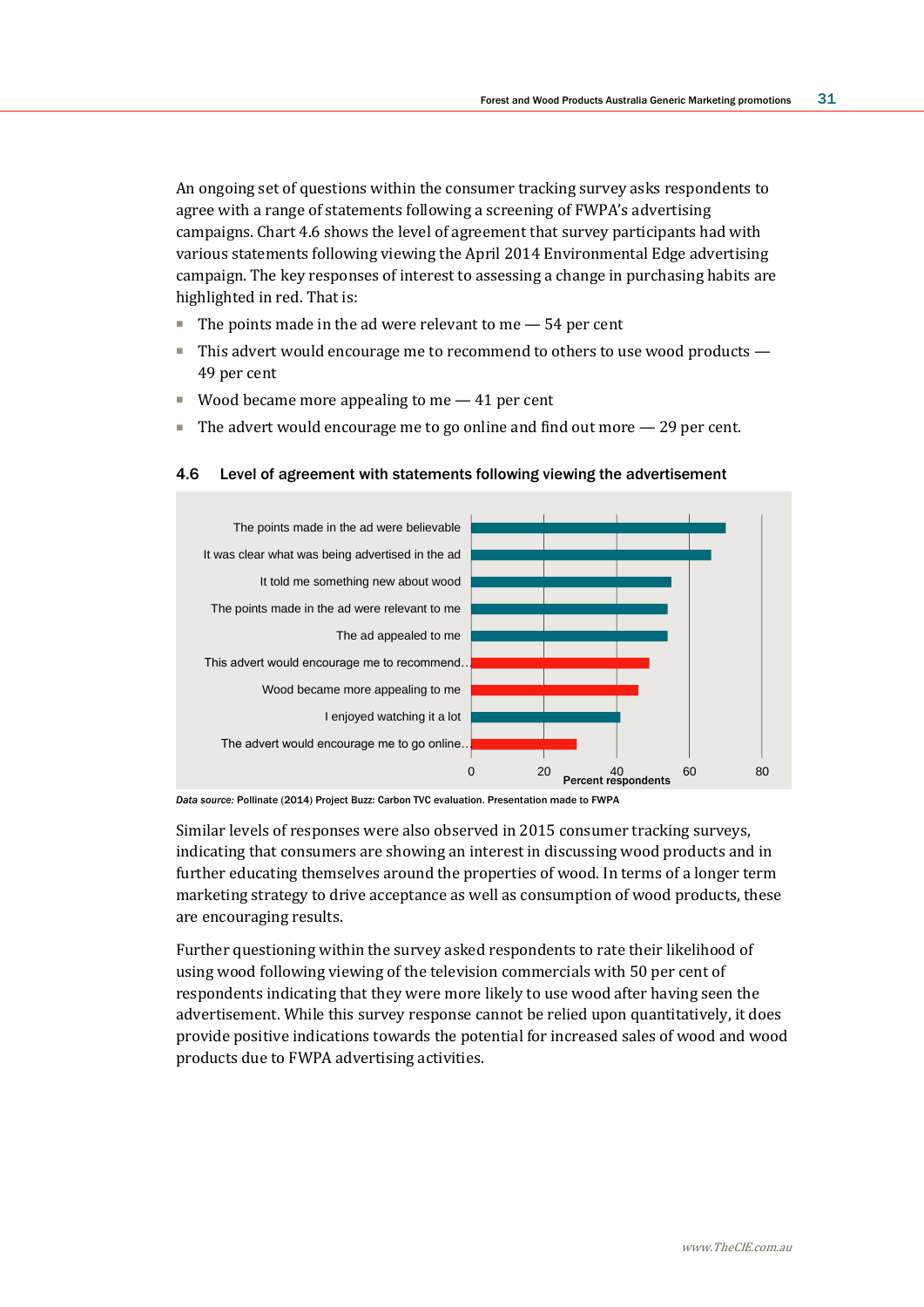### Targeting a demographic likely to actually use wood

Where consumer advertising campaigns are targeted at reaching a wide audience, they operate on the principle that the advertising will resonate with a portion of the audience, and that a further portion will act based on their exposure. Reviewing the activities being undertaken by survey respondents indicates that up to 56 per cent of respondents (and in turn, the Australian population) at any one time are likely to be undertaking activities that could be associated with traditional wood purchases:

- Buying or have bought new outdoor furniture and Buying or have bought new furniture for the home — 35 per cent
- Renovating or have renovated your home and Redecorating or have redecorated 34 per cent
- Landscaping a garden 26 per cent
- Building or buying a new home 12 per cent.<sup>26</sup>

These consumer activities were cross referenced against the respondents' recognition of Planet Ark Carbon television commercial. Where approximately 34 per cent of respondents across the survey reported being aware of the television commercial, those participating in 'wood purchasing' activities indicated distinctly higher awareness of the campaign compared to consumers not undertaking 'wood purchasing' activities, as follows:

- Purchasing furniture (35 per cent) and
- Renovating or redecorating (37 per cent)
- Not undertaking these activities (33 per cent).

Of particular interest is the notably lower advertising awareness figure for respondents who were in the process of building or buying a new home, with only 28 per cent reported awareness.27 This result needs to be considered in the context of whether or how consumer advertising might be able to affect the large traditional market for wood products — residential construction.

## Willingness to pay for environmental properties

The Wood. Naturally Better consumer advertising campaigns have been targeted at increasing the understanding consumers have of the environmental performance of wood and wood products. The predominant message outlined has been the contribution to carbon abatement efforts that well managed forestry resources and resulting wood products may have. This message was developed in direct response to consumer research that found that many consumers were uncomfortable with the harvesting of trees to supply wood products, while still ranking wood highly for environmental 'friendliness' and sustainability/renewability.28

28 FWPA (2009) Annual Report, p15

<sup>26</sup> Pollinate (2014) Project Buzz Carbon TVC evaluation. Presentation to FWPA, p21

<sup>27</sup> Pollinate (2014) Project Buzz Carbon TVC evaluation. Presentation to FWPA, p21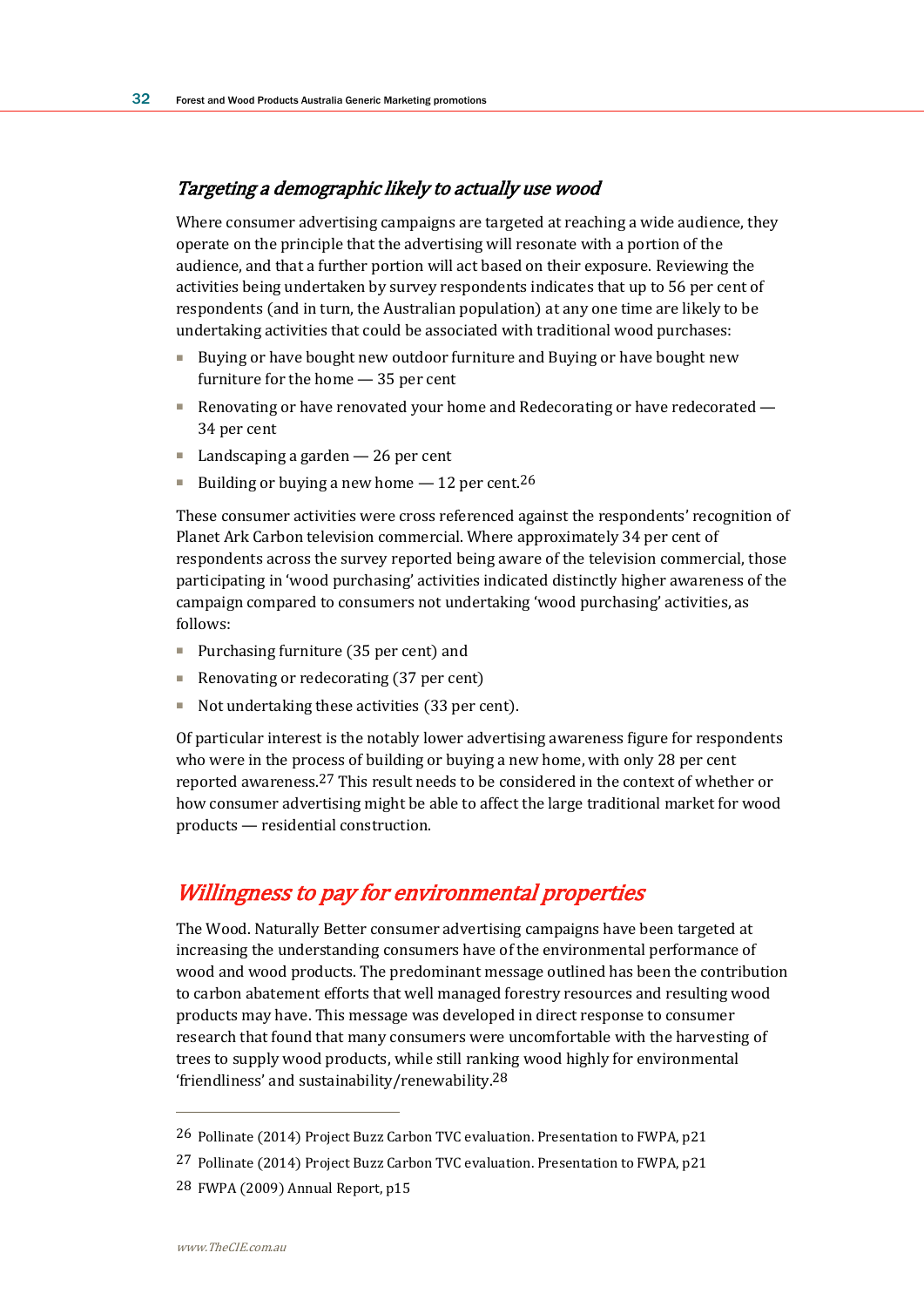When cast in terms of consumption decisions, increased information on environmental properties is analogous to increasing the environmental performance of wood products. That is, where consumers have a positive willingness to pay for increased environmental performance of products, there is likely to be an increase in the willingness to pay for wood products once consumers are educated and fully account for these environmental characteristics.

The stated preference for consumers to pay a premium for products and services that are made in an environmentally friendly manner has been cursorily considered within the consumer tracking studies. Over the period May 2011 to May 2015, a steady proportion of respondents (between 35 and 41 per cent) have stated that they would be willing to pay a 25 per cent premium for environmentally friendly products and services. 29 While this question is not quantitatively reliable and the scale of the premium is likely over estimated once purchasing actions are actually taken, the results do give an indication that increased awareness of environmental properties is likely to drive either a switch in demand, or allow for a price premium to be charged.

Investigating a link between stated preferences for environmentally friendly products and purchasing choices is complex and generally requires significant data resources. Indeed, research conducted for FWPA reported that while 90-95 per cent of consumers consistently say that they have concerns for the environment, only approximately 10 per cent are 'actively modifying their purchase behaviour to reflect this concern'.30

A 2014 international survey of 30 000 people in 60 countries found that 55 per cent of respondents indicated that they were 'willing to pay extra for products and service from companies committed to positive social and environmental impact'. This response rate was up from 45 per cent in the same survey conducted in 2011, indicating a general increase in acceptance, internationally, of price premiums for environmentally friendly products and services.

To support the stated preference survey, a review was conducted of sales data across 20 brands in nine countries to test whether stated preferences for environmental and sustainability qualities were adhered to in purchasing decisions. In March 2014, on a year-on-year analysis showed:

- 2 per cent average annual sales increases for products with sustainability claims on packaging
- 5 per cent average annual sales increases for products with sustainability actions through marketing programs
- 1 per cent average annual sales increase for products without sustainability claims or marketing.<sup>31</sup> (p5)

These findings have been echoed to a certain degree in other studies, including stated preference for energy efficient products. While not exactly aligned to the case of wood given the reduction in running costs often associated with energy efficiency, these

<sup>29</sup> Pollinate (2015) Project Toy Story Key Findings. Presentation to FWPA, p38

<sup>30</sup> FWPA (2009) Annual Report, p15

<sup>31</sup> Nielsen (2014) Doing well by doing good, p5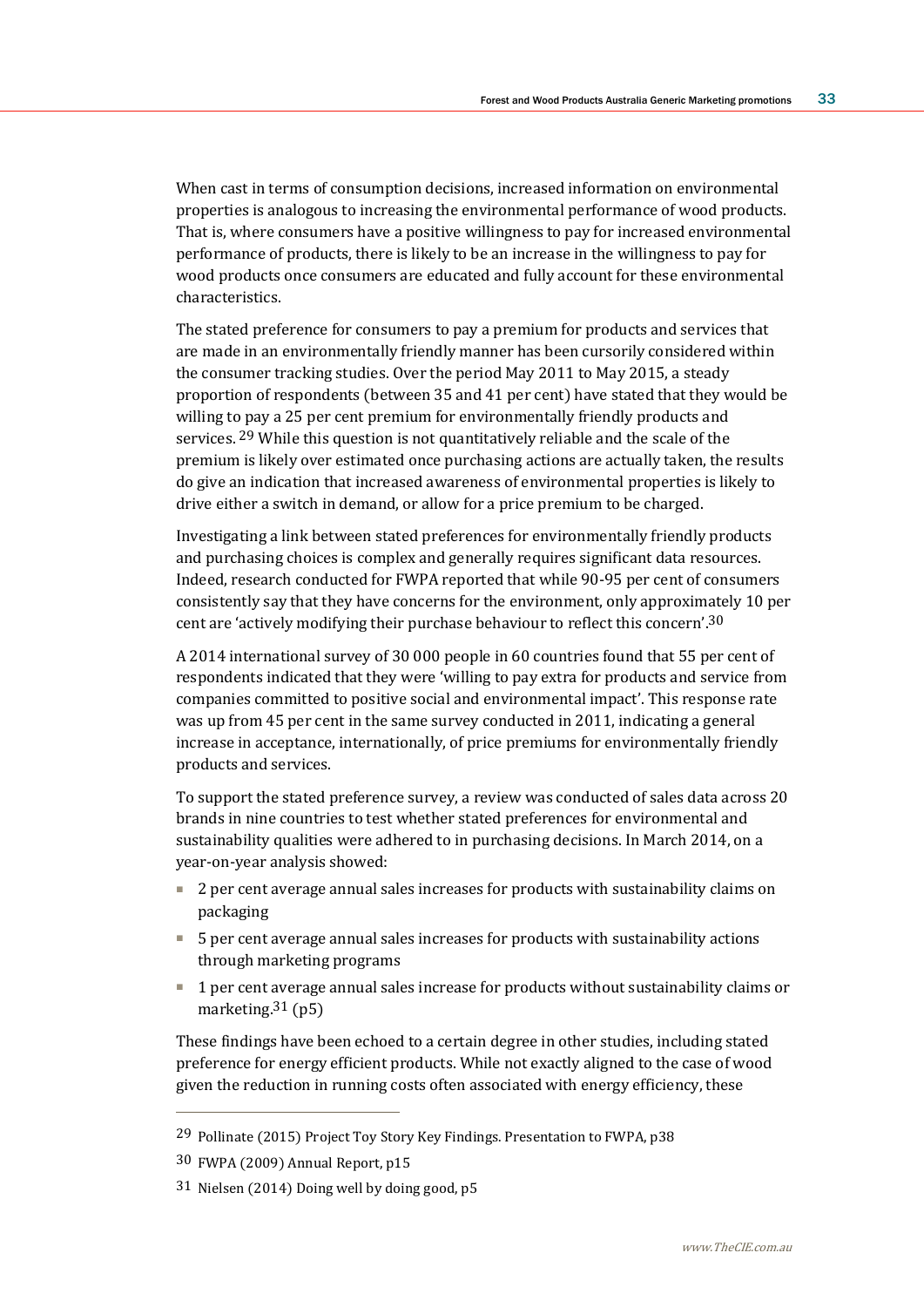studies have provided some limited insight into how willingness to pay may change in relation to the total cost of the products purchased. For example, a 2014 London Economics based study found that while more than half of survey respondents stated they were willing to pay a premium for more energy efficient products, the number of respondents agreeing to a premium declined when more expensive products were considered (for example, light bulbs compared to televisions compared to washing machines). That is, for more expensive products, the premium willing to be paid declines.

Evaluating trends in consumer willingness to pay for environmental characteristics provides some important insight for assessing the direction, if not the scale, of performance of FWPA's generic marketing campaign for consumers:

- There is an increasing international trend in consumer willingness to pay for environmental performance of products. Where FWPA's advertising campaign can improve the environmental perception of wood and wood products, this increased information is likely to translate into increased willingness to pay.
- The scale of the price premium attributable to increased awareness of the environmental performance of wood and wood products is difficult to measure given the distinction between stated preference and purchasing decisions.
- There is a likelihood that the proportional price premium declines relative to the total purchase price of the goods.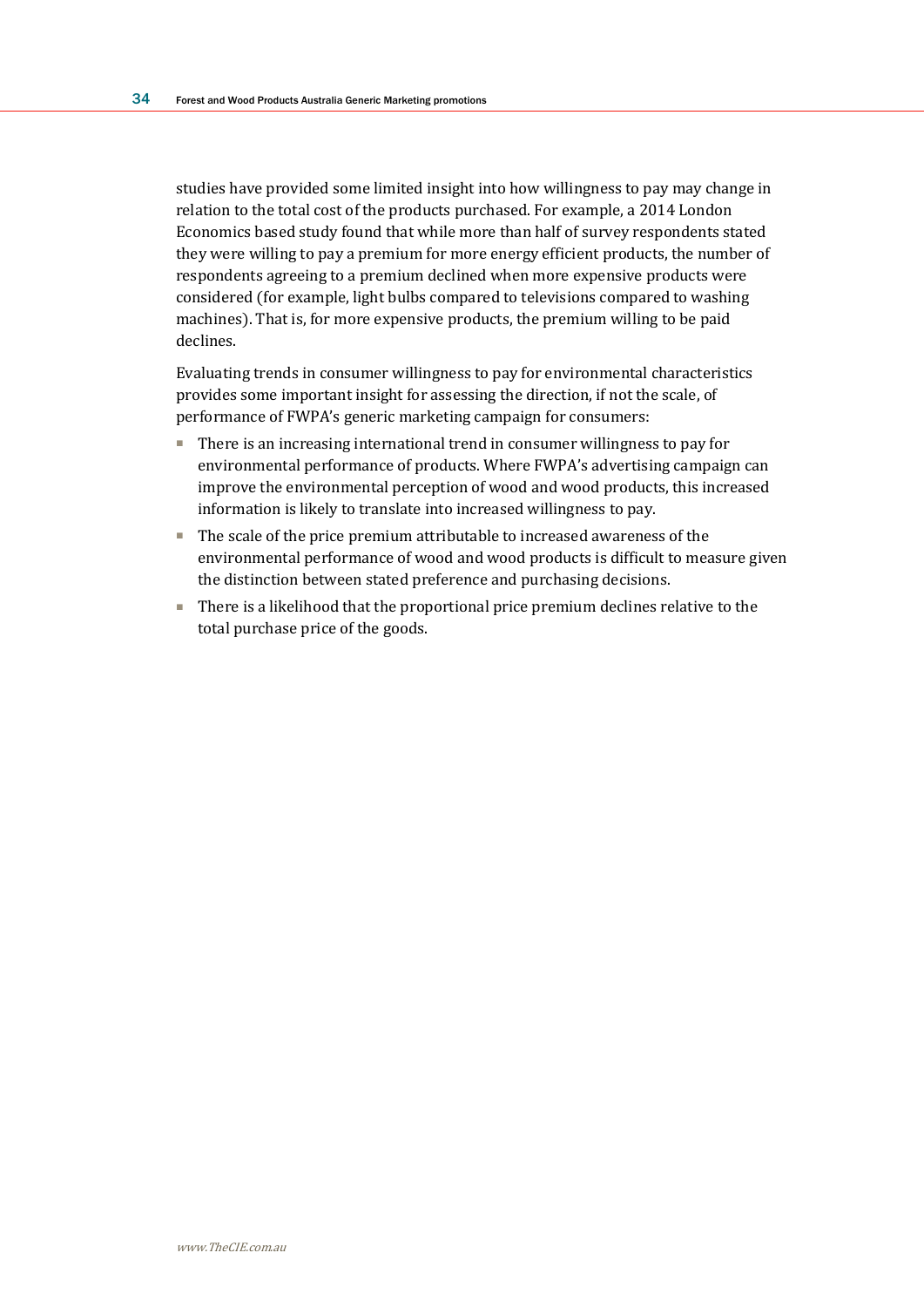# 5 Assessment of specifier marketing outcomes

Three waves of tracking studies of building professionals have been undertaken since May 2011 to measure the impact and progress of WoodSolutions. The tracking studies have covered three main elements:

- importance of material characteristics and how wood ranks relative to other materials
- level of engagement, understanding and opinions on WoodSolutions resources (technical design guides, tutorials, workshops)
- level of engagement, understanding and opinions on Timber Design awards.

As shown in chart 5.1 there are indications that specifier awareness of the WoodSolutions program has increased over the waves, however changes in the survey methodology mean it is difficult to quantify this increased base awareness level.32



#### 5.1 WoodSolutions brand awareness

 $\overline{a}$ 

*Data source:* Research Ink (2014) WoodSolutions Brand Research Wave 3 April-June 2014, p42

The ability of FWPA's WoodSolutions program to drive the use of wood products in the built environment is of particular importance to the success of the program. As has been highlighted by FWPA, the market segment of building specifiers has the greatest potential to increase the demand and use of wood and wood products. 33 It is therefore

<sup>32</sup> The third wave of specifier surveys increased the sample size to over 1 000 compared to approximately 150 in previous years. The majority of the increased sample was sourced from FWPA's direct mailing contact list, that would be expected to have a higher base awareness of FWPA's activities than the Australian population of specifiers.

<sup>33</sup> FWPA (2009) Forest and Wood Products Australia Annual Report, 2008-09, p15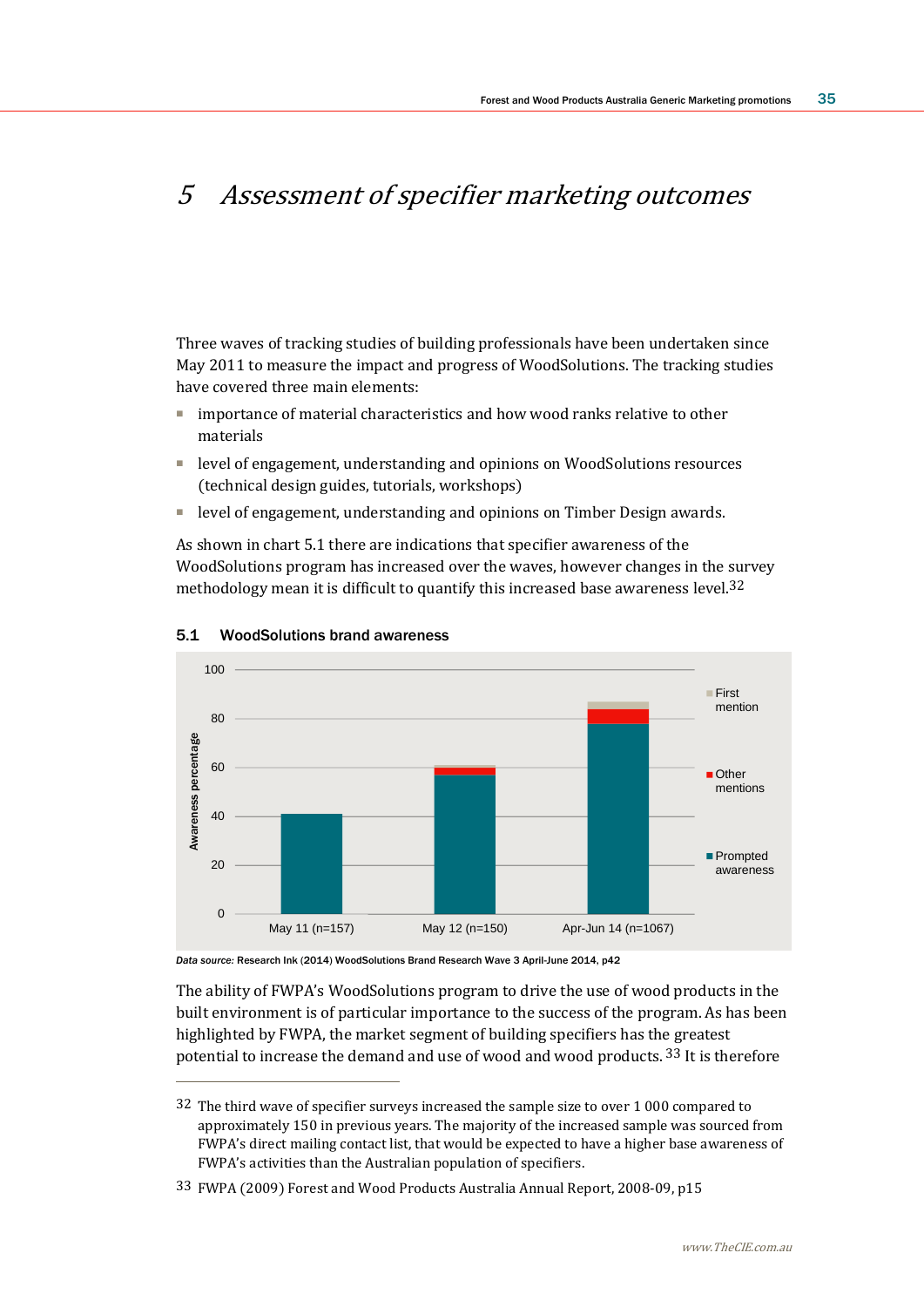reasonable to expect that this segment of the market would react first and most strongly to any FWPA marketing activities.

WoodSolutions activities focus on the specifier market segment to promote the use of wood in the built environment through two main avenues:

- 1 Lowering the information costs of specifying wood in the built environment by providing information on ways, means and applications of wood: activities such as the Technical Design guides, seminars and tutorials attempt to alleviate some of these information costs for specifiers
- 2 Increasing the returns to specifying wood in the built environment by providing a central and promotable recognition instrument for the industry: activities such as the Timber Design awards bring forward and attempt to consolidate the more disparate market preferences of consumers for wood and wood design.

Chart 5.2 illustrates the combined effect that such information and recognition activities may be able to have on the market for wood in the build environment. The lighter shaded curves represent the original market outcome, with higher marginal costs of information and lower, more dispersed levels of market recognition that cannot be harnessed by specifiers.



#### 5.2 Representative effect of WoodSolutions on wood specification

*Data source:* CIE.

Following the introduction of information distribution activities such as the Technical Design guides, specifiers have a reduced marginal cost of specifying wood, which is likely to have a flow on effect of increased wood specification.

The Timber Design awards may be represented as a channelling of consumer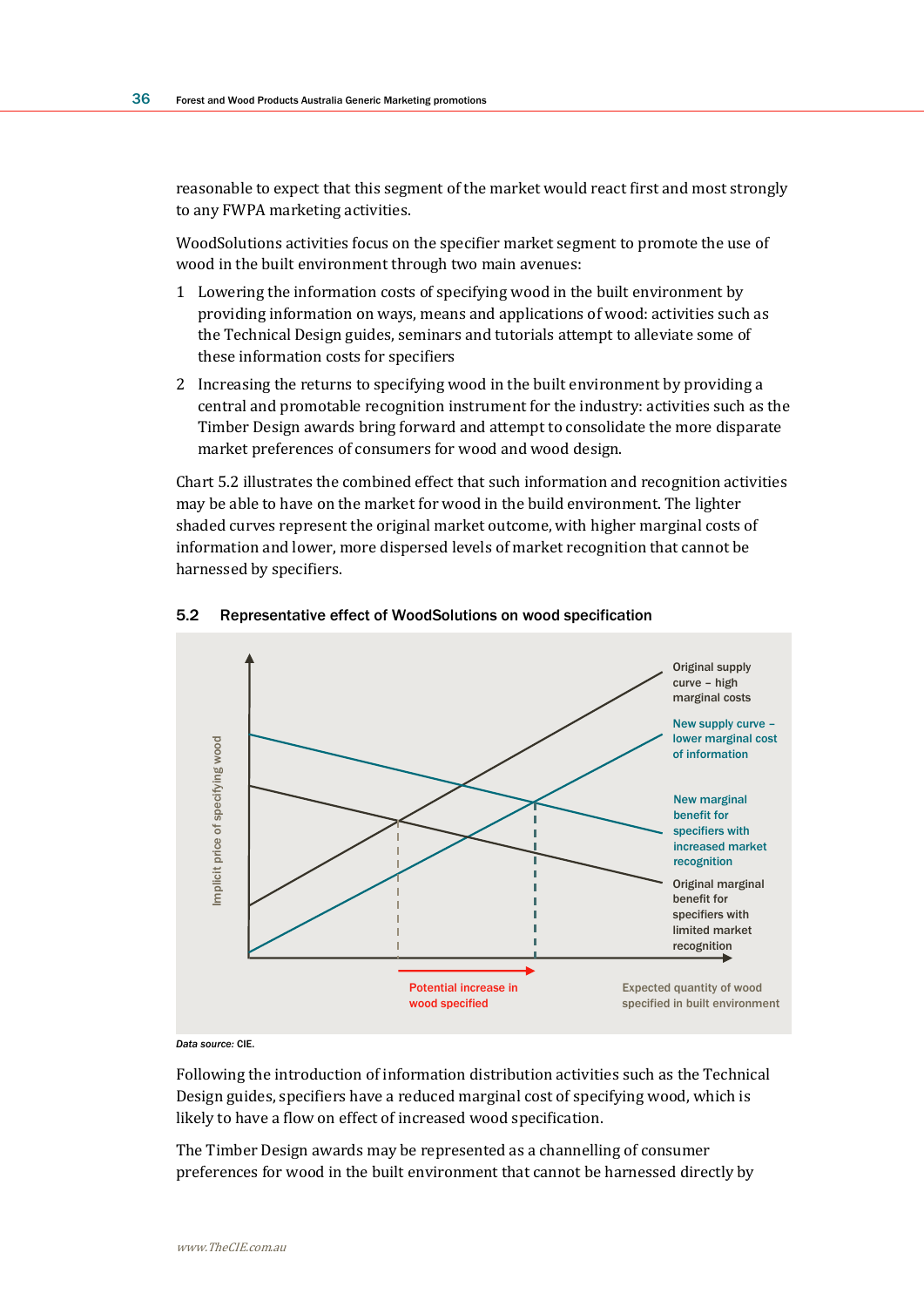specifiers. The result is an appreciable increase in the marginal benefit, or marginal return, for wood product in the built environment (indirectly facilitated through FWPA and the Timber Development Corporation). Together, these effects increase the likely quantity of wood specified in Australia.

# Perceptions of wood relative to other building materials

The specifier tracking studies have been designed to report on the key characteristics of different building materials that drive specification choices, and where wood fits into these rankings. Identifying perceptions and understandings of specifiers has allowed the WoodSolutions education campaign to be refined overtime.

In the 2014 survey of specifiers, durability, availability and value for money (materials and installation) were the top four most important characteristics of chosen construction and design materials.34 These three characteristics have remained the top considerations through the surveys.

While wood remains at a disadvantage in terms of its perceived durability compared to other materials, there are indications that this perception is correcting over time. Further, over the tracking studies, wood has performed strongly in terms of perceived value for money in both material and installation costs. These findings suggest that the WoodSolutions program, and wider industry and community activities, may be having an impact on the perception of wood as a favourable building and design material.

## **Durability**

 $\overline{a}$ 

Specifier perceptions of the durability of wood have increased over the survey period but remains behind all other materials identified in the survey (chart 5.3).



#### 5.3 Association of materials with durability

*Data source:* Research Ink (2014) WoodSolutions Brand Research Wave 3 April-June 2014, p27

34 Research Ink (2014) WoodSolutions Brand Research Wave 3 April-June 2014, p21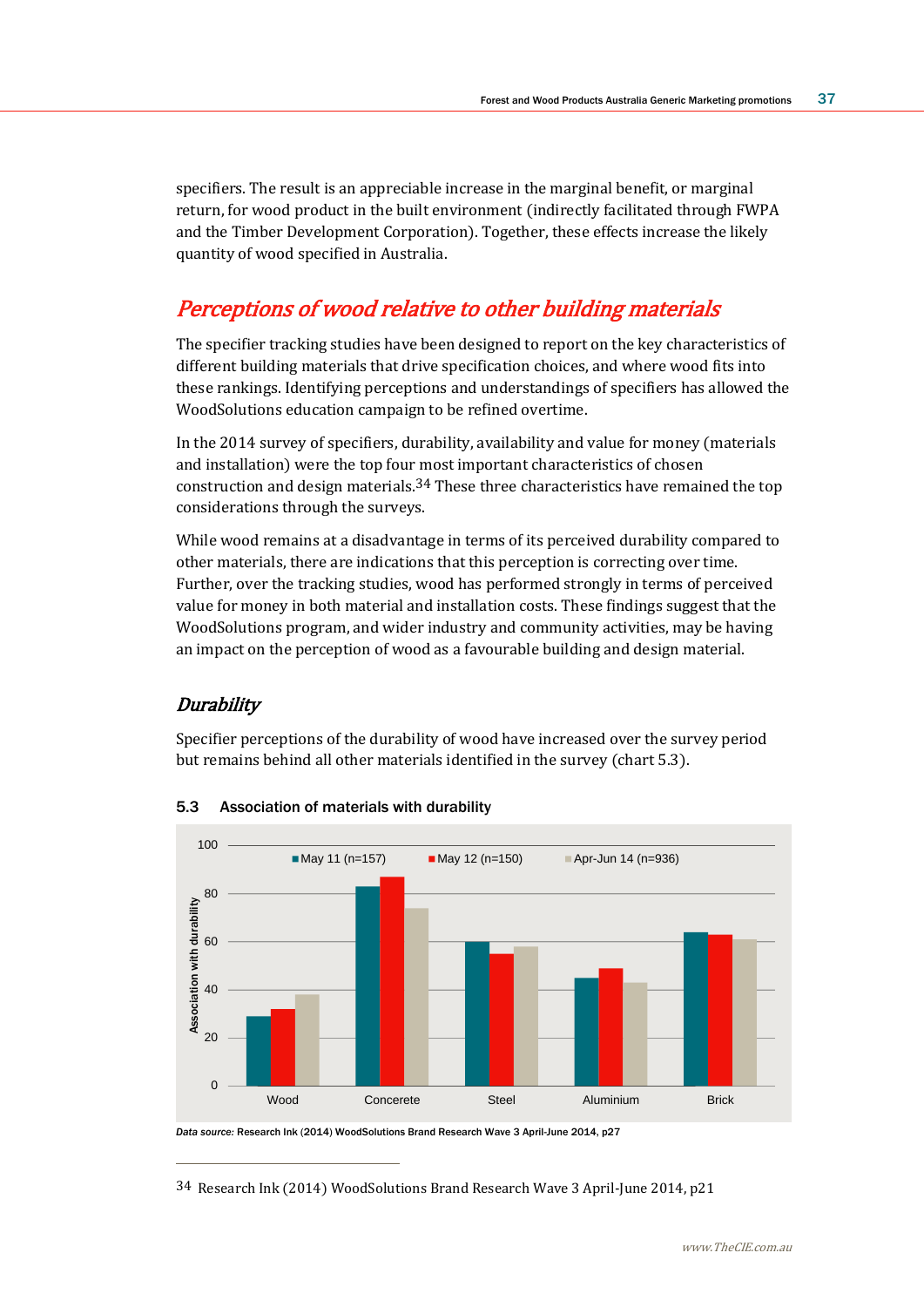### **Availability**

Specifier perceptions of wood's availability have increased marginally over the survey period and wood continues to perform favourably against other materials in this category (chart 5.4).



### 5.4 Association of materials with availability

*Data source:* Research Ink (2014) WoodSolutions Brand Research Wave 3 April-June 2014, p31

### Value for money

Specifier perceptions of wood as a value for money product have increased notably over the survey period. In the latest survey wood was the material most likely to be associated with a value for money proposition of any of the materials considered (chart 5.5).

# Engagement with WoodSolutions

Preliminary market investigations found that a lack of information on wood was a key impediment to it being specified in building and design projects.35

Increased understanding of wood and wood products is known to be a driver of increased specification, with a survey of American architects noting that increased knowledge of, in particular, cross-laminated timber, leads to a higher potential for specification in building projects.36

<sup>35</sup> FWPA (2009) Annual Report 2008-09, p16

<sup>36</sup> Mallo, M. and Espinoza, O. (2014) Awareness, perception and willingness to adopt crosslaminated timber in the United States, presentation made to University of Minnesota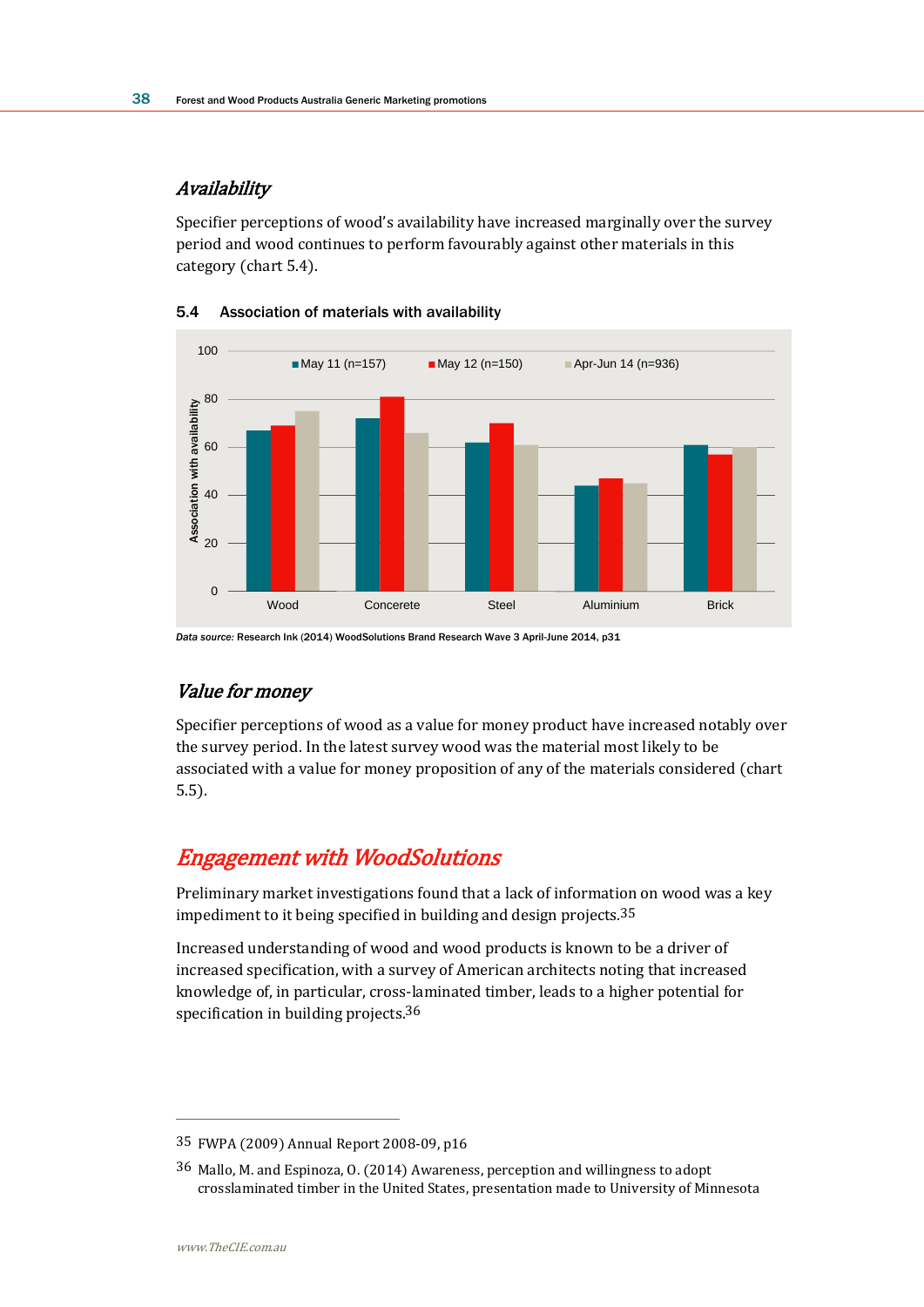

5.5 Association of materials with value for money

WoodSolutions works to increase the available information and knowledge on wood and its uses through multiple means — predominantly Technical Design guides and workshops and tutorials.

Chart 5.6 show the change in engagement with WoodSolutions activities over the three survey waves. While the change in survey methodology makes the change in take-up reported in 2014 difficult to quantify, the figures show an increasing level of engagement and identify the strength of the Technical Design guides in providing information.

Accessing Technical Design guides is the most common and rapidly growing form of interaction with WoodSolutions. In 2014, 59 per cent of respondents aware of WoodSolutions had downloaded a Technical Design Guide indicating that the program is being utilised as intended as a source of information for professionals.

*Data source:* Research Ink (2014) WoodSolutions Brand Research Wave 3 April-June 2014, p28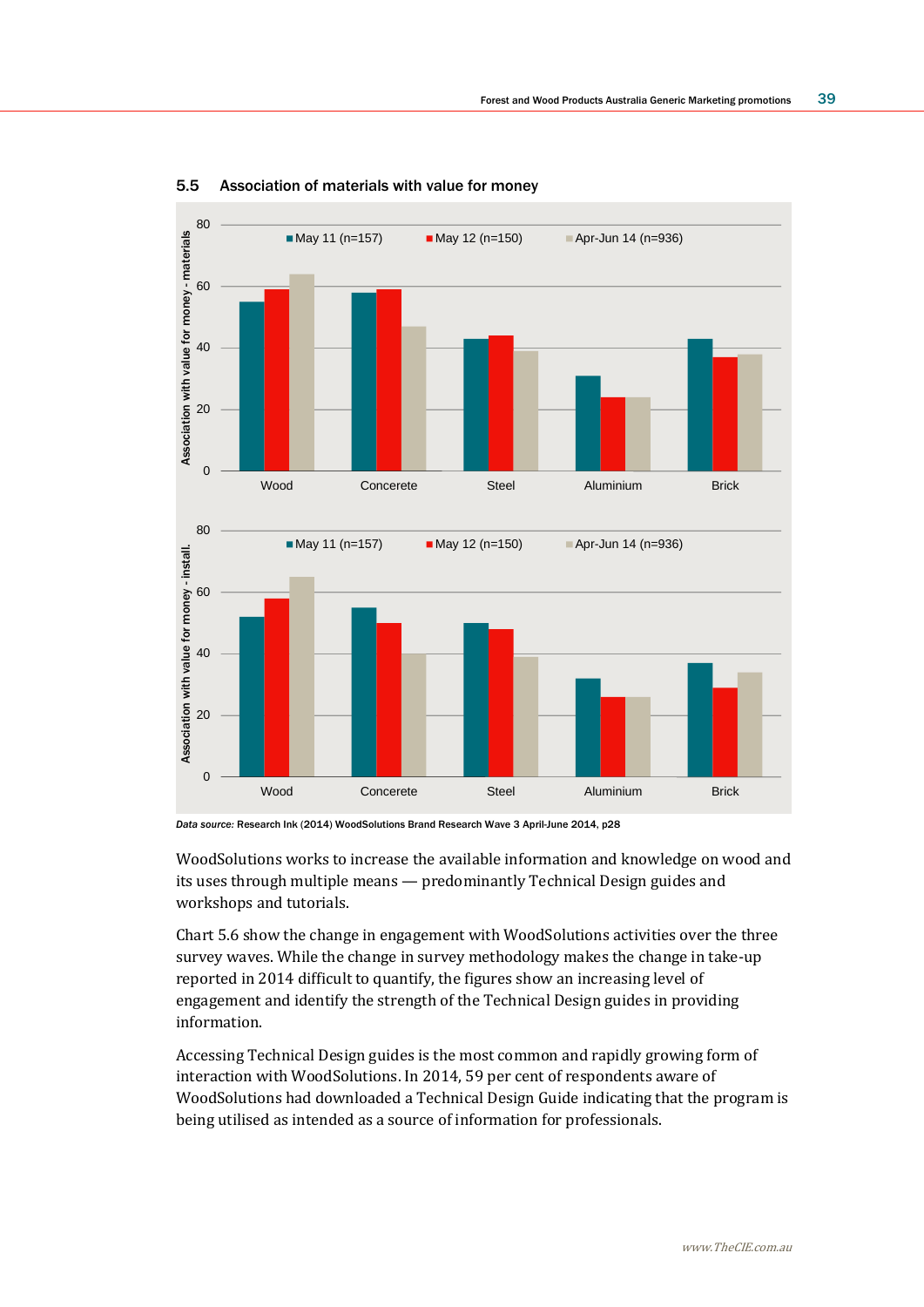

#### 5.6 Take up of WoodSolutions initiatives

*Data source:* Research Ink (2014) WoodSolutions Brand Research Wave 3 April-June 2014, p53

Attendance at tutorials also an important indicator of program reach with 23 per cent of respondents in 2014 indicating attendance. Again, a change in survey design makes it difficult to compare with previous year findings.

# Timber Design Awards

The Timber Design Awards are a direct form of engagement with promoting the use of wood in the built environment. While the awards only form a small portion of the FWPA generic promotion program, they provide an important link between generic promotional activities and market recognition activities.

FWPA engagement with Timber Design Awards began in 2008-09, almost ten years after the awards were developed. In this time, FWPA has provided strong financial support for the awards as a Platinum sponsor.

Both awareness and engagement with the Timber Design Awards is at reasonable, although declining, levels. In 2014, 71 per cent of respondents reported being aware of the Timber Design Awards, with 6 per cent reported having entered a project in the awards in the past.37 FWPA's direct mailing list was a key source of awareness of the Timber Design awards, for those on the list.

Architects were the main professional group engaged with the Timber Design Awards, accounting for just over half of the reported entered projects — 24 of 45 reported projects. Engineers accounted for over a quarter of reported projects — 12 of 45 reported.38

<sup>37</sup> Research Ink (2014) WoodSolutions Brand Research Wave 3 April-June 2014, p58 and 60

<sup>38</sup> Research Ink (2014) WoodSolutions Brand Research Wave 3 April-June 2014, p60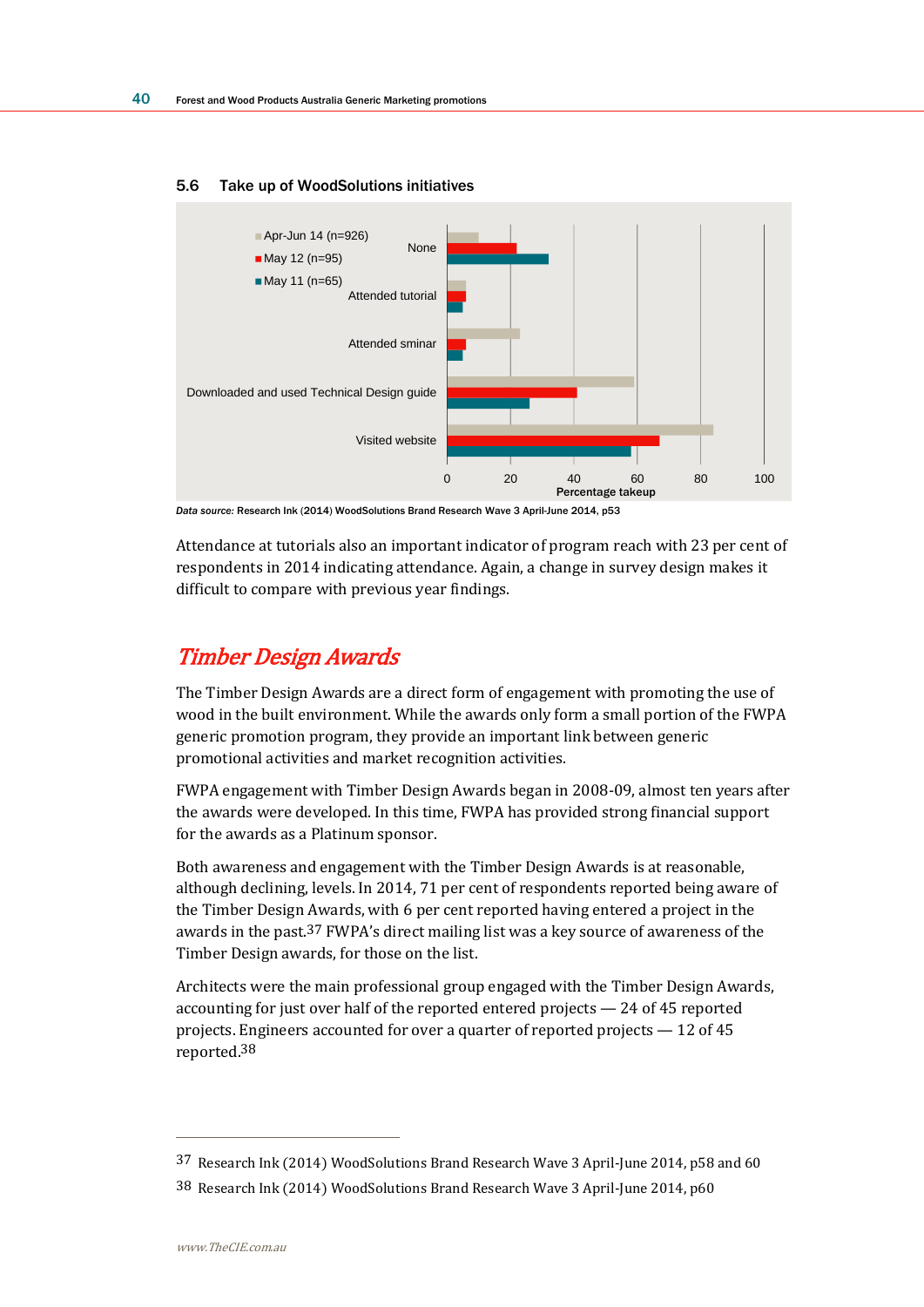# Ability to drive use of wood products — future expectations

The tracking surveys as published provide limited insights into how interaction with WoodSolutions may drive an increased use of wood products however there are indications of growing interest in particular market segments such as engineered wood products. When asked the likely change in volume of engineered wood products they would use in the following 12 months, 13 per cent of respondents indicated a 'significant increase' (up from 8 per cent in 2012), and 44 per cent indicated a 'slight increase' (up from 34 per cent in 2012).

The survey results indicate that the categories of engineered wood products and recycled wood products are likely to receive increased attention in future years, with more than half of respondents indicating an increase in their likelihood of using engineered wood products, and just over 40 per cent indicating a likely increase in their use of recycled wood products. Overall, the expected use of non-engineered wood products is anticipated to remain largely stable.39

These results indicate increased interest in non-traditional, novel and innovative areas of the wood and wood products market, however, it is unclear what effect this would have on the national value of volume of wood and wood products being consumed in Australia.

<sup>39</sup> Research Ink (2014) WoodSolutions Brand Research Wave 3 April-June 2014, p36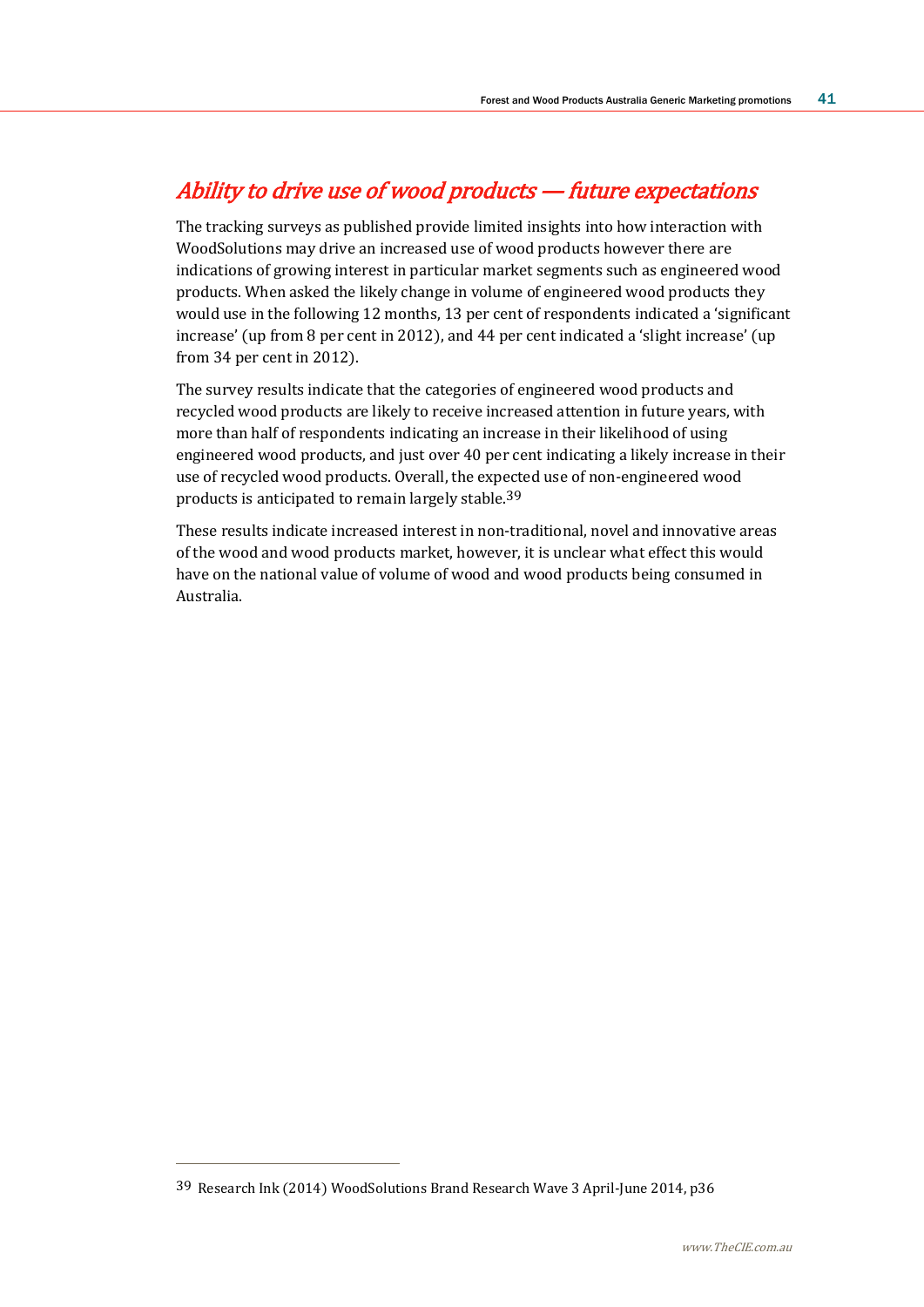# 6 Translating marketing awareness into sales

There are a range of studies that have considered the ability of consumer advertising to translate into sales. These studies, and their findings are often as diverse as the types of advertising being used and the products being promoted.

There is limited consistent quantification of the effectiveness of advertising activities and estimation of so-called advertising elasticities (the proportional increase in product sales attributable to a proportional increase in advertising expenditure). Such a gap in the literature is understandable when the diverse range of advertising activities is considered (print, online, direct, regional, national, international for example) as well as the diversity in the products being sold (food, short term consumables, durables, luxury for example).

However, the literature provides insight into and discussion around factors that affect the success of marketing and advertising activities, and the relative scale of elasticities of a range of advertising strategies and product types.

Comparing the nature of FWPA's generic marketing promotion campaign, in particular Wood. Naturally Better, to a range of other marketing activities that have been studied provides a foundation for reviewing, critiquing and applying the published literature in the context of FWPA's marketing activities.

# Distinction between generic marketing and brand marketing

There are three general categories of marketing campaigns of interest for this study:

- generic marketing of a commodity or material such marketing campaigns attempt to increase awareness and sales of a particular commodity, irrespective of the final use of the commodity
- generic marketing of a product such marketing campaigns attempt to increase awareness and sales of a particular product without specific reference to a brand
- specific marketing of a branded product such marketing campaigns closely link the advertising message with a product to be purchased and only requires increased product sales, not market category sales, to generate a return.

Chart 6.1 provides an illustrative representation of how these differing approaches to marketing may affect the expected marketing elasticity.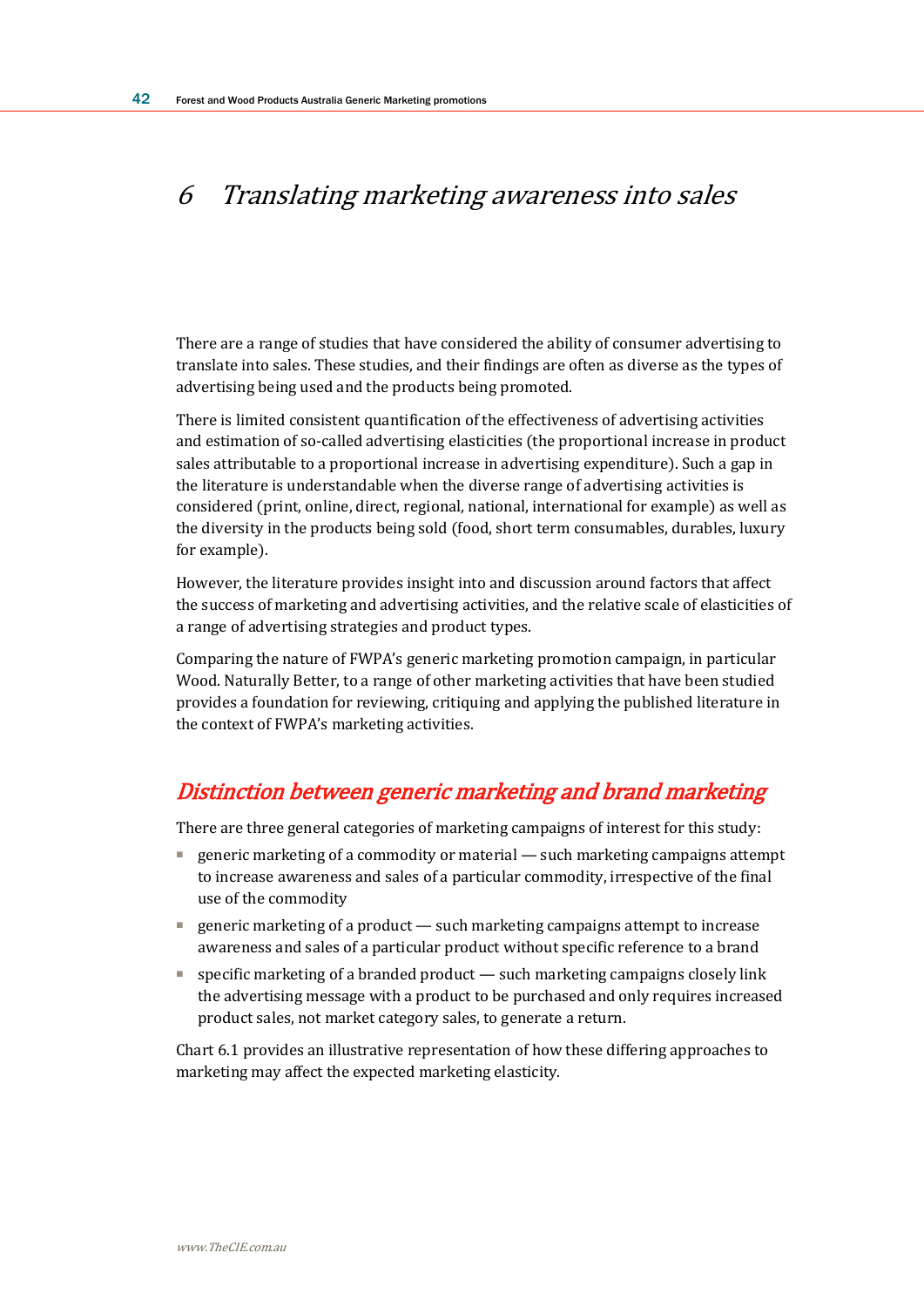The largest, and hardest marketing task is associated with increasing sales of a generic commodity. These marketing activities are targeted at generating new customers to use a material such as wood, in a wide range of applications, attempting to cover many different target markets. Activities are likely to be diversified depending on different target audiences and target uses for the commodity.

In contrast, generic product advertising campaigns have a more targeted approach, being able to directly link the advertising with a product purchasing choice for consumers. Where such marketing activities are undertaken by an individual producer of a product, the expectation is that their capture of resulting sales increases will not only be sufficient to cover the advertising expenditure, but also be greater than if they had they run a more specific, branded marketing campaign.

As with generic commodity campaigns, a generic product advertising campaign needs to be able to attract genuinely new consumption to the market to be able to earn a return to the marketing activities.

Both of these scenarios are distinctly different, and in some cases more difficult tasks, than traditional branded, product based marketing campaigns. Specifically targeted branded campaigns are only required to increase sales of a particular business or product to earn a return. In this case, the marketing strategy can be a success if the overall market size remains the same, but there is a redistribution of sales towards the marketed product.



#### 6.1 Expected relative scale – marketing elasticities advertised commodities/products

Data source: CIF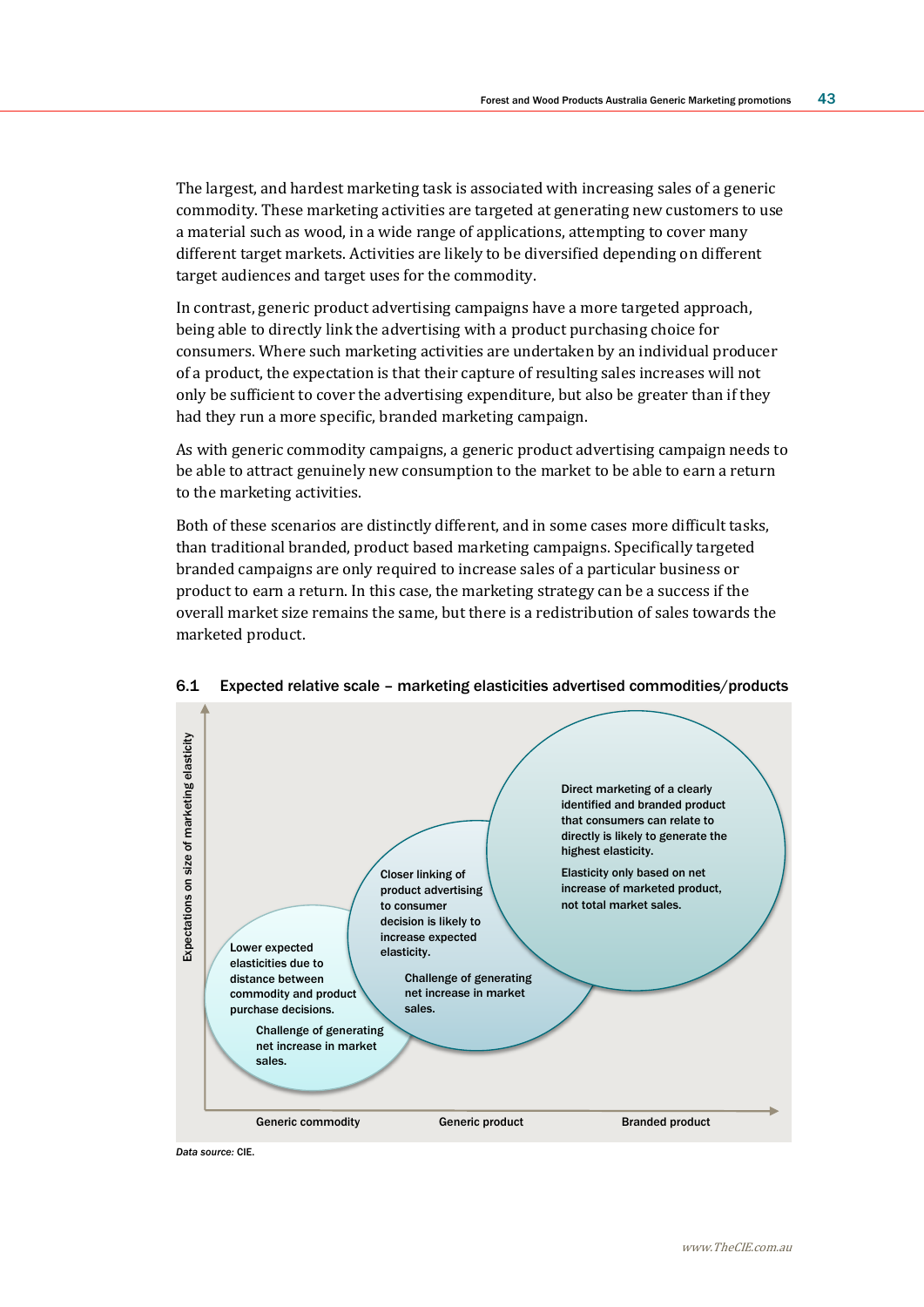#### Wood as a generic material for consumers

FWPA's Wood.Naturally Better generic marketing program for consumers falls into the first category, generic promotion of a commodity, irrespective of the final use of the commodity. The diversity of the activities being undertaken by FWPA in its generic marketing promotions highlights the complex task involved with promoting a commodity that can at times be quite removed from the final product that consumers view and choose to purchase.

To generate an economic return to the sector, FWPA's generic marketing campaign needs to be able to increase the total value of consumption of wood and wood products in Australia. That is, to increase the size of the overall market and attract genuinely new consumption to the market through new consumers, or increased consumption from existing consumers.

Due to the complex links between marketing a generic commodity such as wood, and the choice of consumers to purchase specific wood products, it is likely that any marketing elasticity estimated for FWPA's consumer program would be lower than that estimated for a similar campaign aimed at either a generic product or a branded product.

### Wood as a generic building product for professionals

The WoodSolutions program, targeted at building professionals could be assessed in terms of a generic product campaign due to the highly specific nature of many of the marketing, education and promotional activities undertaken (workshops, tutorials, trade shows, for example). All else being equal, drawing on international studies, this distinction would imply that the WoodSolutions activities have a greater ability to influence building professionals than consumers.

However, in considering the WoodSolutions target market as separate from consumer markets, it is important to consider separately the restrictions on building professionals choosing to specify wood compared to consumers choosing to purchase wood products. Most notably, there are currently restrictions on specifying wood as a structural material in buildings over 3 storeys high. This restriction has remained in place over the entire evaluation period (2007-08 to 2014-15) and is an important influence on the degree to which marketing and education can influence timber use in commercial and non-residential and multi-dwelling residential buildings.

While building professionals may be heavily influenced by FWPA marketing activities, there remain some regulatory constraints on the market. As work is currently being undertaken to review these regulatory constraints, continued education and marketing campaigns could anticipate increased success if these restrictions are relaxed in the future.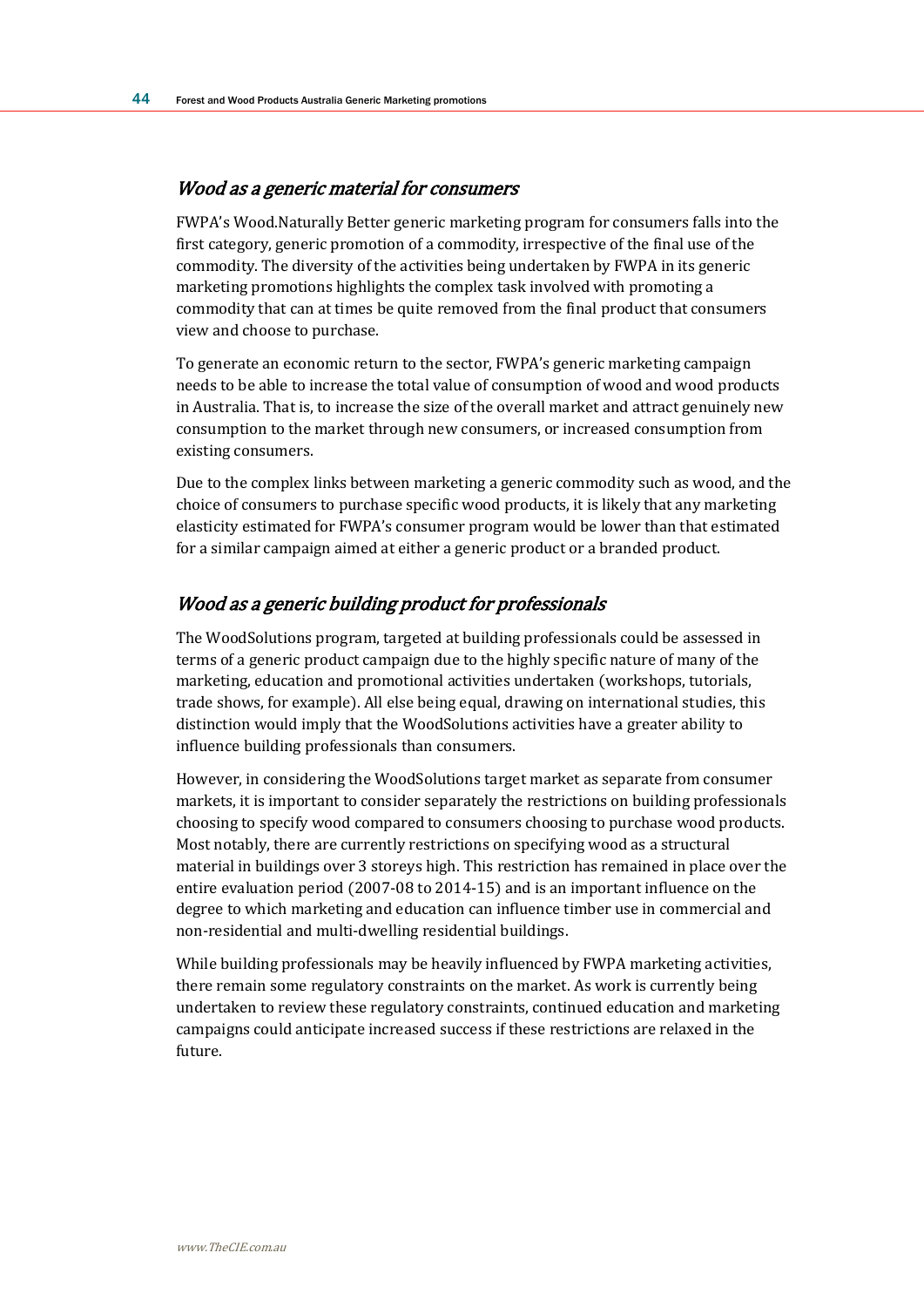## Factors that affect the size of a consumer advertising elasticity

Market characteristics are likely to play a strong role in the ability for marketing to drive sales. In reviewing sales data on consumable products in France, Hassens et al (2013) propose four market criteria considered to have a strong influence on ultimate marketing elasticities.40

- Potential that there is the potential to grow understanding of the product over time, consumers are not already fully aware of the product
- Responsiveness the ability of the marketing campaign to affect awareness in the first instance, through observance and recall
- Stickiness the staving power of the change in attitudes, do consumers maintain a changed view of the product in the longer term, in particular in response to competitive advertising
- Sales conversion general increases in advertising awareness are likely to have less of an impact on sales than are more specific advertising induced improvements in product/brand attitude.

These four criteria are able to provide some indication of the overall market response of Australia's wood and wood products market due to FWPA's generic marketing campaign, as follows.

- Potential while wood is a well-known and well recognised commodity, there are ample opportunities to increase consumer awareness of its applications and multitudes of associated products. Innovations in wood engineering and design also ensure that there is an ongoing introduction of new wood products to the market. While wood as a commodity may be considered to be a 'mature' product, there are many examples and instances of new and innovative growth opportunities for specific products and technology.
- Responsiveness a review of consumer tracking reports on FWPA's Wood. Naturally Better activities has shown an increase in awareness of the promotions over time, indicating that consumers are becoming increasingly aware of the promotions and can recall the messages being put forward.
- Stickiness while consumer preferences towards wood have remained at high level since consumer tracking studies were established, there are indications that changing attitudes to and understanding of the positive environmental attributes of wood products are growing and being maintained in the market. This indicates some degree of stickiness in the promotional activities.
- Sales conversion as previously outlined, the Wood, Naturally Better campaign is a generic commodity based promotion and is therefore likely to have greater challenges translating marketing activities into sales of final products.

Investigating the characteristics of advertised products more closely, Sethuraman et al (2011) noted two market factors that are likely to have a strong bearing on FWPA's

<sup>40</sup> Hanssens, D., Pauwels, K., Srinivasn, S., Vanhuele, M. and Yildiri, G. (2013) Consumer attitude metrics for guiding marketing mix decisions.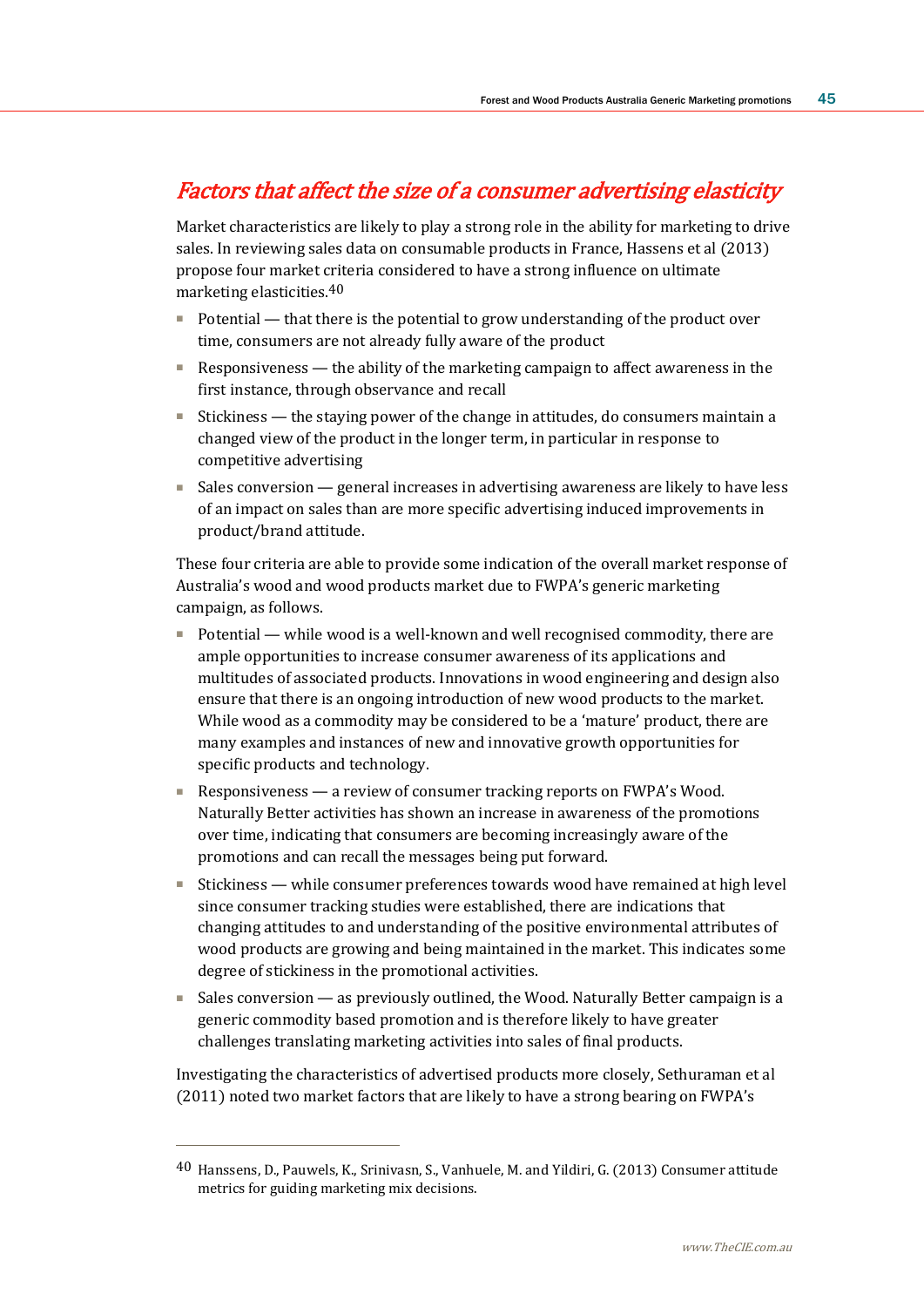generic marketing campaign. In particular, the study found that advertising elasticities are higher in the following cases:41

- 1 Durable goods rather than consumable goods.
- 2 Early stages of product release rather than in a mature market

The rationale behind a durable good attracting a higher marketing elasticity is the increased volume of research consumers are likely to undertake prior to purchasing a durable compared to a consumable product. The increased research activity means that as long as the advertising material is available in the future — for example online or in print media — the material has a greater flexibility to reach consumers when there are at the consumption decision. In contrast, advertising for consumable products needs to be available specifically at the point in time and at the right location to influence a consumer's purchasing decision.

The finding of a larger marketing elasticity in the early stages of product release is closely linked with the concept of Potential as outlined by Hanssens et al. (2013). Variations on this finding have been reported through the literature, including by Vakratsas and Ambler (1999) who noted that marketing elasticities were found to decrease during a product's life cycle.42 In general, newly developed and introduced products have a large information gap for consumers that can be filled through marketing activities. As the new information provided to consumers decreases, so does the ability of the marketing to activities to promote purchasing.

Considering the findings of these studies in the context of FWPA's generic marketing activities, a schematic of the potential and constraints can be outlined as in chart 6.2.

Chart Error! Reference source not found. has been designed to be interpreted in the context of published marketing elasticities of a range of products. That is, based on the differences between FWPA's generic marketing of wood as a commodity and the products studied, inferences can be made on the relative scale of FWPA's expected elasticity compared to published findings.

## Estimating the scale of consumer advertising effect

The literature estimating returns to advertising for various marketing campaigns are divided along two methodological lines.

■ The first group of studies report findings in terms of a benefit cost ratio that reports the total increase in sales (benefit) estimated to be due to a given marketing activity and expense (cost).

<sup>41</sup> Sethuraman, R., Tellis, G. and Briesch, R. (2011) How well does advertising work? Generalisations from meta-analysis of brand advertising elasticities. American Marketing Journal. Vol XLVIII, p457-471

<sup>42</sup> Vakratsas, D. and Ambler, T. (1999) How advertising works: What do we really know? Journal of Marketing 63(1)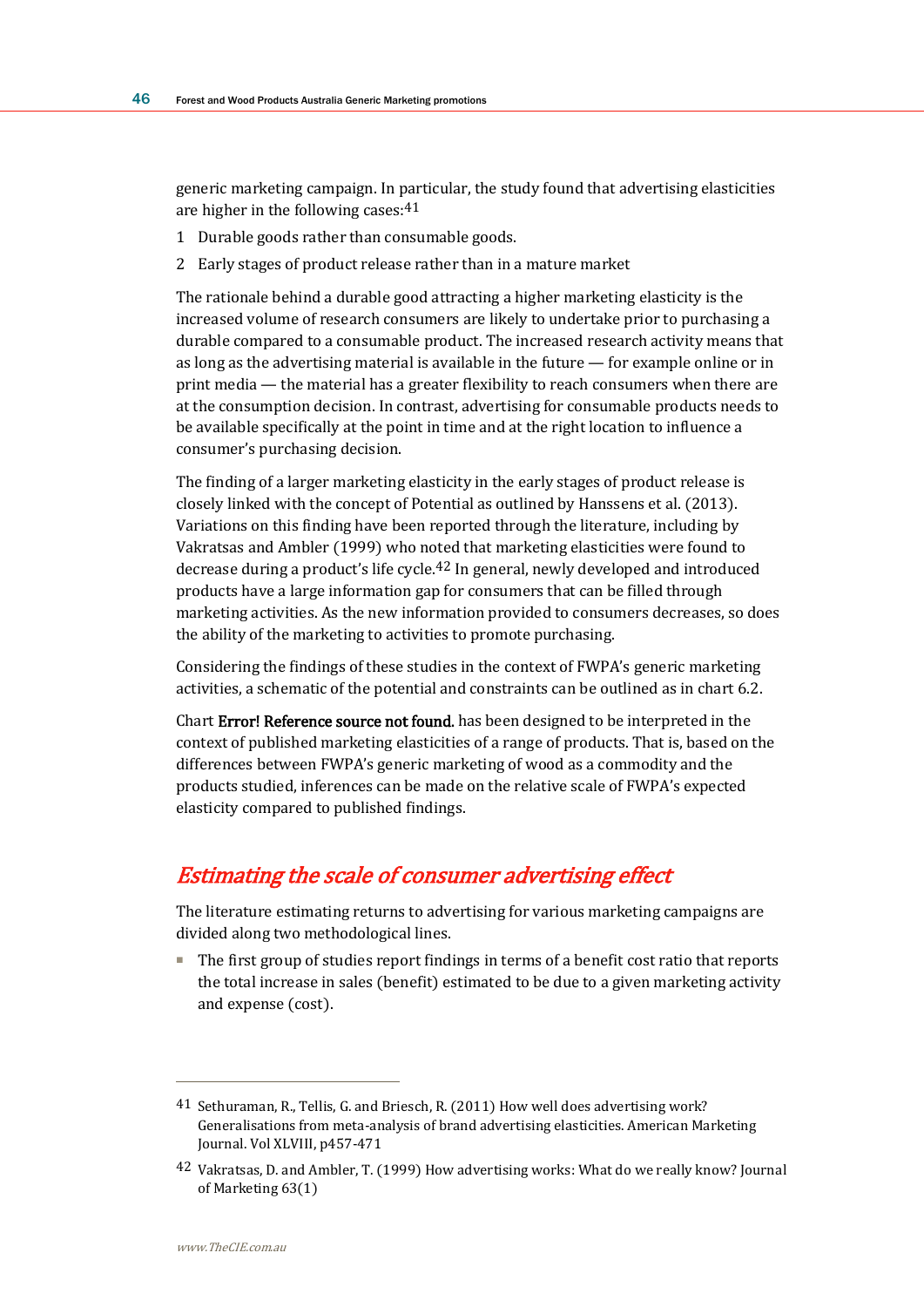■ The second group of studies report findings in terms of advertising elasticities, that estimate a proportional increase in sales that is attributed to a proportional increase in advertising expenditure.

While not explicitly outlined in the literature, the choice of reporting metric depends heavily on the type of product being evaluated, the type of marketing activities being undertaken both currently and over time, and most importantly, the amount and quality of data available for the analysis. For example, to be able to report an advertising elasticity, sufficient time series of advertising expenditure figures is required to be analysed and cross referenced with sufficiently detailed market sales figures to be able to identify both percentage changes in advertising expenditure and percentage changes in sales figures over time.



### 6.2 Influences on FWPA marketing elasticity

#### *Data source:* CIE.

In contrast, a benefit cost ratio has slightly less intensive data requirements and can be calculated based on a short period of advertising expenditure. However, data requirements on market movements and longer term sales figures are important to be able to develop a longer term status quo market position against which changes may be evaluated and attributed to a marketing campaign.

A related point to consider in terms of FWPA's generic marketing activities is ongoing contention in the United States around whether or not generic advertising has redistribution effects across brands in addition to promoting market wide sales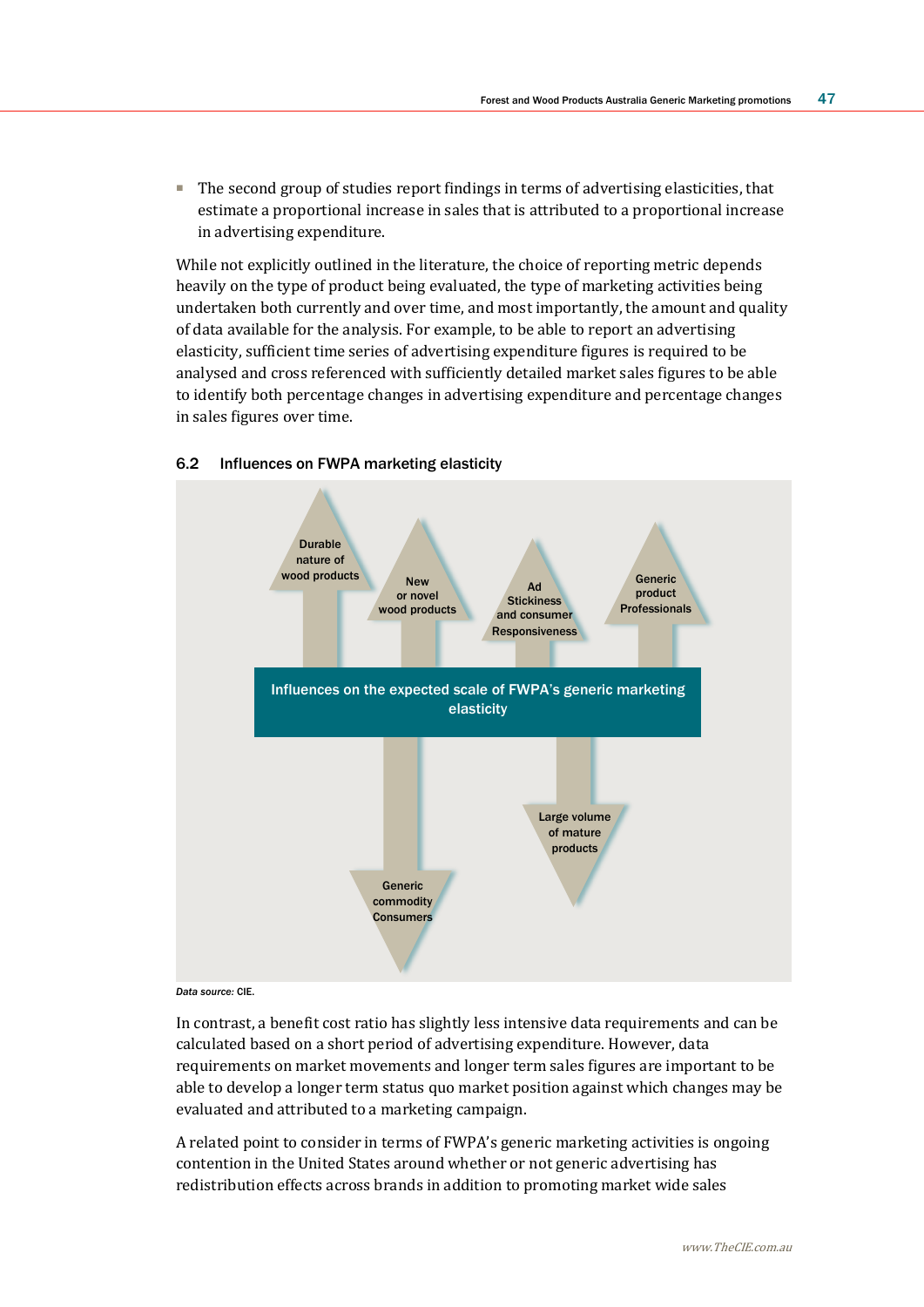increases. That is, there are quantitative studies that have been put forward to argue the case that where generic promotion campaigns work to reduce brand differentiation across final products this activity can impose a net cost on brands that have previously worked hard to establish themselves as premium offering in the market. 43

Such effects cannot be estimated through aggregate analysis of market movements and must be undertaken at the product, manufacturer or company level.

### Benefit cost ratios

Table 6.3 summarises a range of international studies estimating benefit cost ratios of different marketing activities. All of the products and markets evaluated are food based products, ranging from fresh produce to red meat to dairy items and all of the evaluations have been undertaken at the market level (not by individual producers or distributors). While there are some outlier results, the majority of evaluations report benefits cost ratios in the range of 5 to 7.

| <b>Commodity</b>            | <b>Study period</b> | Country          | <b>BCR</b>                                | <b>Source</b>                                                              |
|-----------------------------|---------------------|------------------|-------------------------------------------|----------------------------------------------------------------------------|
| <b>Horticulture</b>         |                     |                  |                                           |                                                                            |
| <b>Strawberries</b>         |                     | Canada           |                                           | 4.7 Association de producteurs de fraises<br>et framboises du Quebec, 2013 |
| <b>Highbush Blueberries</b> |                     | <b>US</b>        | 9.12                                      | Kaiser (2010)                                                              |
| <b>Potatoes</b>             | 2007-2011           | <b>US</b>        | 5.17 Short run<br>6.51 long run           | Richards and Kaiser (2012)                                                 |
| <b>Washington apples</b>    |                     | <b>US</b>        | 7.0                                       | Ward and Forker (1991)                                                     |
| Avocados                    | 1986-1995           | <b>US</b>        | 5.25                                      | Carman, H.F. and Craft, R.K. (1998)                                        |
| <b>Red meat</b>             |                     |                  |                                           |                                                                            |
| Beef, lamb and pork         | 1977-1988           | <b>Australia</b> | $\overline{7}$                            | Ball, K. and Dewbre, J (1989)                                              |
| <b>Beef</b>                 | 1978-1988           | <b>Australia</b> | 24                                        | Piggot, N.E. et al (1996)                                                  |
| <b>Beef</b>                 |                     | Australia        | 5.5                                       | Warrick Yates and Associates (2009)                                        |
| <b>Beef</b>                 |                     | <b>US</b>        | 5.5                                       | Ward (2001 to 2007)                                                        |
| <b>Beef</b>                 |                     | <b>US</b>        | 6.4                                       | Kaiser (2014)                                                              |
| <b>Beef</b>                 | 2008-2013           | <b>US</b>        | 9.4                                       | Cranfield (2010)                                                           |
| <b>Dairy</b>                |                     |                  |                                           |                                                                            |
| <b>Fluid milk</b>           | 1990-2004           | Canada           | 2.2 Maritime<br>7.4 Quebec<br>3.4 Ontario | Kaiser et al (2006)                                                        |
| Eggs                        | 1985-1995           | US. California   | 6.9                                       | Schmit et al (1996)                                                        |
| <b>Butter</b>               |                     | Canada           | 1.8                                       | Kaiser et al (2007)                                                        |
| Cheese                      |                     | Canada           | 8.3                                       | Kaiser et al (2007)                                                        |

#### 6.3 Estimated benefit cost ratios for generic and branded product promotions

<sup>43</sup> Chakravarti, A. and Janiszewski, C. (2004) The influence of generic advertising on brand preferences. Journal of Consumer Research 30.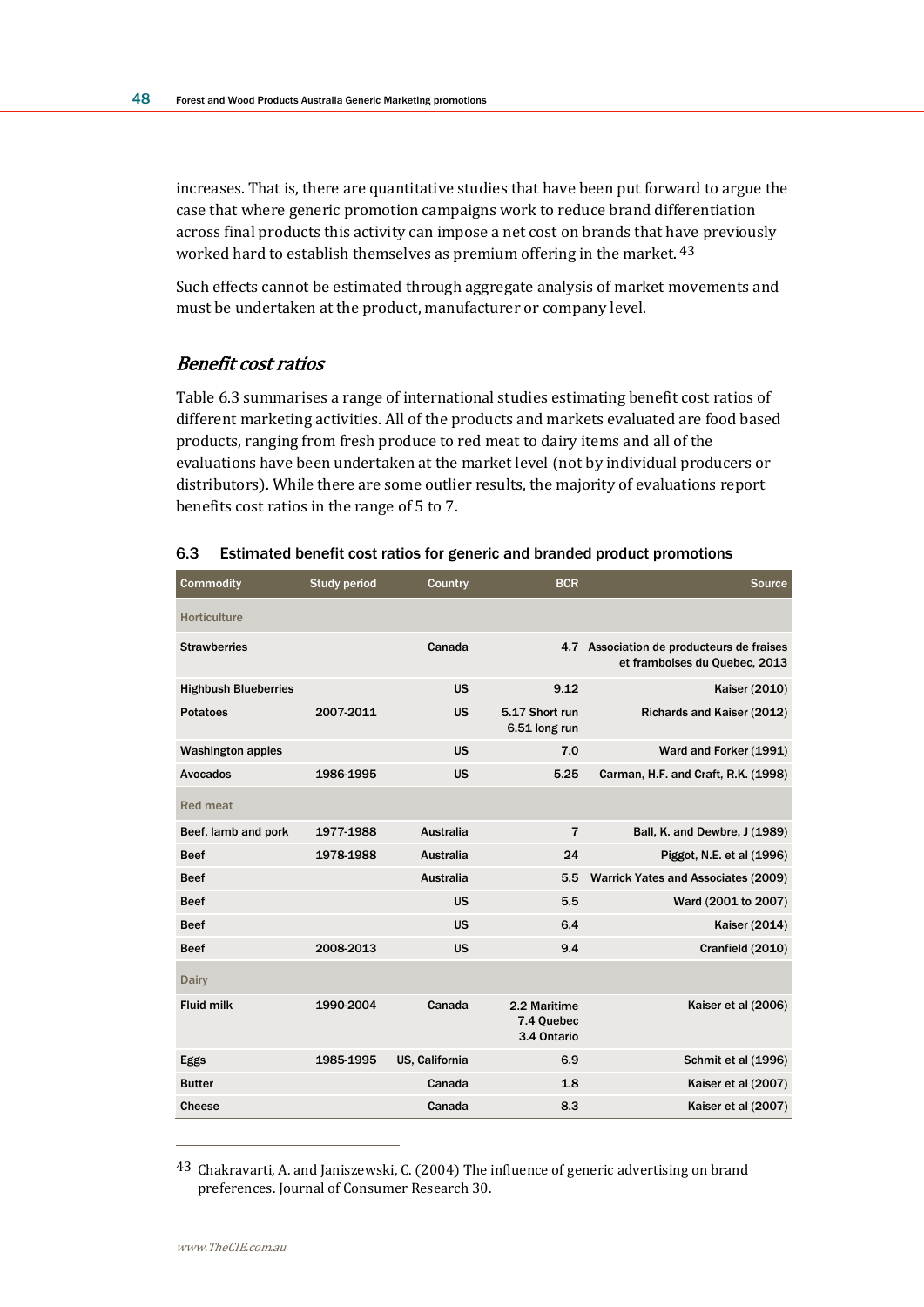*Source:* Adapted and added to from Le Valle, J. (2013) A review of fresh produce benefit-cost studies and potential ratios from Canadian fresh produce checkoff. Presented to Canadian Produce Marketing Association.

### Advertising elasticities

Table 6.4 summarises a range of international studies estimating advertising elasticities for a range of marketing activities. The analyses are predominantly for branded products and are based on very large sales datasets and detailed advertising costings. The results tend to agree with the generalisations around advertising elasticities that were proposed by both Sethuraman et al (2011) and Hassens et al (2013), in particular estimated elasticities:

- tend to be higher for durable products than consumable products
- tend to be higher for newly released products rather than mature products
- decline over time.

| <b>Product</b>                     | <b>Promotion type</b>     | <b>Study period</b> | Country        | <b>Elasticity</b>                    | <b>Source</b>                   |
|------------------------------------|---------------------------|---------------------|----------------|--------------------------------------|---------------------------------|
| Durable product<br>in growth phase | <b>Branded</b><br>product | 1960-2008           | <b>France</b>  |                                      | 0.51 Sethuraman et al<br>(2011) |
| Durable product<br>in mature phase | <b>Branded</b><br>product | 1960-2008           | <b>France</b>  |                                      | 0.19 Sethuraman et al<br>(2011) |
| Meta-analysis                      | <b>Branded</b><br>product |                     | International  | 0.09                                 | Henningsen et al<br>(2011)      |
| <b>Branded</b><br>products         | <b>Branded</b><br>product | 1999-2004           | <b>France</b>  | 0.13                                 | Ataman et al<br>(2009)          |
| <b>Ethical drugs</b>               | <b>Branded</b><br>product | 1959                |                | 0.4 at inception<br>0 after 2 years  | Arora, R. (1979)                |
| <b>Fluid milk</b>                  | Generic product           |                     | US. NYC        | 0.05 at inception<br>0 after 2 years | Reberte, C. et al<br>(1996)     |
| Eggs                               | Generic product           | 1985-1995           | US. California | 0.13                                 | Schmit et al<br>(1996)          |

#### 6.4 Estimated advertising elasticities for generic and branded product promotions

*Source:* CIE.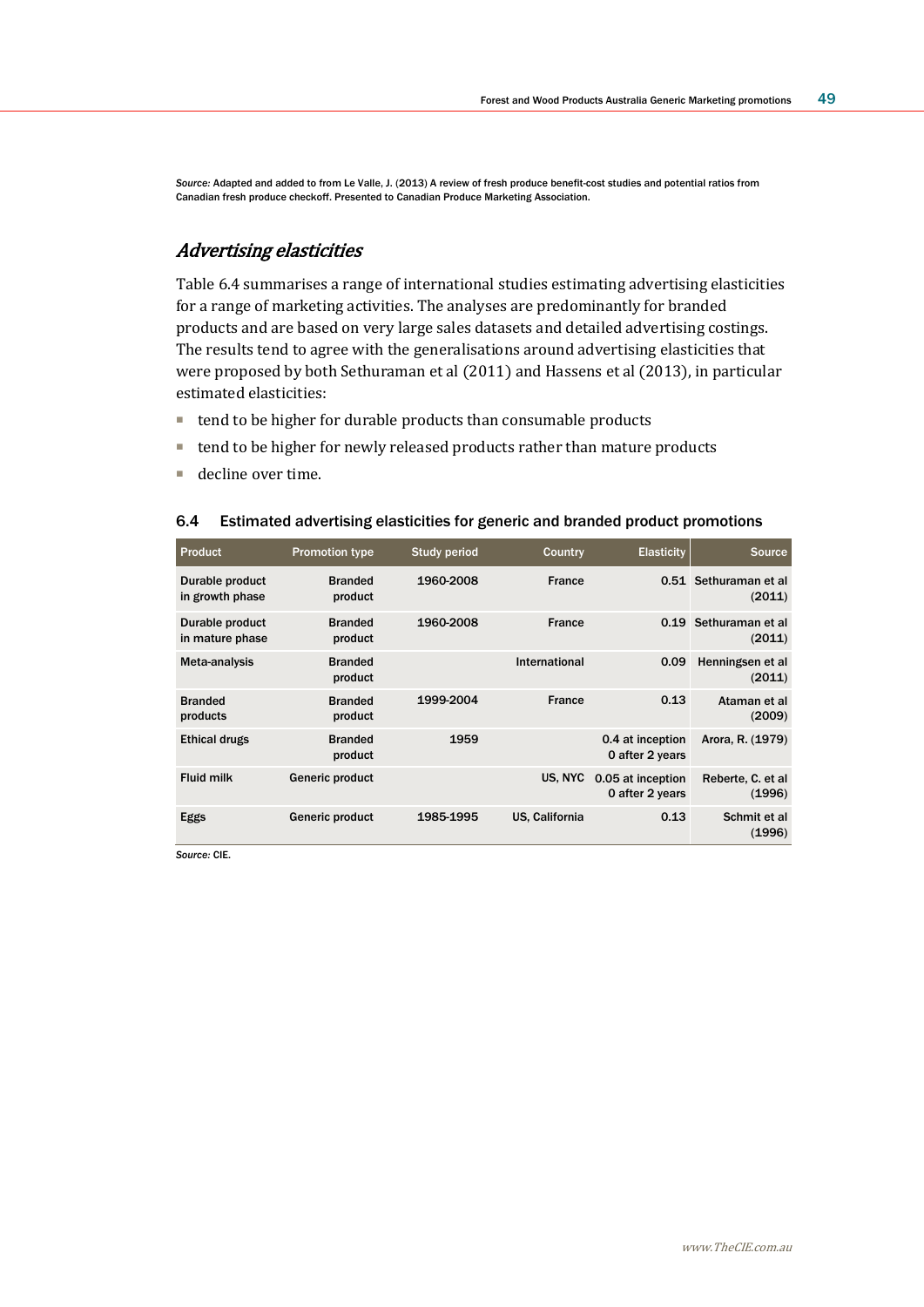# 7 Impact analysis of generic marketing activities

The CIE has taken a four-step approach to estimating the potential impact of FWPA's generic marketing activities on the market for wood and wood products in Australia:

- 1 evaluation of program costs in real dollars, accounting for a 7 per cent opportunity cost of investment (discount rate)
- 2 development of an impact profile over time, accounting for the cumulative effect of the marketing activities on social licence and understanding of wood's environmental and structural properties leading to changes in purchasing decisions
- 3 estimation of the value of Australia's wood and wood products market affected by FWPA's marketing activities to provide insight into the relative scale of impact required to deem the generic program successful
- 4 evaluation of advertising elasticity of FWPA's generic marketing promotions and applying them to the apparent consumption value

Chart 7.1 outlines the quantifications and estimations required within each of these steps to finally estimate a benefit cost ratio for FWPA's generic marketing activities.

## Determining the costs of the campaign

Over the eight years to 2014-15, FWPA has spent a total of \$23.8 million on generic marketing activities, in nominal terms. For the purposes of this evaluation, the nominal expenditures are converted to real dollars (2014-15 terms) and are evaluated using a 7 per cent discount rate (as required by the Office of Best Practice Regulation).

Table 7.2 presents the conversion of program costs from nominal to real 2014-15 dollar terms and inflates previous year expenditures to account for a 7 per cent real discount rate. The 7 per cent real discount rate represents the rate of return that could be expected to be achieved through a more passive investment of funds. It is the opportunity cost of investing in the generic marketing activities.

The figures in table 7.2 show that to cover costs in real terms (including inflation costs and the required opportunity cost of investment of 7 per cent), FWPA generic marketing activities need to have generated additional sales of wood and wood products worth \$32 million over eight years.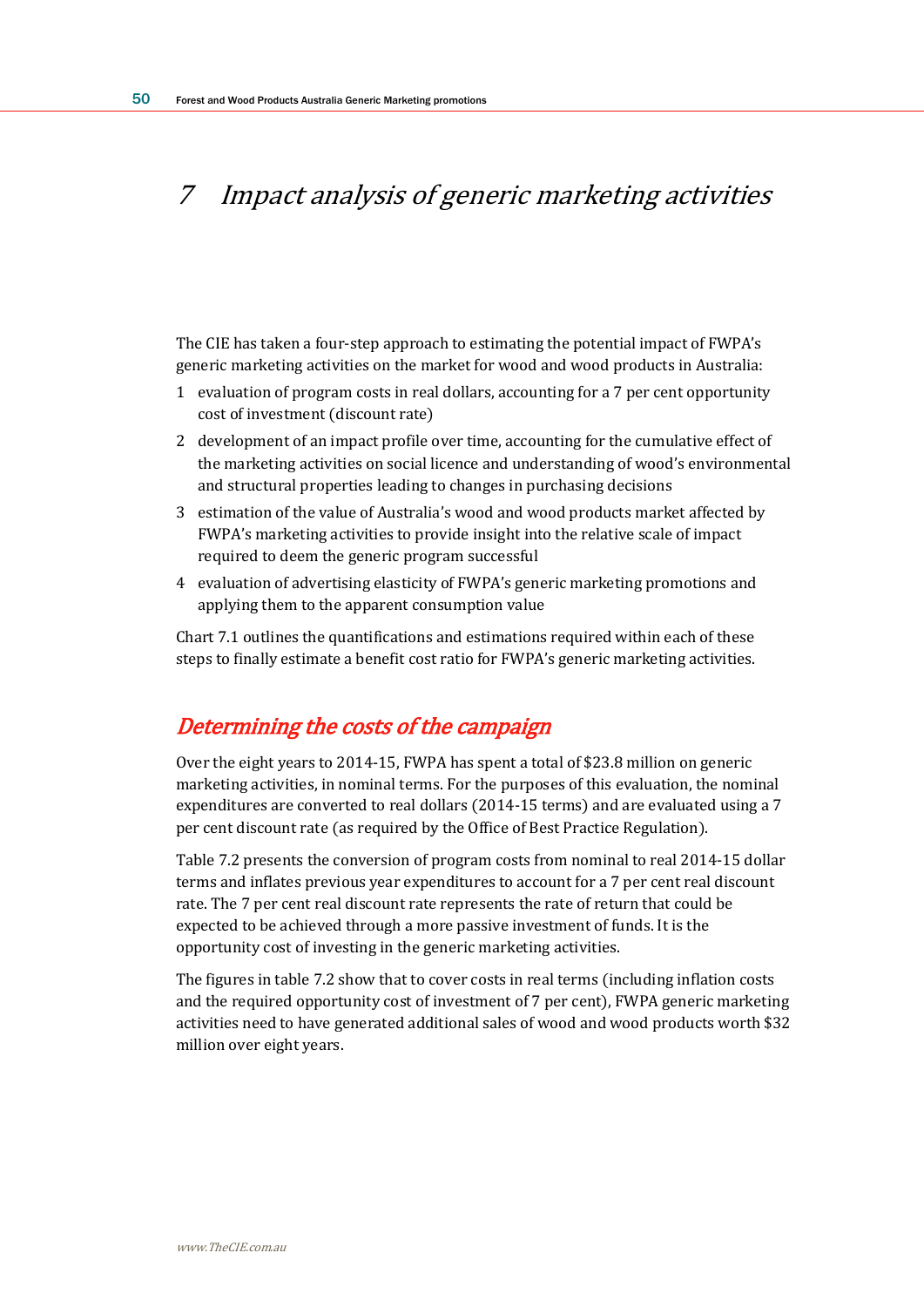

#### 7.1 Impact analysis methodology

*Data source:* CIE.

### 7.2 Evaluation of FWPA generic marketing cost component

| <b>Financial year</b> | <b>Nominal value</b> | Real 2014-15 dollars | 7 per cent discount rate |
|-----------------------|----------------------|----------------------|--------------------------|
|                       | \$m                  | \$m                  | \$m\$                    |
| 2007-08               | 0.3                  | 0.35                 | 0.56                     |
| 2008-09               | 3.1                  | 3.60                 | 5.40                     |
| 2009-10               | 3.2                  | 3.60                 | 5.04                     |
| 2010-11               | 4.4                  | 4.82                 | 6.32                     |
| 2011-12               | 3.9                  | 4.19                 | 5.13                     |
| 2012-13               | 2.4                  | 2.53                 | 2.89                     |
| 2013-14               | 3.1                  | 3.13                 | 3.34                     |
| 2014-15               | 3.4                  | 3.36                 | 3.36                     |
| <b>Total</b>          | 23.8                 | 25.60                | 32.04                    |

*Source:* FWPA and CIE calculations.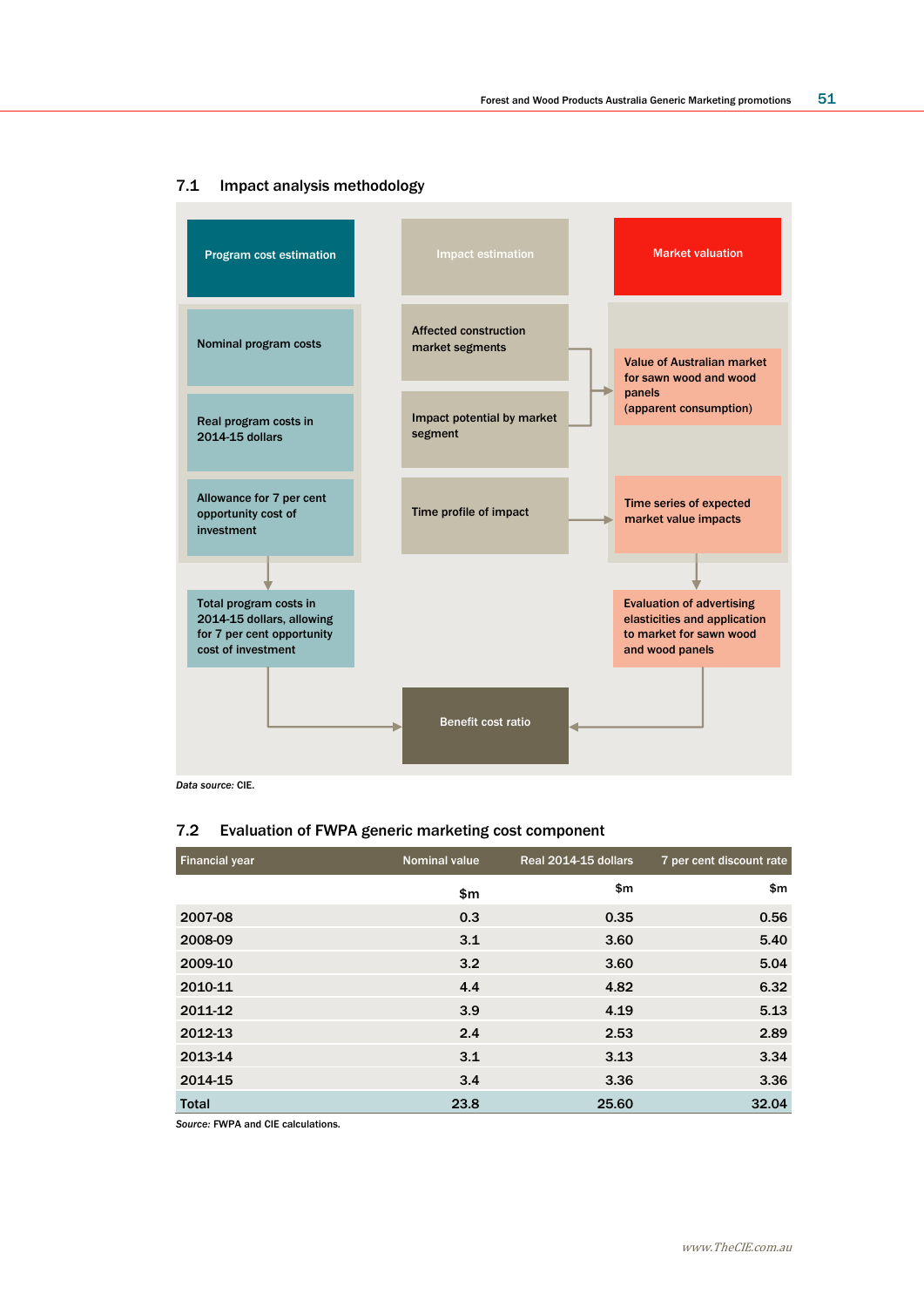# Evaluating the potential impact of advertising activities

To guide the impact analysis, the CIE has developed an influence matrix (chart 7.3) that identifies the key market segments being affected, the key decision makers, and the potential scale of market influence that may be expected from movement in these segments.

As a general rule, those construction activities that are not undertaken on a large scale, or reliant on a replicated construction model are more likely to present opportunities for influence for FWPA generic marketing activities. These include privately commissioned single dwelling residential construction, renovations and landscaping work as well as large-scale commercial and non-residential construction.

| <b>Market segment</b>                             | Current area of<br>predominant wood<br>product use            | <b>Dominant and</b><br>secondary decision<br>makers in segment                      | <b>Current proportion of</b><br>wood and wood<br>product construction<br>market | Likely scale of<br>marketing influence<br>over 2007-08 to<br>2014-15 |
|---------------------------------------------------|---------------------------------------------------------------|-------------------------------------------------------------------------------------|---------------------------------------------------------------------------------|----------------------------------------------------------------------|
| Single dwelling<br>residential - project<br>build | <b>Structural</b>                                             | Project builders,<br>larger architectural<br>firms                                  | 60 per cent                                                                     | Negligible                                                           |
| Single dwelling<br>residential - private<br>build | Structural and<br>decorative                                  | <b>Smaller project</b><br>builders, smaller<br>design firms and<br>direct consumers | 5 per cent                                                                      | Medium                                                               |
| Multi-dwelling<br>residential                     | Structural in low rise<br>and decorative in<br>higher density | Large project<br>builders and larger<br>architectural firms                         | 10 per cent                                                                     | Small                                                                |
| Commercial and non-<br>residential                | Decorative with<br>some examples of<br>structural             | Large building and<br>architectural firms                                           | 5 per cent                                                                      | Medium                                                               |
| <b>Renovations and</b><br>landscaping             | <b>Decorative</b>                                             | Direct consumers.<br>smaller builders and<br>architectural firms                    | 10 per cent                                                                     | Medium                                                               |
| <b>Furniture</b>                                  | <b>Decorative</b>                                             | <b>Direct consumers</b>                                                             | 10 per cent                                                                     | Medium                                                               |

#### 7.3 Influence matrix for FWPA generic marketing activities in construction/furniture

*Note:* Current market proportions are based on anecdotal assessments of the current market for wood and wood products and inferences developed through assessment of ABS national Input Output tables. They are provided for indicative purposes only. *Source:* CIE.

Single dwelling residential construction accounts for the largest proportion of wood and wood products. While most of the activity in this segment is accounted for by large project building companies that are only minimally influenced, if at all, by FWPA generic marketing activities, there is a small proportion of this market that is made up of private building contracts and smaller design firms, that have a larger influence from final consumers. It is this smaller portion of the single dwelling market that has a greater potential for influence from FWPA activities.

In terms of the commercial and non-residential construction segments, preliminary influences are likely to remain in decorative applications until building regulations allow for increased structural uses under deemed to satisfy approval.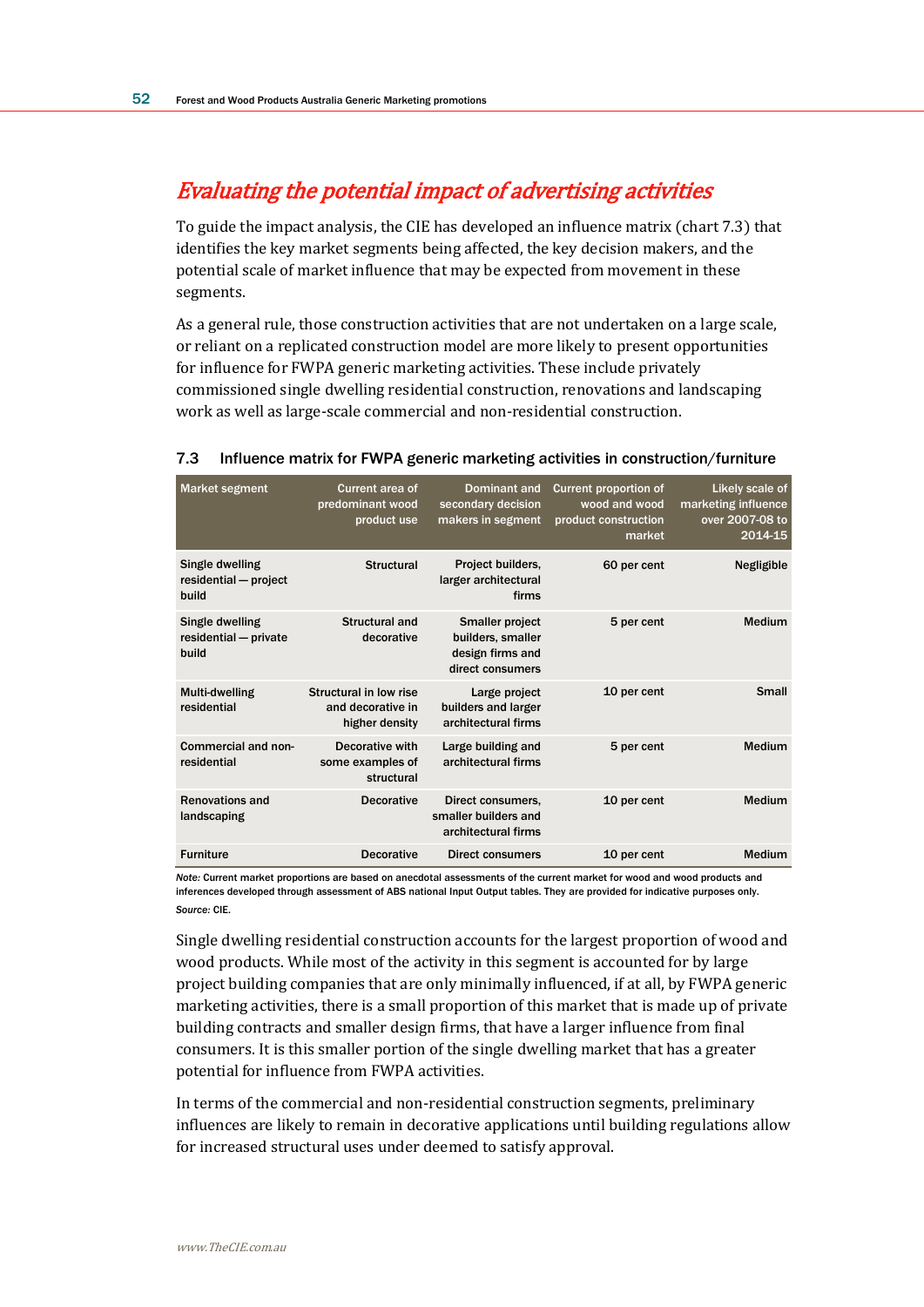Where furniture manufacturing accounts for a notable proportion of the target market, this is a key area that consumers are likely to have a direct impact, albeit in the higher value, lower volume portion of the market.

The promotion objective of FWPA is a cumulative task, not well suited to a single year of investment and measurement of return. This is because FWPA's generic marketing activities are aimed at firstly building the social licence of the industry and addressing information gaps on the environmental, structural and durability characteristics of wood before then attempting to change purchasing decisions at both the consumer and designer level. Given the longer term nature of these activities it is not unreasonable to expect that any generic marketing activities undertaken by FWPA may take up to five years before having a peak impact on the market.

Chart 7.4 illustrates the representative time profile of impact for FWPA's generic marketing activities. The analysis is focussed on activities that have been conducted to date and therefore, the growth and decay impact function is based on a total spend to 2014-15 and not any future spending activities. As can be seen, the maximum expected marketing impact is estimated to be reached in the 2012-13 financial year.

The market impact is likely to extend beyond the finalisation of 2014-15 marketing activities, in line with extended advertising elasticities being observed for durable goods 44 as well as a general declining influence of marketing over time.45 The representative time profile assumes a decaying impact effect until the 2019-20 financial year.





 $\overline{a}$ 

44 Sethuraman, R., Tellis, G. and Briesch, R. (2011) How well does advertising work? Generalisations from meta-analysis of brand advertising elasticities. American Marketing Journal. Vol XLVIII, p457-471

45 Reberte, C. et al (1996) Generic advertising wear out: The case of the New York City fluid milk campaign. Journal of agricultural and resource economics 21(2) and Arora, R. (1979) How promotion elasticities change. Journal of Advertising Research 19(3)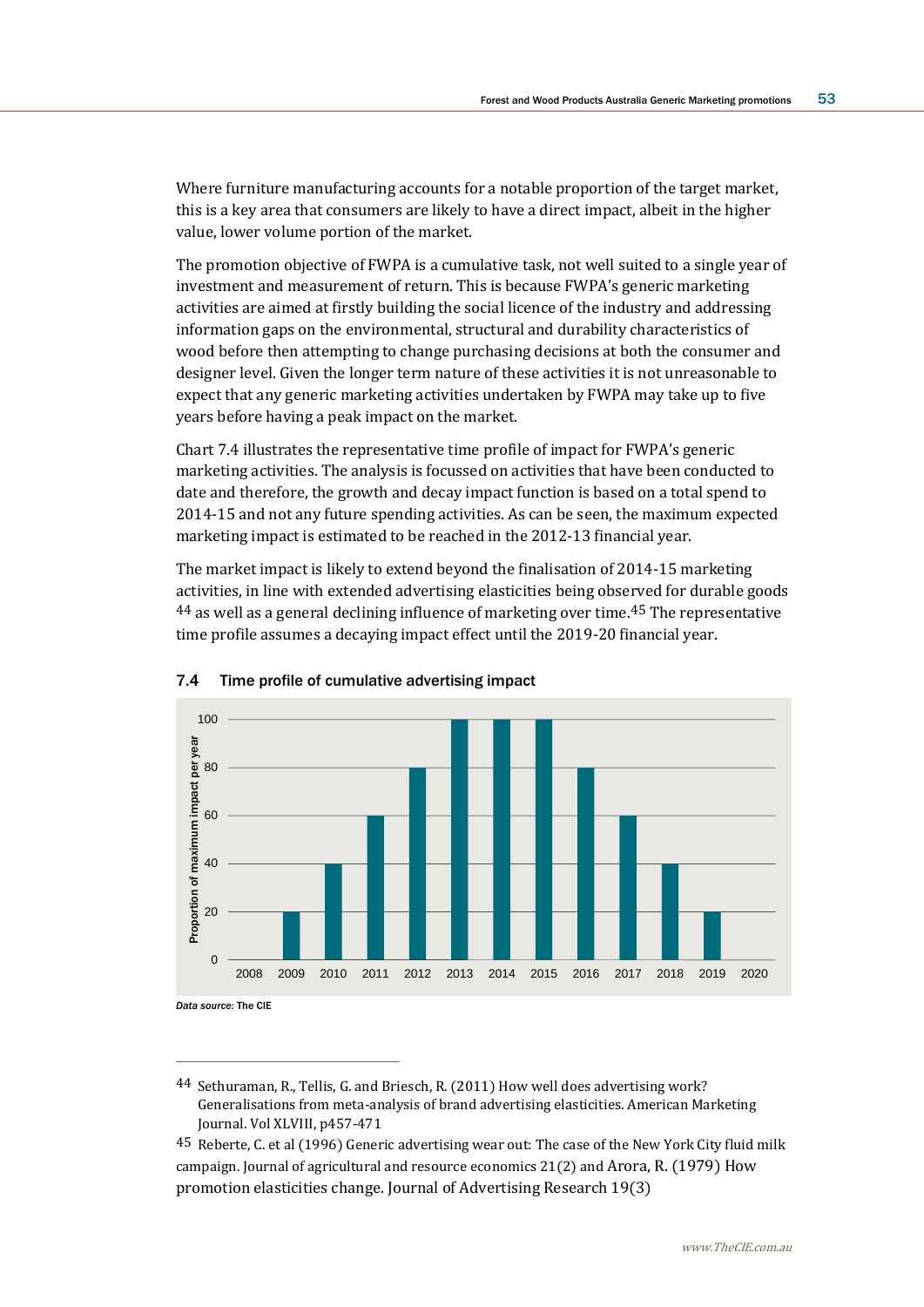# Estimated market value of sawn wood and wood panels

Evaluating the impact that FWPA's generic marketing activities may have had (and may have in the future) on the wood and wood products sector requires separate analysis of the Australian wood and wood products market. Estimates of market value are utilised to provide context on the relative impact that a well performing FWPA generic marketing campaign may have at a national level.

The CIE has developed a high level aggregated model of the Australian market for wood and wood products for this task. Drawing on data sets and analysis published by the Australian Bureau of Agriculture and Resource Economics and Sciences (ABARES), the model is limited to those market sectors likely to be influenced by FWPA's marketing activities — namely sawn wood and wood panels.

As there are currently no published estimates of the value of apparent consumption (consumption) of sawn wood and wood panels in Australia, the CIE has estimated this figure using the following identity.

Apparent consumption of wood and wood products in Australia is equal to:

- 1 the gross value of logs harvested in Australia (ABARES, 2015, Table 7) plus
- 2 industry value added in sawn wood and wood panel activties (ABARES, 2015, table14) plus
- 3 the value of sawn wood and wood panels imported (ABARES, 2015, table 23) minus
- 4 the value of sawn wood and wood panels exported (ABARES, 2015, table 24).

The CIE has aggregated ABS data into the major categories of sawn wood and wood panels. The ABS categories included in these aggregations are outlined in table 7.5.

#### 7.5 ABS aggregations to sawn wood and wood panels

| Sawn wood   |                                            | <b>Wood Panels</b> |                                 |  |
|-------------|--------------------------------------------|--------------------|---------------------------------|--|
| ANZSIC code | <b>Name</b>                                | ANZSIC code        | <b>Name</b>                     |  |
| 1411        | Log sawmilling                             |                    | 1493 Veneer and plywood         |  |
| 1413        | Timber re-sawing and dressing              |                    | 1949 Reconstituted wood product |  |
| 1492        | Wooden structural fitting and<br>component |                    |                                 |  |

*Source:* The CIE

As the influence of FWPA's marketing activities is expected to have a lingering effect through time, the CIE has also made projections around the expected future value of the market to 2020. Projections were made drawing on industry projections in Gupta, et al (2013), and selected price indices as published by ABARES (2015).

Chart 7.6 presents the estimated value of Australian apparent consumption of wood and wood products from June 2004 to June 2020 in nominal terms, broken down by domestic production, imports and exports. Chart 7.7 in contrast presents the estimated value of apparent consumption by sawn timber and wood panels.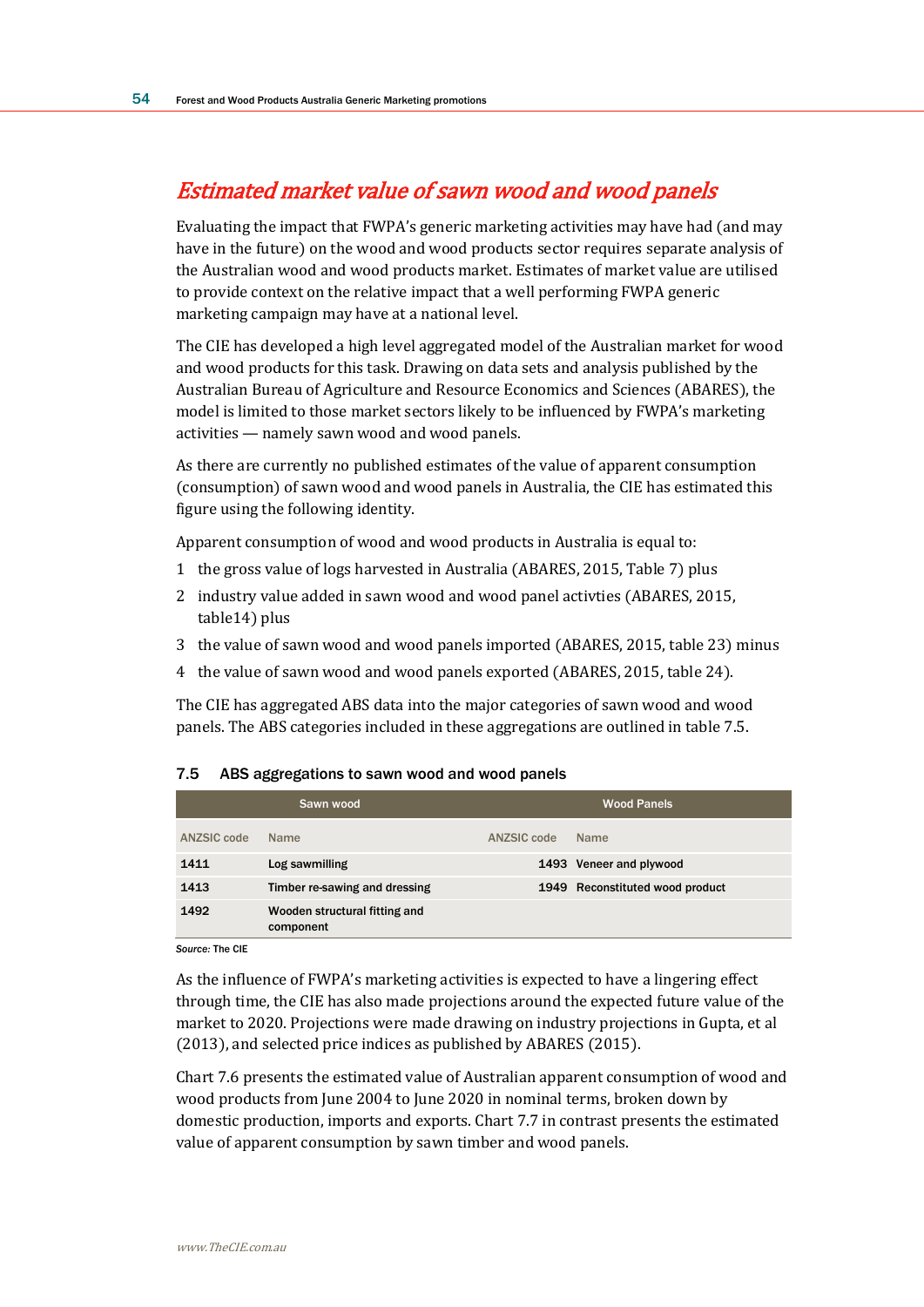

### 7.6 Estimated value of apparent consumption of sawn wood and wood panels

*Note:* Figures from 2004 to 2014 are based on observed production, import and export volumes, figures from 2015 to 2020 are based on ABARES projected volumes and price indices. A breakdown of gross value of logs produced and WWP industry value added is not available after 2014.

*Data source:* CIE based on ABARES (2015).

 $\overline{a}$ 

Over the period of interest, from 2008, the value of apparent consumption of wood and wood products has experience some degree of volatility. As assessed in ABARES (2013), 'the total volume and value of Australia's log harvest fell by 11 per cent in 2011-12 (compared to 2010-11) driven by difficult economic conditions in downstream markets'.46 In 2014-15 the value of Australian apparent consumption of wood and wood products is estimated to be approximately \$10.4 billion.



#### 7.7 Value of apparent consumption by sawn wood and wood panels

*Note:* Veneer timber and plywood are included in wood panels, noting that approximately 95 per cent of veneer production is estimated to be exported, ABARES (2015) table 20. *Data source:* The CIE based on ABARES (2015).

<sup>46</sup> ABARES (2015) Forest and wood product statistics: September and December quarters 2012, p2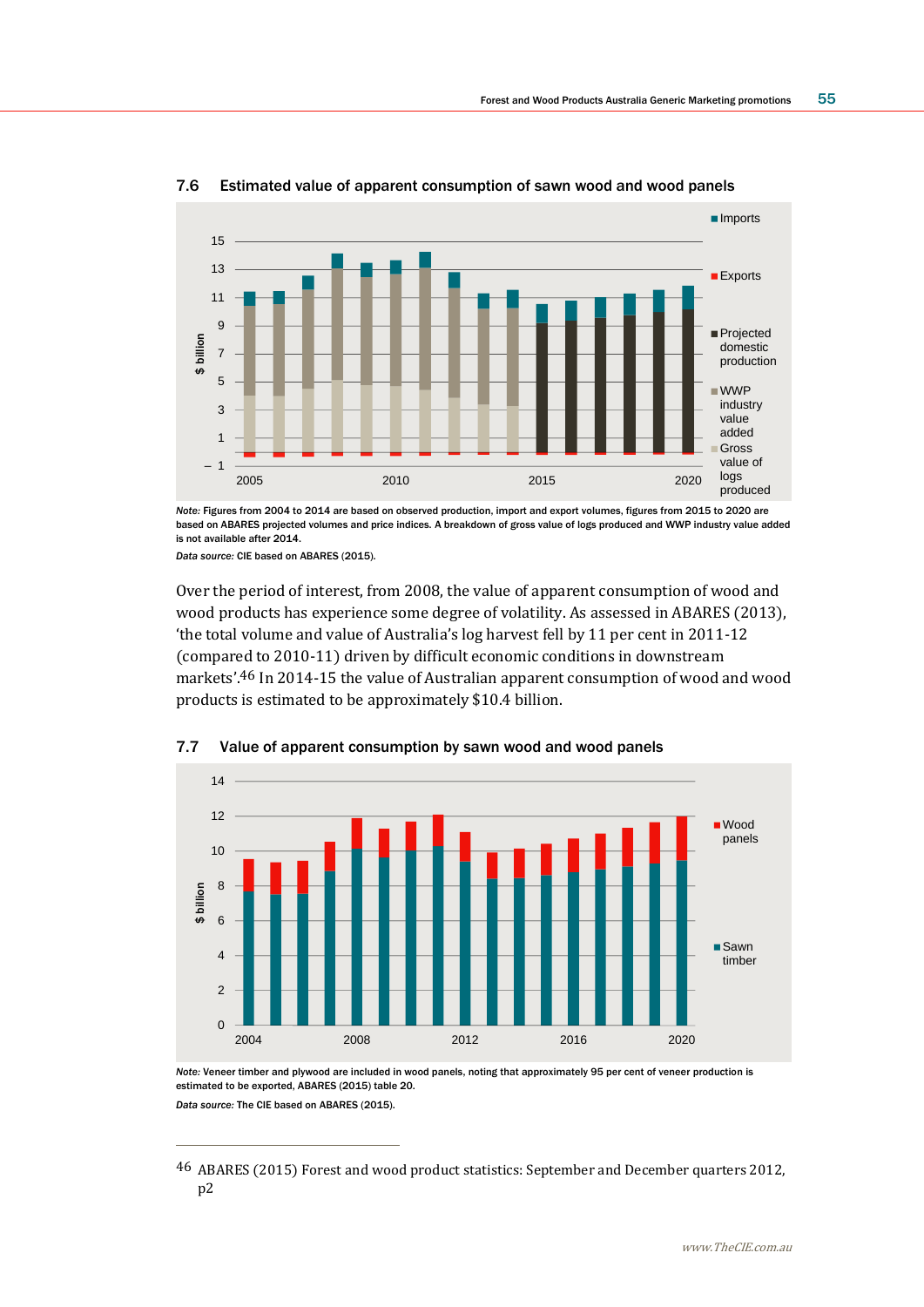These market value estimates should be considered in the context of their use. They have been developed as a highly aggregated estimate to provide an indication of the relative scale of impact a successful FWPA generic marketing promotion would have.

# Estimating the market based benefit cost ratio

To estimate the benefit cost ratio of FWPA's generic marketing activities the CIE has drawn on:

- published advertising elasticities reviewed in light of FWPA's target market
- reviewed the expenditure pattern of FWPA on marketing activities
- estimations of the total value of Australian consumption of sawn wood and wood panels
- real expenditure of FWPA, in 2014-15 dollars and allowing for a 7 per cent discount rate.

### Consumer advertising elasticities

The advertising elasticities outlined in table 6.4 provide guidance on a starting point for estimating an impact effect for FWPA's generic marketing activities.

As with all empirical studies, the results can only be used quantitatively in the situation in which they were estimated, but may be used qualitatively to guide wider evaluations. For this reason, the CIE has considered more carefully the findings around durable product elasticities in the mature marketing phase, by Sethuraman et al (2011). This study utilised a large dataset of sales data covering almost 50 years of activity. The study found that durable products (with specific branded product advertising) experienced on average a 0.19 per cent increase in sales in response to a 1 per cent increase in advertising expenditure. Given the generic commodity nature of FWPA's promotion activities, scaling this finding by one half could provide a reasonable indication of the likely impact that generic promotion activities may have on a durable commodity market with predominantly mature products.

The reasonableness of an 0.08 advertising elasticity is supported when considering the other quantitative estimates of 0.13 found for generic and branded products by Schmit et al (1996) and Ataman et al (2009) respectively.

In contrast, findings by Henningsen et al (2011), conducting a meta-analysis of branded product advertising – an average 0.09 elasticity — indicate that there is the potential for this figure to be too high as an across the board elasticity for the entire generic commodity market of sawn wood and wood panels. For this reason, the CIE has estimated the market wide impact of FWPA's generic marketing activities based on those market segments that have the greatest potential for impact over time, and those with limited impact for potential.

Those market segments with the greatest potential for impact are considered to experience a 0.08 advertising elasticity, which is reduced for more fixed market segments.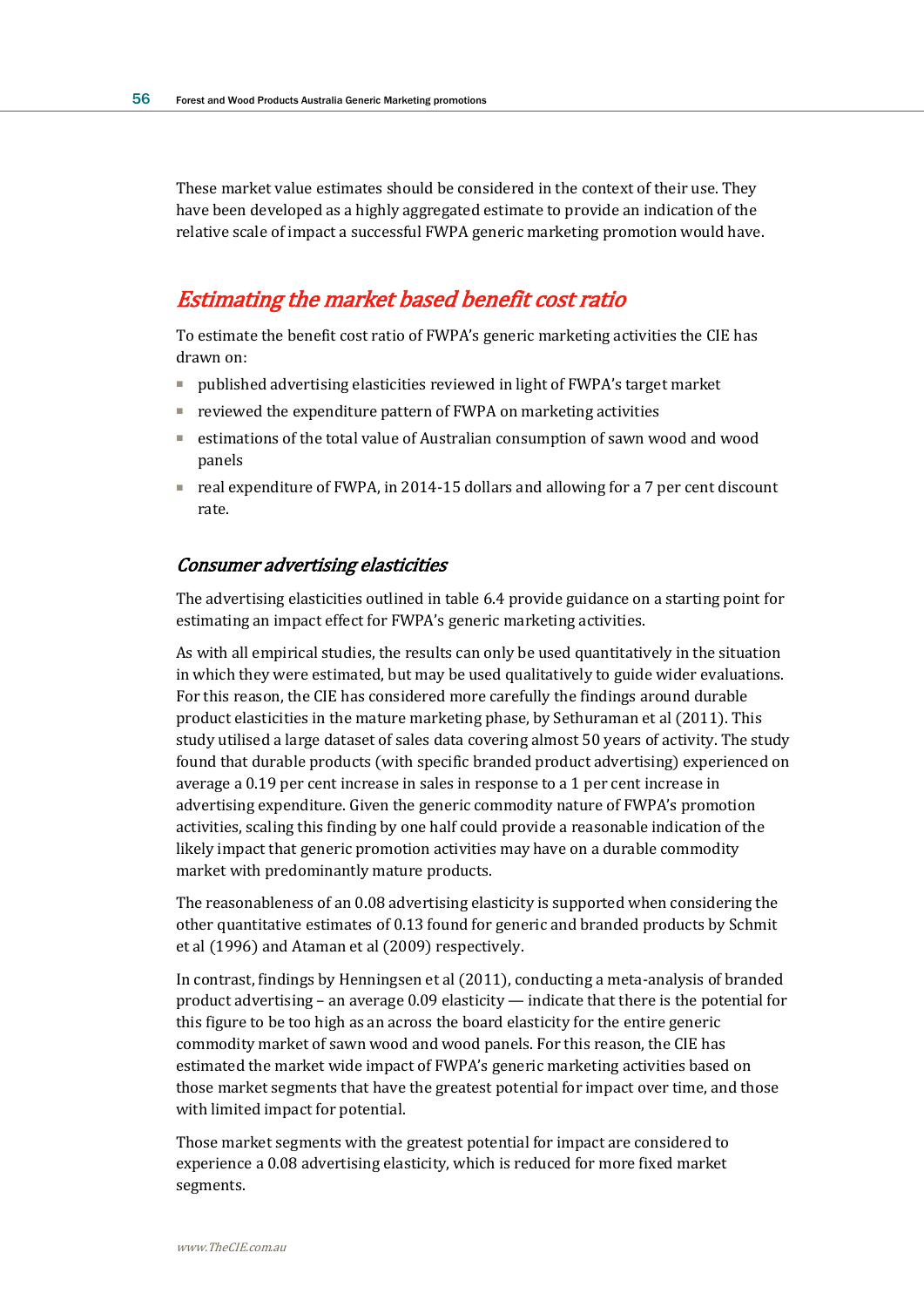### Building professional advertising elasticities

When FWPA's WoodSolutions generic promotion activities are assessed as a generic product promotional campaign, there is an argument for a higher advertising elasticity to be applied. This is due to the highly specific nature of the workshops, tutorial and study tours that are conducted that match building professionals with specific wood and wood product building supplies.

Results from the literature infer that promotion of generic products can attain an advertising elasticity greater than generic materials, but not as high as branded product advertising. Reviewing the findings of the literature suggests that an advertising elasticity of 0.13 would not be an unreasonable expectation for a fully effective marketing campaign around wood as a generic building product.

The complication for the use of wood and wood products in building applications is current regulatory restriction on the use of structural timber in building above 3 storeys. For this reason, no commercial and non-residential and multi-dwelling residential properties in particular are considered to have a constraint on the advertising elasticity currently. Future relaxation of these height restrictions would likely increase the advertising elasticity for these building classes.

### Market impact from advertising expenditure

The application of advertising elasticities to the market for sawn wood and wood panels also requires the assessment of a change in advertising spend to drive a change in product sales. There are two difficulties with this application to FWPA's activities:

- 1 The advertising activities began from a minimal base level in 2007-08, increasing rapidly, and then declining. The highly fluctuating annual expenditure as well as the highly aggregated nature of the estimate of apparent consumption means that year on year estimation of advertising impact is not possible
- 2 The cumulative nature of the advertising message is not suited to single year on year quantitative analysis.

In response to these issues, the CIE has taken the total FWPA generic marketing spend over the eight years of the program, and measured the final year (2014-15) incremental advertising spend as a proportion of this total. This represents the final marginal contribution to the cumulative advertising effort of FWPA over the eight years. As outlined in chart 7.4 the full impact of FWPA's advertising impact is also expected to be felt in this year.

Chart 7.8 provides a visual representation of the advertising elasticities used in the analysis, by product categories and market segments.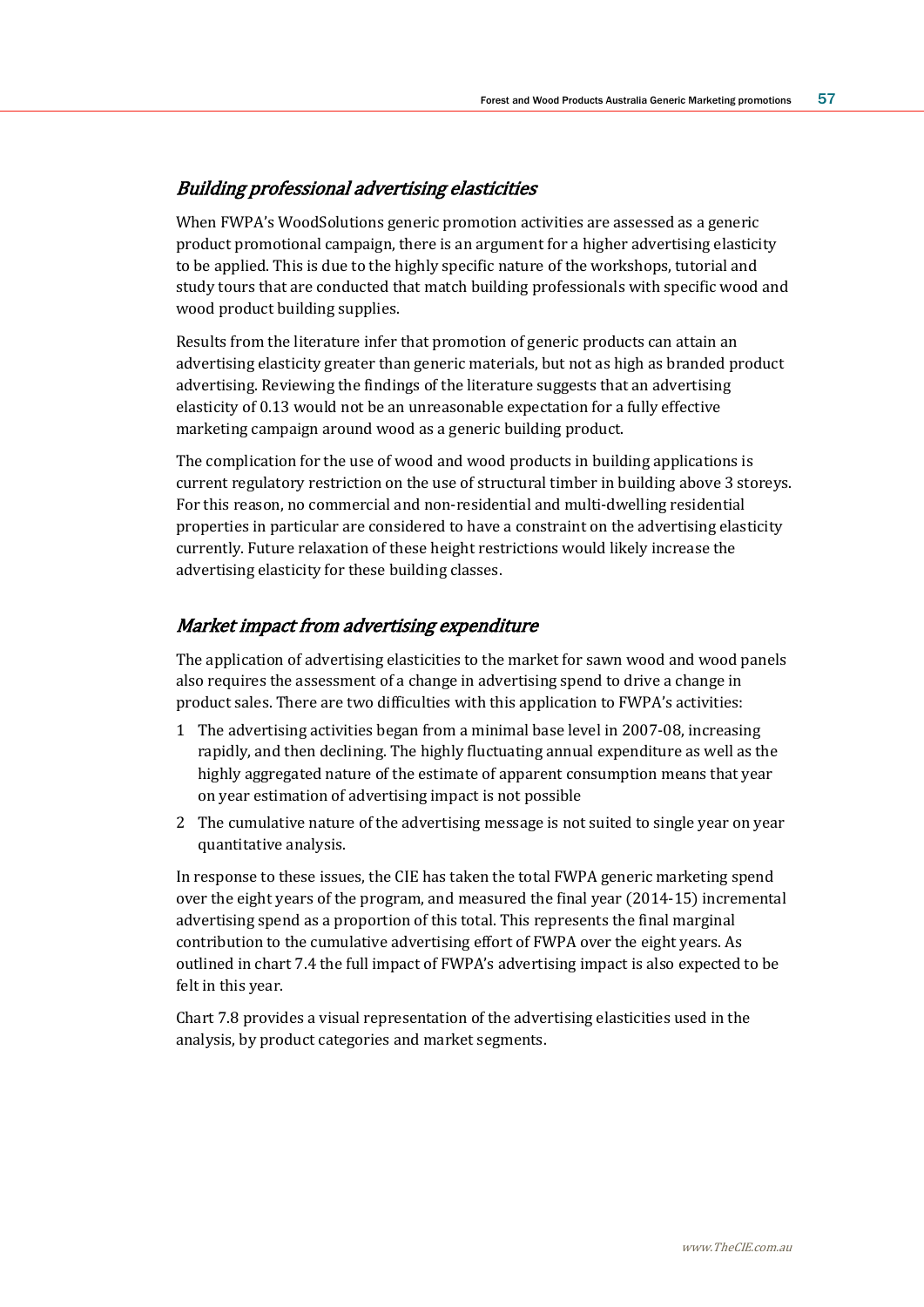

#### 7.8 Advertising elasticities by product and market segment

The elements of the CIE's quantification of FWPA's generic consumer marketing program are as follows:

- Maximum advertising elasticity of 0.08 for highly influenced consumer market segments
	- 0.05 advertising elasticity for market segments that are moderately influenced
	- 0.02 advertising elasticity for market segments that are minimally influenced
	- 0.01 advertising elasticity for market segment that are negligibly influenced
- Maximum advertising elasticity of 0.13 for highly influenced consumer market segments
	- 0.08 advertising elasticity for market segments that are moderately influenced
	- 0.03 advertising elasticity for market segments that are minimally influenced
	- 0.01 advertising elasticity for market segments that are negligibly influenced
- A 10 per cent change in cumulative advertising effort analysed for the final year of the evaluation period, 2014-15

Table 7.9 presents the estimate of the overall proportional impact that FWPA's generic marketing activities based on these parameters.

The model estimates that the maximum cumulative effect on the market for sawn wood and wood panels is approximately 0.27 per cent.

*Data source:* The CIE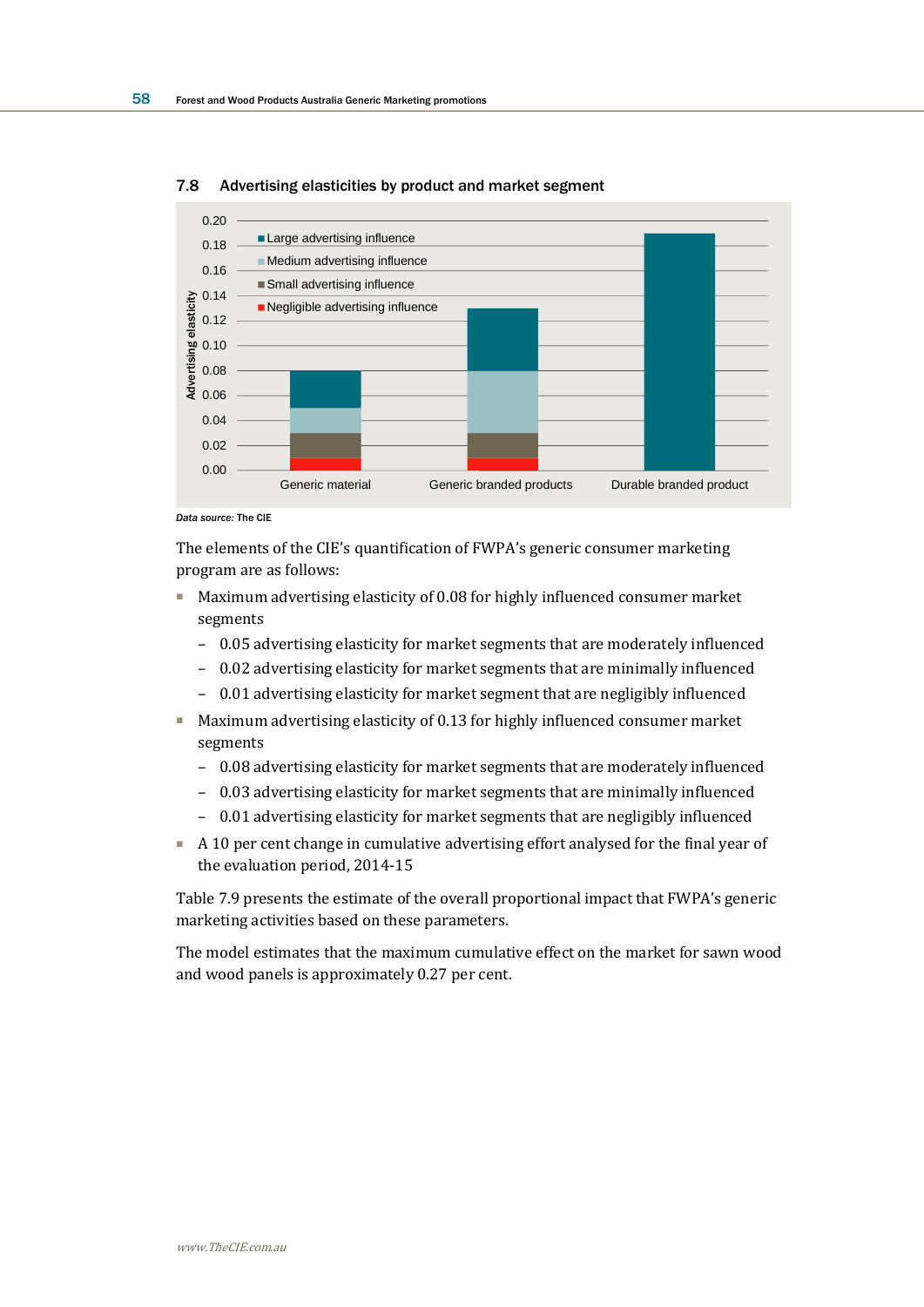| <b>Market segment</b>                 | <b>Current proportion</b><br>of wood and wood<br>product market | <b>Potential scale of</b><br>marketing<br>influence to 14-15 | <b>Inferred</b><br>marketing<br>elasticity | Aggregated market<br>impact from 10%<br>advertising change |
|---------------------------------------|-----------------------------------------------------------------|--------------------------------------------------------------|--------------------------------------------|------------------------------------------------------------|
| Single dwelling residential - project | 60 per cent                                                     | <b>Small</b>                                                 | 0.010                                      | 0.06%                                                      |
| Single dwelling residential - private | 5 per cent                                                      | Medium                                                       | 0.08                                       | 0.04%                                                      |
| Multi-dwelling residential            | 10 per cent                                                     | <b>Small</b>                                                 | 0.030                                      | 0.03%                                                      |
| Commercial and non-residential        | 5 per cent                                                      | Medium                                                       | 0.050                                      | 0.05%                                                      |
| Renovations and landscaping           | 10 per cent                                                     | Medium                                                       | 0.08                                       | 0.04%                                                      |
| <b>Furniture</b>                      | 10 per cent                                                     | Medium                                                       | 0.050                                      | 0.05%                                                      |
| Total market impact                   |                                                                 |                                                              |                                            | 0.27%                                                      |

#### 7.9 Application of advertising elasticities

*Note:* Current market proportions are based on anecdotal assessments of the current market for wood and wood products and inferences developed through assessment of ABS national Input Output tables. They are provided for indicative purposes only. *Source:* CIE.

### Time profile of quantitative impact

Allowing for the cumulative effect of FWPA's marketing message, the maximum annual market impact has been deflated based on the defined time profile. The results of the annual impact estimation are presented in table 7.10.

Over the eight years to 2014-15, the aggregated return of FWPA's generic marketing activities are estimated to be approximately \$230 million.

| Year                            | <b>Nominal</b><br>apparent<br>consumption | (% of maximum<br>impact) | Time profile Expected annual<br>market effect | <b>Nominal</b><br>expected effect | <b>Effect in 2014-15</b><br>dollars, 7 per cent<br>investment cost |
|---------------------------------|-------------------------------------------|--------------------------|-----------------------------------------------|-----------------------------------|--------------------------------------------------------------------|
|                                 | \$m                                       | %                        | %                                             | \$m\$                             | \$m                                                                |
| 2007-08                         | 11 900                                    | $\mathbf 0$              | 0.00                                          | 0.0                               | $\mathbf 0$                                                        |
| 2008-09                         | 11 300                                    | 20                       | 0.05                                          | 6.1                               | 11                                                                 |
| 2009-10                         | 11700                                     | 40                       | 0.11                                          | 12.6                              | 20                                                                 |
| $2010 - 11$                     | 12 100                                    | 60                       | 0.16                                          | 19.6                              | 28                                                                 |
| $2011 - 12$                     | 11 100                                    | 80                       | 0.22                                          | 24.0                              | 31                                                                 |
| $2012 - 13$                     | 9900                                      | 100                      | 0.27                                          | 26.8                              | 32                                                                 |
| $2013 - 14$                     | 10 100                                    | 100                      | 0.27                                          | 27.4                              | 30                                                                 |
| 2014-15                         | 10 400                                    | 100                      | 0.27                                          | 28.1                              | 28                                                                 |
| 2015-16                         | 10 700                                    | 80                       | 0.22                                          | 23.1                              | 21                                                                 |
| 2016-17                         | 11 000                                    | 60                       | 0.16                                          | 17.8                              | 15                                                                 |
| 2017-18                         | 11 300                                    | 40                       | 0.11                                          | 12.2                              | 9                                                                  |
| 2018-19                         | 11700                                     | 20                       | 0.05                                          | 6.3                               | 4                                                                  |
| 2019-20                         | 12 000                                    | $\mathbf 0$              | 0.00                                          | 0.0                               | $\mathbf 0$                                                        |
| <b>Total</b><br>Source: The CIF |                                           |                          |                                               |                                   | 230                                                                |

### 7.10 Time profile of marketing impact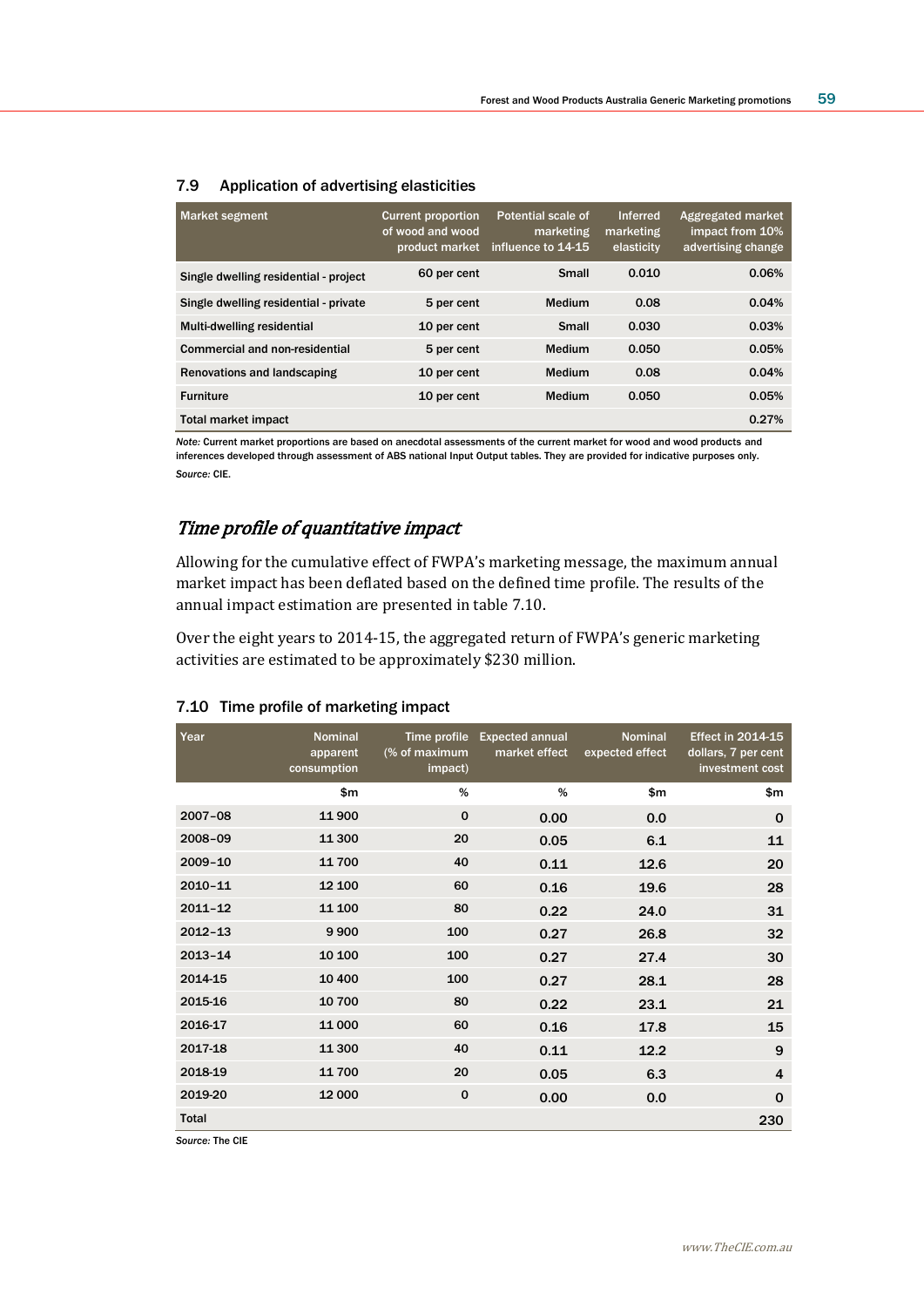### Benefit cost ratio

The total returns to FWPA's generic marketing promotions are estimated to be approximately \$230 million. Resulting from a real investment of \$32 million over eight years, this result indicates that the generic promotion campaign may have achieved a benefit cost ratio in the order of 7.2 to 1.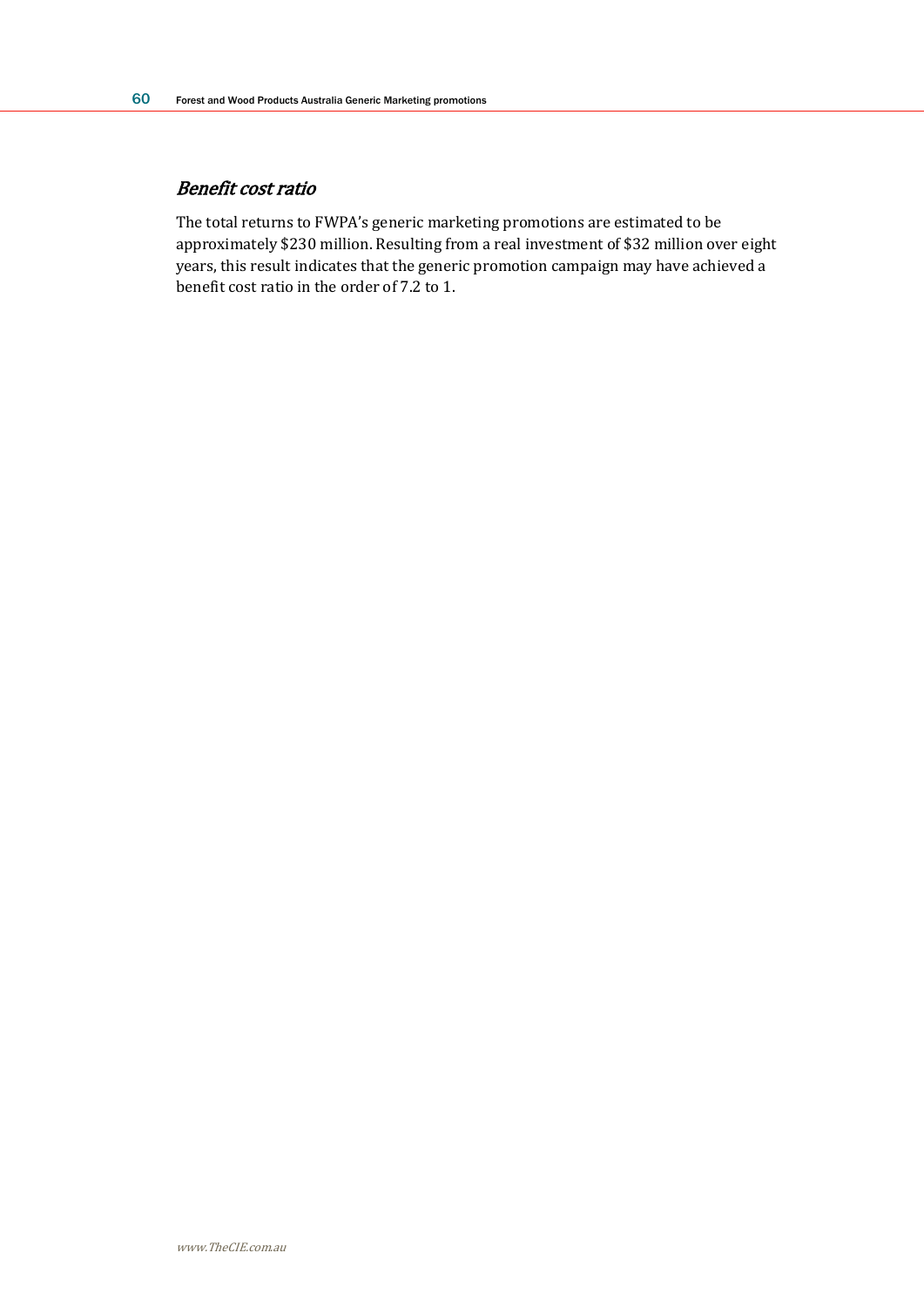# 8 Sensitivity analysis

To cover the costs of the program, FWPA's generic marketing activities would need to generate a demand shift in the market for sawn wood and wood panels of \$32 million in 2014-15 dollars, over eight years. Total apparent consumption in this market over the eight years to 2014-15 has been estimated by the CIE at approximately \$88 billion.

Given the base case time profile of impact, a maximum demand shift in the market of 0.04 per cent, to be reached in 2012-13 could generate this cost covering return.

Given the relative scale of the movements in the market required to generate a return to FWPA's generic marketing activities, it is unlikely that aggregated national data will be able to identify distinct movements in demand driven by FWPA's activities. The quantification methodology adopted by the CIE in this report presents the likely scale of impact FWPA's generic marketing activities are likely to have had, based on the experience of national and international promotional campaigns and an assessment of the characteristics of the susceptibility of the Australian market for sawn wood and wood panels to marketing activities.

Noting the uncertainty around the parameters outlined in the base case, this section provides a sensitivity analysis of the result. The sensitivity analysis has been designed to understand the level of downside risk that could be absorbed within the base case parameters for the generic marketing program to continue to generate a positive return for the wood and wood products sector.

Three streams of sensitivity analysis have been conducted:

- Delayed time profile of impact with sharp decay function
- Reduced advertising elasticity across all market segments
- Higher and lower discount rates

The sensitivity analyses indicate that the model can absorb a high level of downside risk and continue to generate a positive rate of return for the sector.

## Time profile

The impact time profile within the model represents how long it takes the market to absorb the marketing messages produced by FWPA and to translate this into changes in behaviour.

The sensitivity analysis here assumes that the maximum impact of FWPA's activities to date are experienced by 2014-15, with varying degrees of cumulative and decay effects. Chart 8.1 presents the three alternate impact time profiles analysed as part of the sensitivity analysis as well as the breakeven impact profile.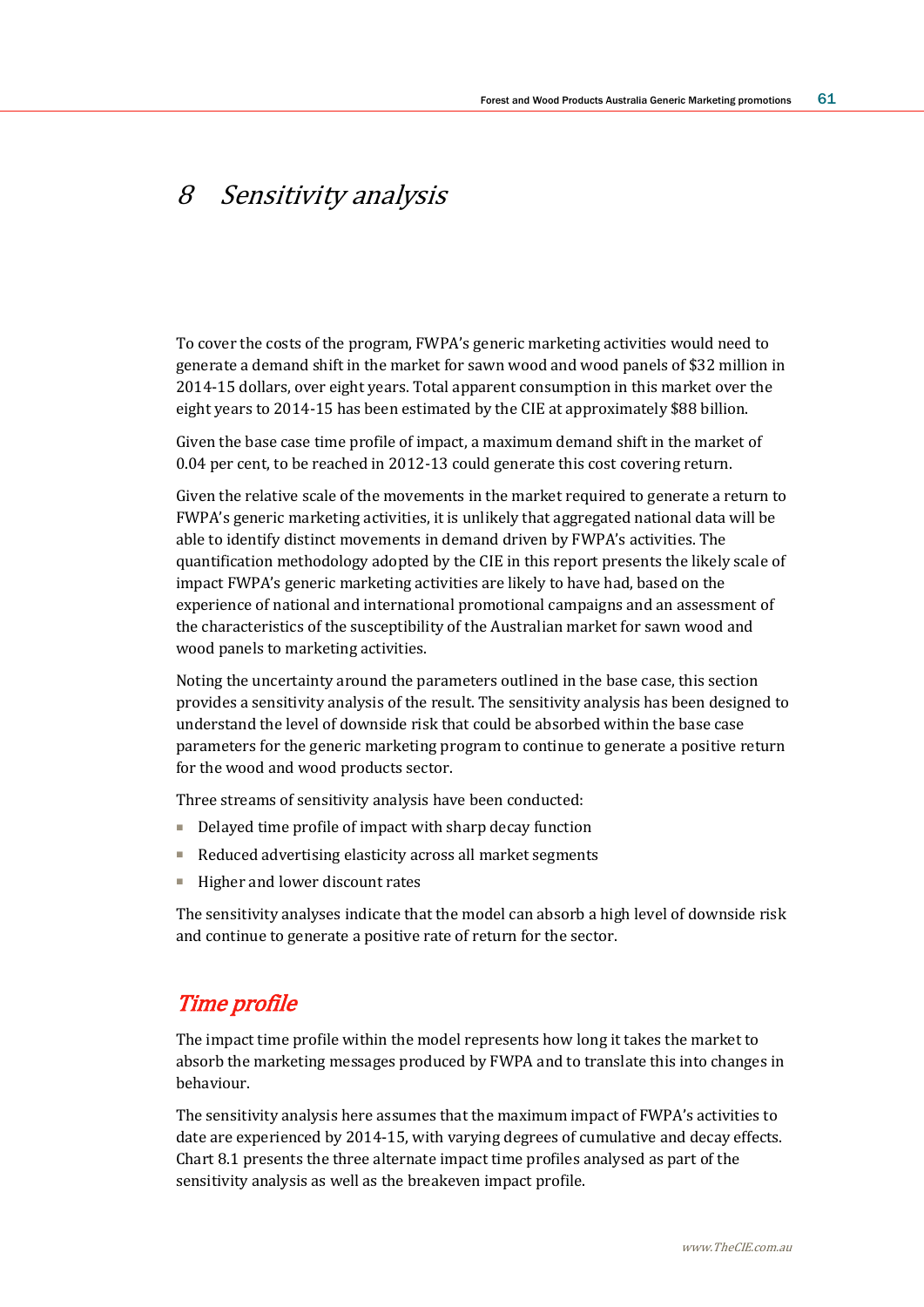

#### 8.1 Alternative impact time profiles for sensitivity analysis

Table 8.2 summarises the results of the sensitivity analysis on the impact time profile. All three down size risk scenarios continue to return a positive benefit cost ratio for the generic marketing activities. An extreme reduction in the impact profile is required before the benefit cost ratio is reduced to one. FWPA's generic marketing activities could withstand a long delay and short lasting market impact – 17 per cent impact observed in 2013-14 and 100 per cent impact only in 2014-15 – before the benefit cost ratio would be reduced below one.

| 8.2 | Effect of alternate impact time profiles on estimated BCR |  |  |  |
|-----|-----------------------------------------------------------|--|--|--|
|-----|-----------------------------------------------------------|--|--|--|

| Impact profile                                                                               | <b>Estimated demand effect in market</b> | <b>Estimated benefit cost ratio</b> |
|----------------------------------------------------------------------------------------------|------------------------------------------|-------------------------------------|
| Base case                                                                                    | \$230m                                   | 7.2                                 |
| Rapid impact decay                                                                           | \$180m                                   | 5.6                                 |
| Delayed cumulative effect                                                                    | \$172m                                   | 5.3                                 |
| Delayed cumulative effect and rapid<br>impact decay                                          | \$141m                                   | 4.4                                 |
| Break even time profile -<br>17 per cent impact in 2013-14<br>100 per cent impact in 2014-15 | \$32m                                    | 1                                   |

*Source:* The CIE

### Rapid impact decay

The rapid impact decay time profile tests the effect on the results from a rapid decline in market effect once the current generic activities cease. That is, from 2014-15, there is no impact on the market for sawn wood and wood panels from FWPA's previous consumer and specifier promotions. Given the nature of FWPA's marketing activities, this is a very extreme assumption, however, even with an immediate decay in impact, the model estimates an overall BCR of 5.6. Total program benefits are estimated to be approximately \$180 million over eight years, covering the estimated \$32 million of program costs.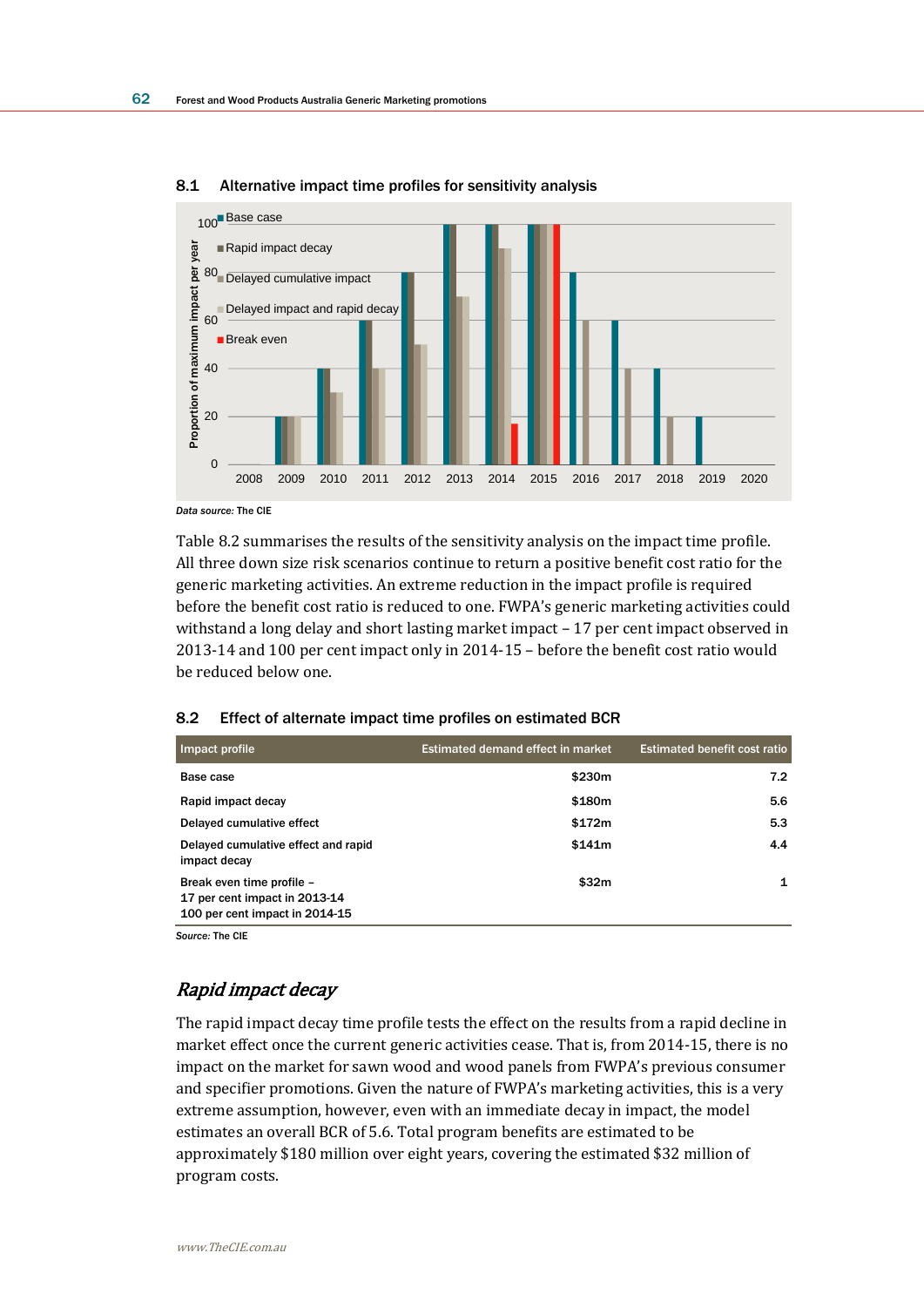### Delayed cumulative impact

The base case model assumes that the cumulative effect of FWPA's generic marketing activities grow until the maximum market impact is felt (and continues) in 2012-13. The delayed cumulative impact profile reviewed within the sensitivity analysis tests the effect if the market takes an additional two years to reach full impact. That is, 100 per cent impact is not reached until 2014-15, after which the effects begin to decay immediately.

Under the delayed cumulative effect time profile, FWPA's generic marketing activities to date are estimated to generate a \$172 million demand shift within the market, or a 5.3 BCR.

### Delayed cumulative impact and rapid impact decay

Combining these two effects presents a stronger downside risk to the generic marketing activities of FWPA. A delayed cumulative impact, indicating a sluggish market response, combined with a rapid decay function, indicating no ongoing future impact of FWPA's current and past activities, reduces the estimated demand impact to \$141 million over eight years. The associated BCR is 4.4.

## Advertising elasticity

The advertising elasticity in the base case analysis has been derived based on international studies of the effects of advertising on sales in a range of product markets. As there were no international studies that estimated advertising elasticities for generic promotion activities in any wood or wood product markets, the base case maximum impact elasticities of 0.08 and 0.13 were derived based on the relative characteristics of the Australian wood and wood products market compared to those markets explicitly modelled in international studies.

A sensitivity analysis focussing on the downside risk to the advertising elasticity (the risk that the elasticity is less than that used in the quantification) shows that an 85 per cent reduction in the value of the elasticity profile may be absorbed before the generic marketing activities of FWPA generate a benefit cost ratio of 1. Chart 8.3 presents the effect of a progressively reduced elasticity profile (proportionally reducing the advertising elasticity across all influenced market segments) on the estimated benefit cost ratio. The most influenced market segment of commercial and non-residential buildings may experience an advertising elasticity as low as 0.12 for the generic marketing activities to return a benefit cost ratio of 1.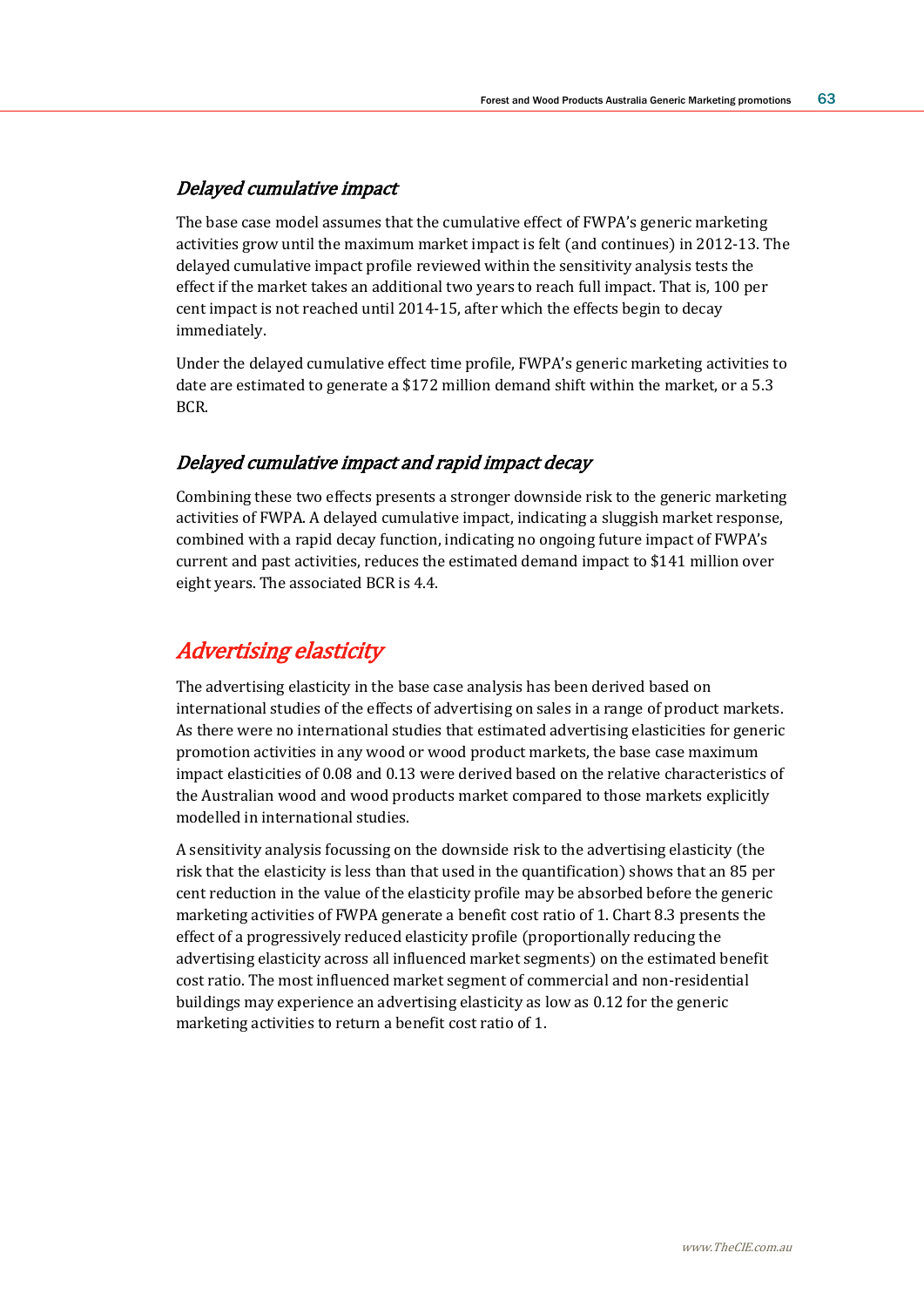

8.3 Sensitivity analysis of advertising elasticity impact profile

To provide insight into the relative importance of the individual market segments to the final estimated benefit cost ratio, table 8.4 isolates the contribution to the overall benefit calculation of each segment. As can be seen, all of the market segments can generate a benefit cost ratio above one in isolation except for multi-dwelling residential. Further, a

benefit cost ratio of 5.6 could still be achieved if there was no (instead of negligible)

| Market segment                                 | Maximum market impact<br>effect | Segment marketing<br>returns | Segment benefit cost<br>ratio |
|------------------------------------------------|---------------------------------|------------------------------|-------------------------------|
| Single dwelling residential<br>- project build | 0.1%                            | \$51m                        | 1.6                           |
| Single dwelling residential<br>- private build | 0.8%                            | \$34m                        | 1.1                           |
| Multi-dwelling residential                     | 0.3%                            | \$26m                        | 0.8                           |
| Commercial and non-<br>residential             | 0.8%                            | \$34m                        | 1.1                           |
| <b>Renovations and</b><br>landscaping          | 0.5%                            | \$43m                        | 1.3                           |
| <b>Furniture</b>                               | 0.5%                            | \$43m                        | 1.3                           |

#### 8.4 Breakdown of market segment contribution to benefit cost ratio

impact in the project built single dwelling residential segment.

*Source:* The CIE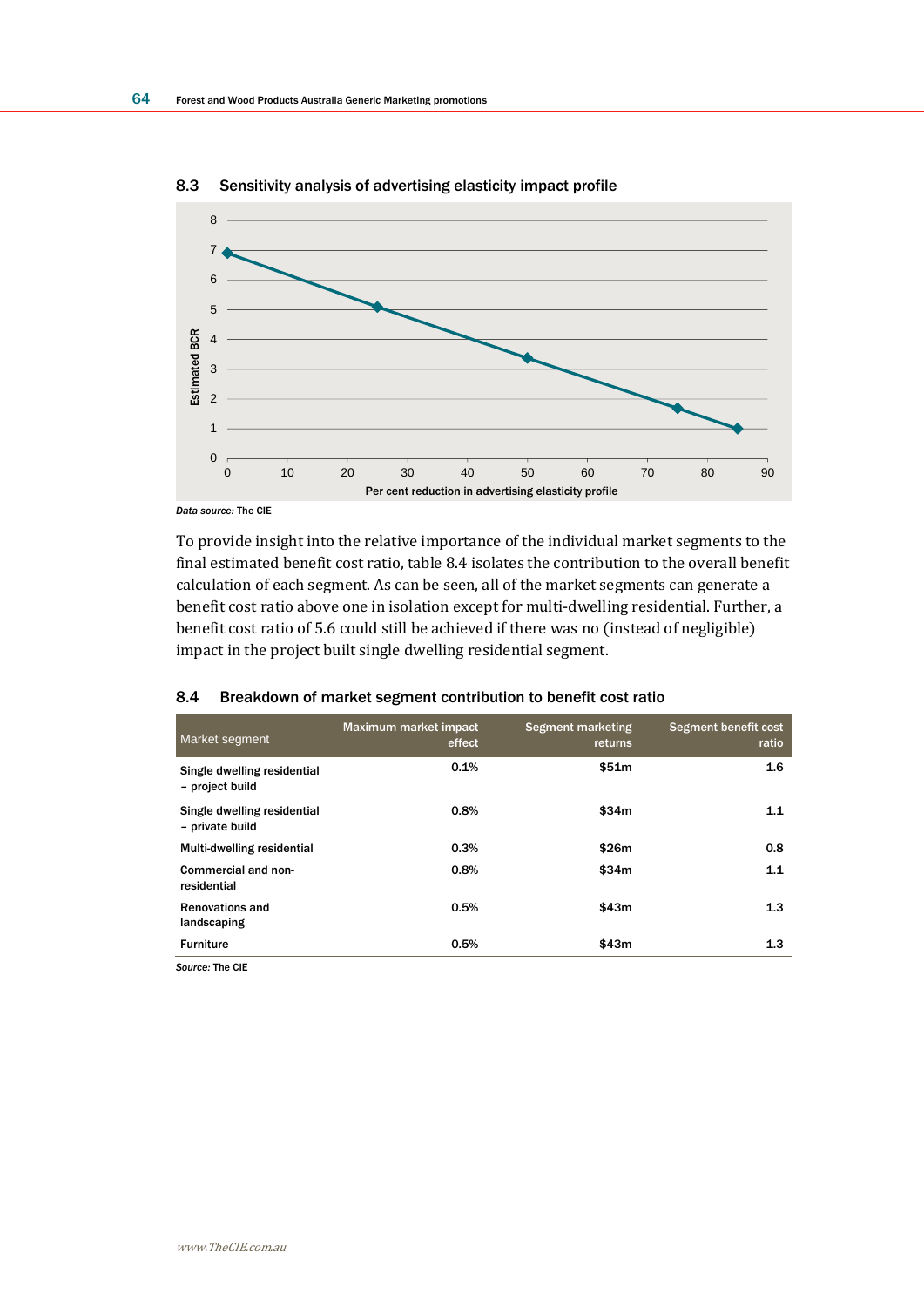## Discount rate

As the economic returns anticipated from FWAP's generic marketing activities are likely to span a number of years, it is important to consider the discount rate utilised in the analysis.

The base case evaluation utilises a discount rate of 7 per cent, as required by the Office of Best Practice Regulation in the preparation of Regulation Impact Statements, and is a generally accepted base discount rate. In the case of FWPA's marketing activities, this figure represents the opportunity cost of the funds invested in the generic marketing program.

The chosen discount rate provides an indication of the relative eagerness of stakeholders to observe an economic return. A high discount rate implies a greater level of impatience with economic return generated in the future having a much lower value than near term returns. In contrast, a low discount rate implies a greater level of patience with economic returns generated in the future being valued at a level closer to those received sooner.

The choice of discount rate does not have a significant effect on the estimation of the returns to FWPA's generic marketing activities, as the impact profile assumes the majority of the benefits are generated in the three years to 2014-15.

A reduction in the discount rate to 5 per cent increases the estimated benefit cost ratio to 7.4 (estimated benefits reduce to \$223 million, with a reduction in evaluated program costs to \$30 million).

An increase in the discount rate to 10 per cent reduces the estimated benefit cost ratio to 6.8 (estimated benefits increase to \$241 million, with an increase in evaluated program costs to \$35 million).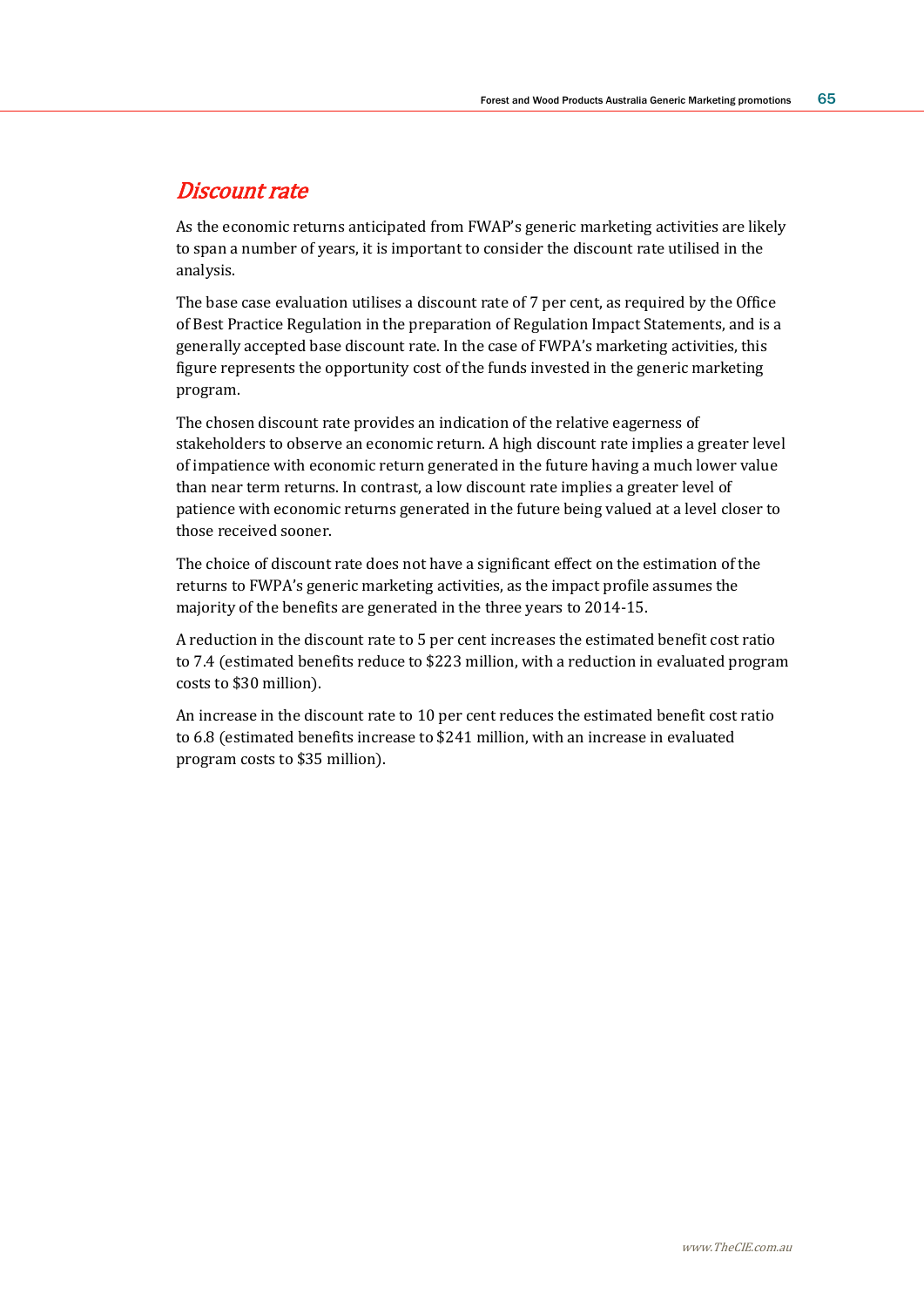# 9 Conclusions and future work

The current analysis has shown that FWPA's generic marketing activities over the period 2007-08 to 2014-15 have generated an economic return to the market for wood and wood products in Australia. The activities are estimated to have generated a gross return of \$230 million, achieving a BCR of 7.2.

# The methodology of quantifying the impact

The methodology employed in the evaluation has built on:

- 1 marketing tracking studies conducted by FWPA across consumers and building professionals,
- 2 international studies on the relative scale of advertising effects in different markets and
- 3 a quantification of the value of Australia' market for wood and wood products.

The task of linking marketing tracking studies conducted by FWPA/Pollinate and direct market changes was not possible due to the nature of the survey questions asked in these studies. The marketing surveys were designed as tools to measure the reach and retention of marketing messages presented through both the Wood. Naturally Better and the WoodSolutions program. There were no questions seeking information on wood purchasing decisions, in scale, value or changes over time.

Given this gap in the available information, the methodology utilised the findings that both consumers and building professionals were increasing their awareness of FWPA's marketing activities and messages over time (an output of the marketing surveys) and linking this with key findings in studies of consumer purchasing and building specification markets.

There is evidence that consumers are willing to pay a premium (of varying scale) for products and services that are produced sustainably or in an environmentally friendly manner. 47 Where FWPA's generic marketing program has been able to increase the understanding consumers have of the environmental properties of wood, this is analogous to actually increasing the environmental properties of wood and wood products.

Results from consumer tracking studies were used to conclude that there has been an increased awareness of the environmental properties of wood over the course of the evaluation period. This finding when linked with consumer preferences for

<sup>47</sup> Nielsen (2014) Doing well by doing good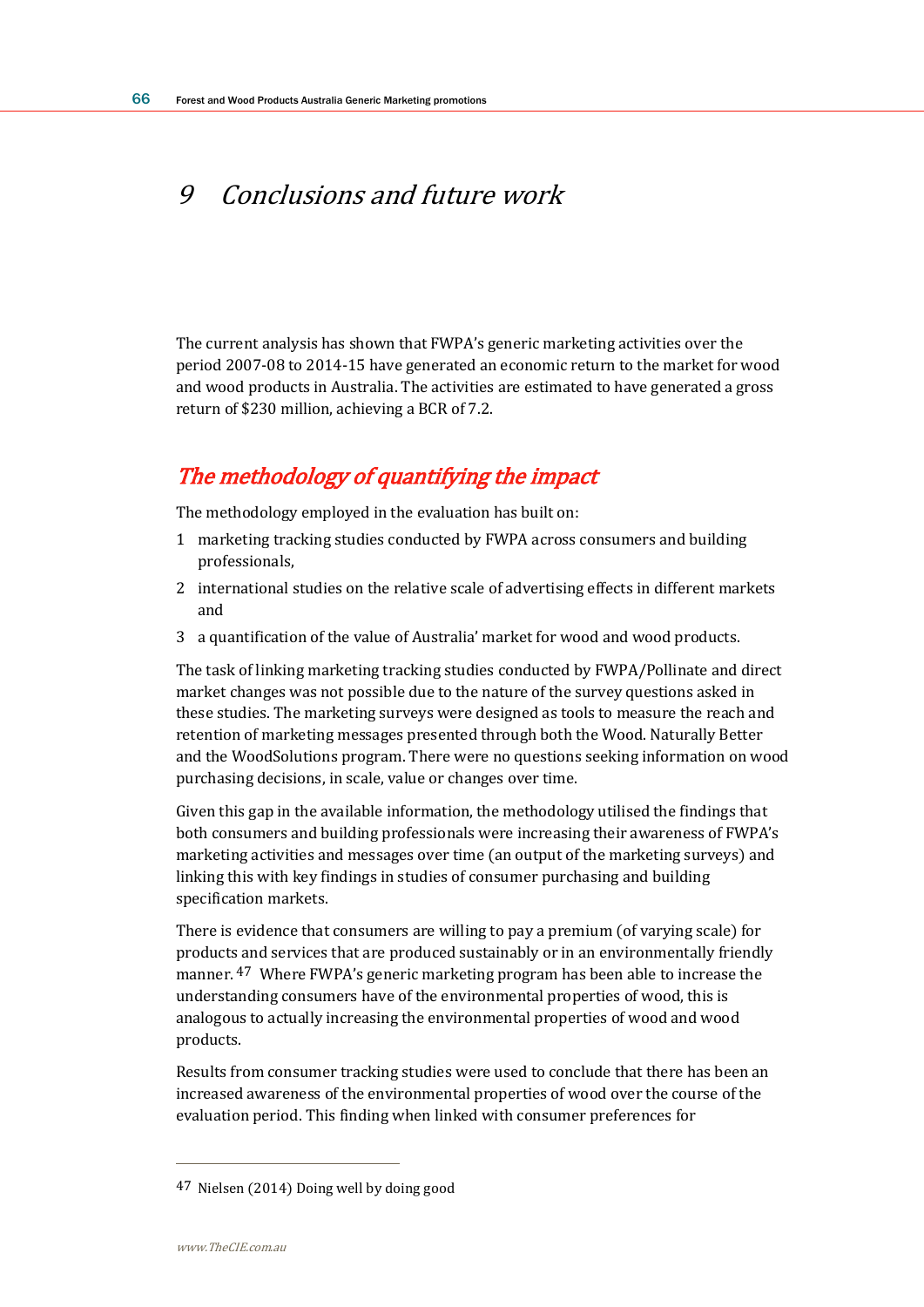environmental properties implies that there is likely to be a commensurate increase in the value of wood and wood products being purchased by consumers.

International studies on the scale of advertising elasticities were then used to finalise the quantification in the absence of market data.

For building professionals, increased understanding of wood and wood products is known to be a driver of increased specification. A survey of American architects noted that increased knowledge of, in particular, cross-laminated timber, leads to a higher potential for specification in building projects.48 This finding was combined with the specifier tracking studies that showed an increased awareness and understanding of wood and wood products amongst building professionals to draw the conclusion that there was likely to have been a market effect due to the WoodSolutions campaign.

Again, international studies on the scale of advertising elasticities were then used to finalise the quantification in the absence of market data.

# Conceptualising FWPA's generic marketing activities

FWPA's presentation of generic marketing activities through publications such as the Annual Report have often divided the activities into two streams:

- 1 Educating consumers on why to use wood through the Wood. Naturally Better campaign
- 2 Educating building professionals on *how* to use wood through the WoodSolutions campaign.

After reviewing the activities undertaken by FWPA, the CIE made the assessment that there is a third element to the generic marketing campaign that has not been explicitly articulated. Within the WoodSolutions program there are activities directed at encouraging and promoting building professionals to actually use wood. Two prominent examples are the Timber Design Awards and the Planet Ark Make it Wood campaign.

Both of these activities provide additional marketing and promotional support for the use of wood in the built environment, offering a platform to bring together disparate market recognition for these building projects that may otherwise take years to achieve.

Working together, the WoodSolutions activities target one of two tasks in increasing the specification of wood in the built environment:

- 1 Reducing the information costs associated with specifying wood this is answering the *how* to use wood question, answered through the range of workshops, tutorials and site visits offered
- 2 Increasing the returns to using wood this is the promotion of key examples of the specification of wood through the offering of awards or advertising opportunities.

The marketing loop created by these three elements is presented in chart 9.1.

<sup>48</sup> Mallo, M. and Espinoza, O. (2014) Awareness, perception and willingness to adopt crosslaminated timber in the United States, presentation made to University of Minnesota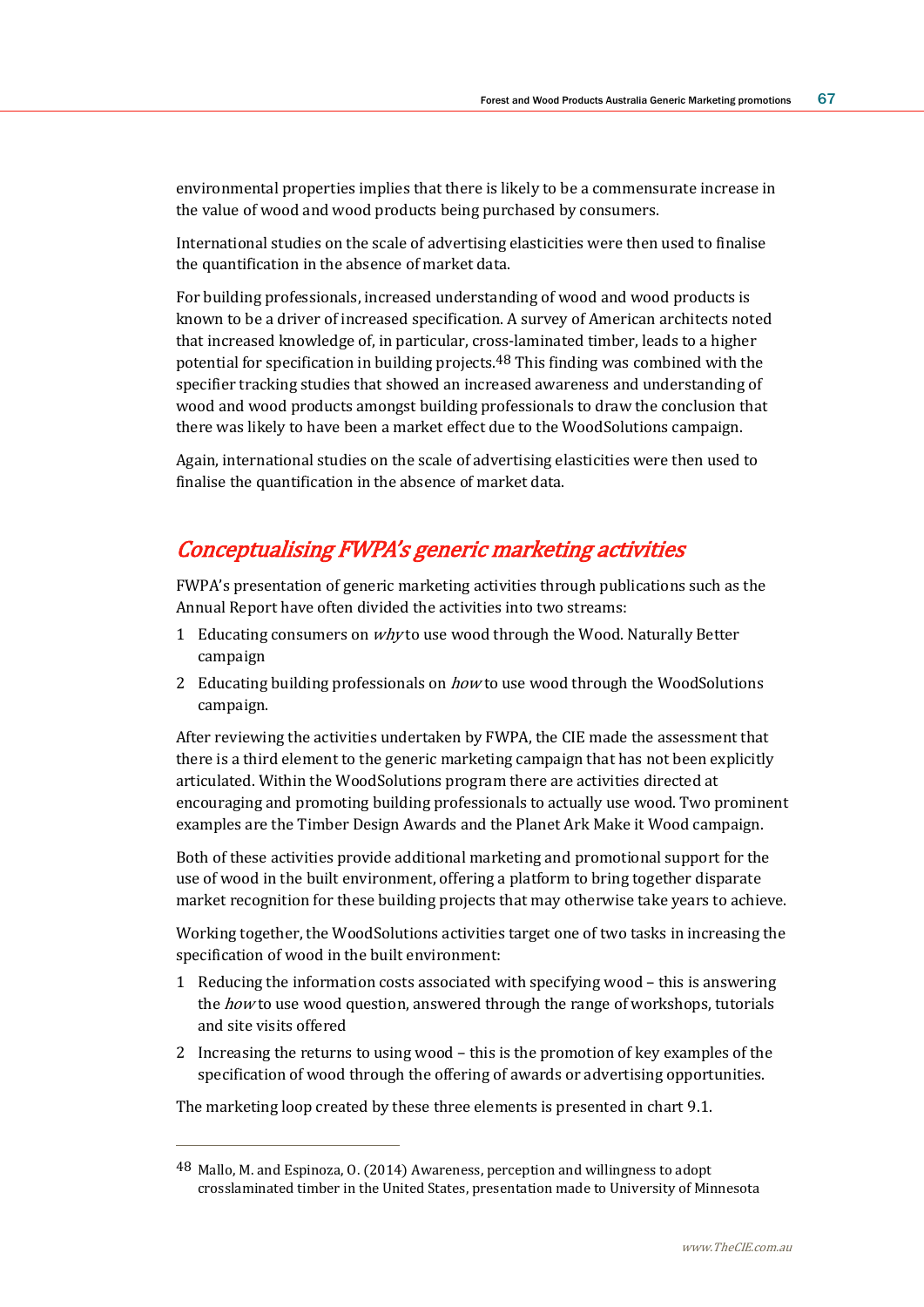

#### 9.1 Generic marketing loop to promote the use of wood

*Note:* Pie segments indicate the current relative marketing spend by FWPA on each element *Data source:* CIE.

A review of the funding allocation across these three activities shows that the majority of funding is directed towards the *why* and the *how* of using wood. This should not be seen as a criticism of the current funding allocation.

The decision of how much to invest in which particular activity is based on answering two key questions:

- 1 What is FWPA's main role in driving increased use of wood and wood products (encouraging consumers, educating professionals, or providing marketing platforms for industry)
- 2 Which activities generate the greatest return in dollar sales from a dollar of marketing investment.

The first question is an ideological (and economic) one for FWPA, the second is an empirical one that requires significant amounts of detailed data to answer.

In the short to medium term, adjustments to consumer and professional survey tools may be able to provide assistance. For example, additional questions directed to TDA entrants on their motivation for entry and impact of the awards on their choice of building material, or to consumers that ask directly about wood purchasing habits, in frequency, scale, value and any changes over time.